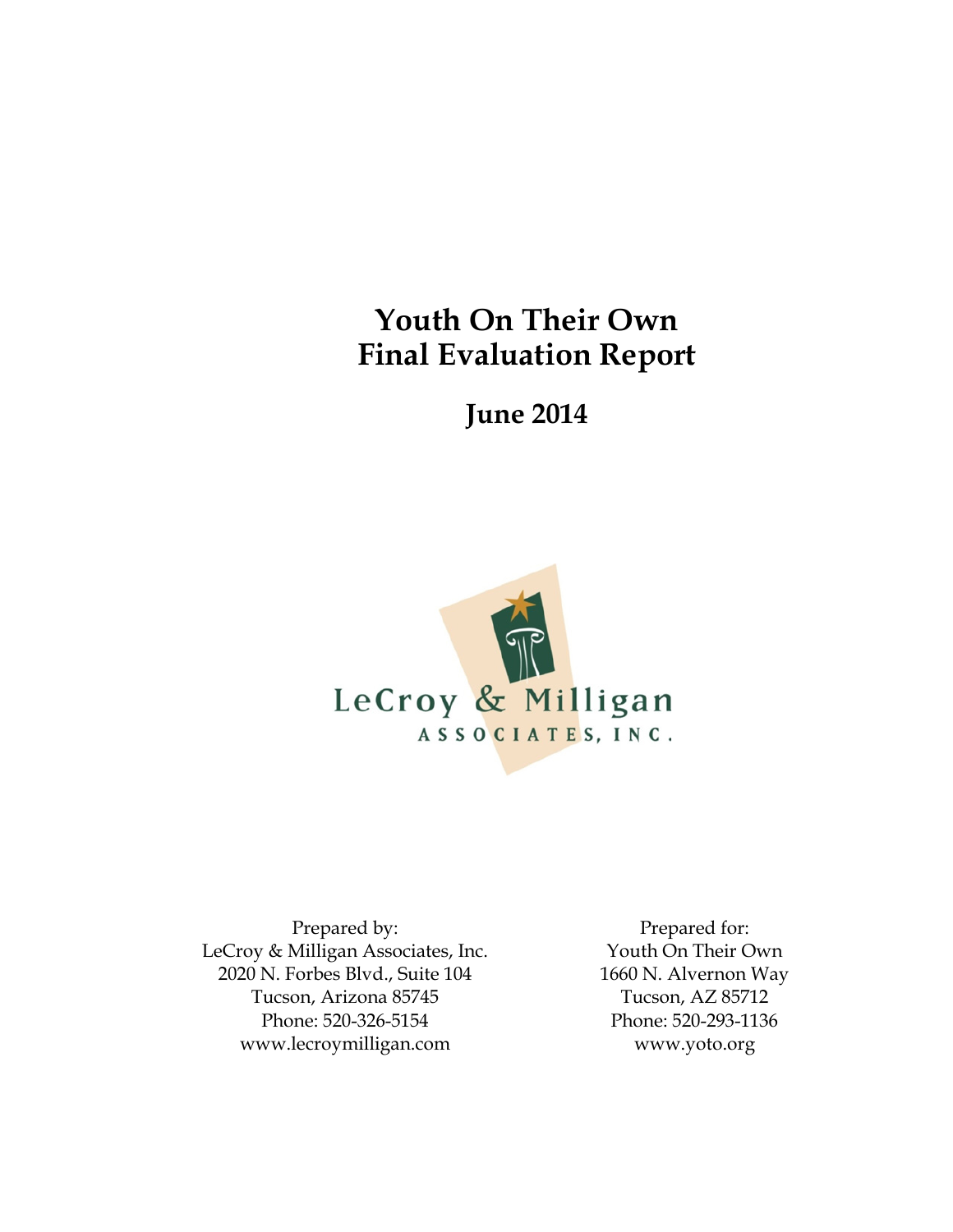## **Acknowledgements**

<span id="page-1-0"></span>

Founded in 1991, LeCroy & Milligan Associates, Inc. is a consulting firm specializing in social services and education program evaluation and training that is comprehensive, research-driven and useful. Our goal is to provide effective program evaluation and training that enables stakeholders to document outcomes, provide accountability, and engage in continuous program improvement. With central offices located in Tucson, Arizona, LeCroy & Milligan Associates has worked at the local, state and national level with a broad spectrum of social services, criminal justice, education and behavioral health programs.

The evaluation team for this project wants to thank Teresa Baker, Executive Director, and Dane Binder, Program Director, for their extensive efforts with coordination and oversight of Youth On Their Own (YOTO) as well as guidance with the evaluation. Thanks also go to Alex McArthur, Senior Student Advocate for her assistance in survey data collection and arranging student focus groups, and to Luis Aparicio, Program Coordinator, for his help in checking and aggregating student stipend data. Barbara Ball, a YOTO volunteer, provided important data entry assistance. We appreciate the students who took the time to complete the Student Survey and wish them well as they move towards graduation and success in higher education and life.

The evaluation team includes Steven Wind, Ph.D., Michele Schmidt, MPA, Michel Lahti, Ph.D, and Kendra Ortiz.

**Suggested Citation:** LeCroy & Milligan Associates, Inc. (2014). *Youth On Their Own Final Evaluation Report*. Tucson, AZ: Author.

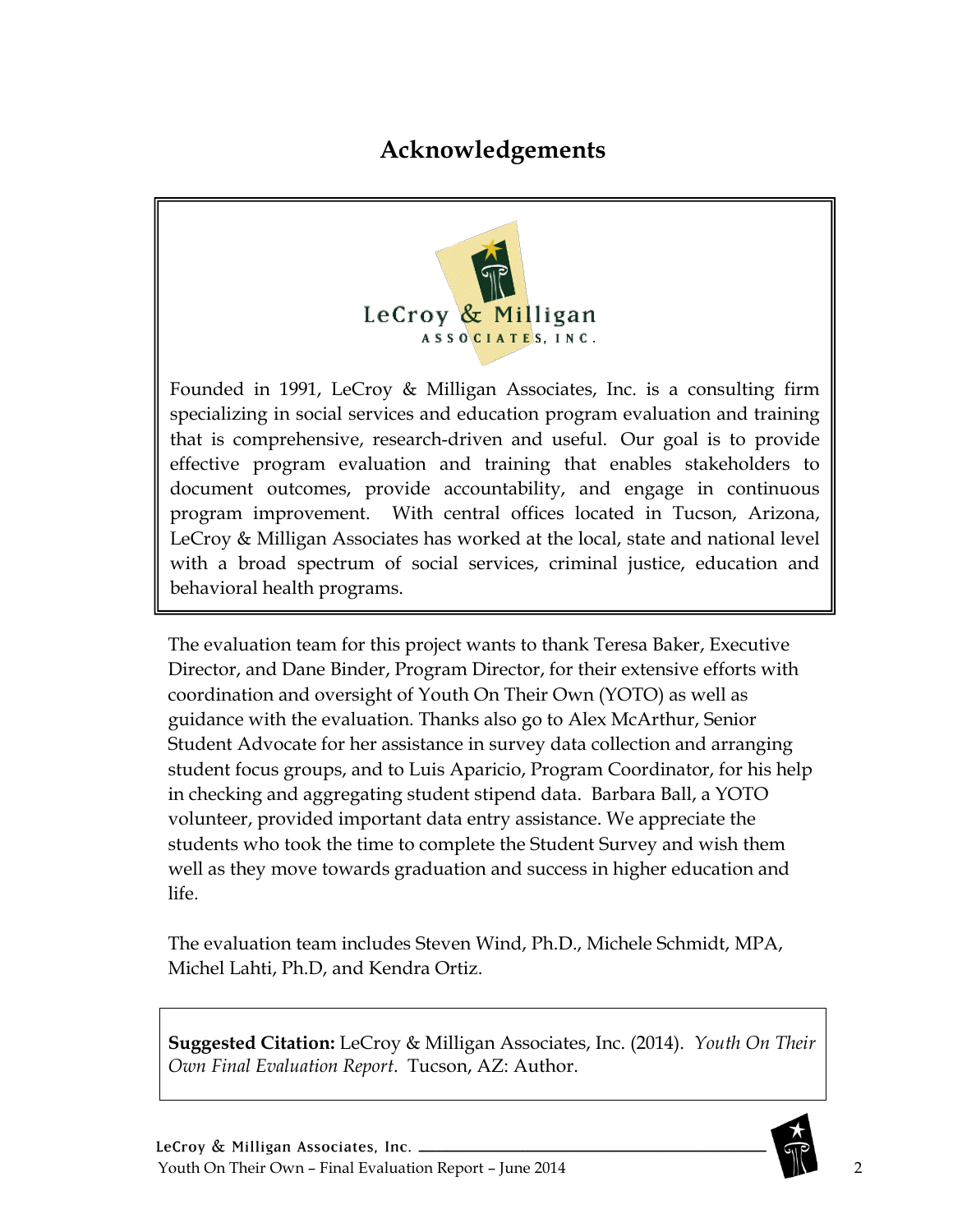# **Table of Contents**

| Receipt and Motivational Power of Student Living Expense27 |  |
|------------------------------------------------------------|--|
|                                                            |  |
|                                                            |  |
|                                                            |  |
|                                                            |  |
|                                                            |  |
|                                                            |  |
|                                                            |  |
|                                                            |  |
|                                                            |  |
|                                                            |  |
|                                                            |  |
|                                                            |  |
|                                                            |  |
|                                                            |  |
|                                                            |  |

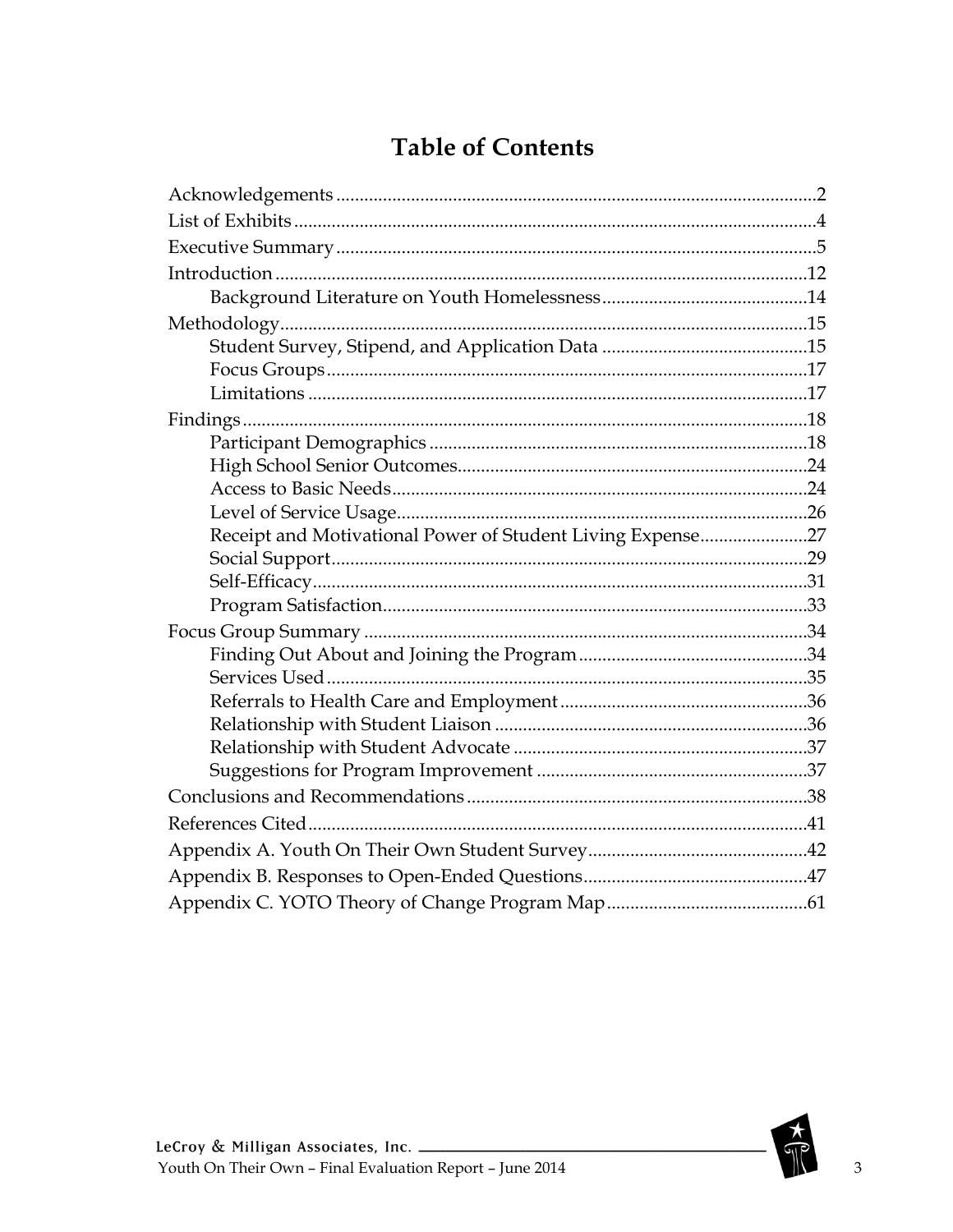# **List of Exhibits**

<span id="page-3-0"></span>

| Exhibit 1. Number of Youth Applications by Month, SY2013-14 18              |  |
|-----------------------------------------------------------------------------|--|
|                                                                             |  |
| Exhibit 3. New and Returning YOTO Students, Total and by Grade Level,       |  |
|                                                                             |  |
|                                                                             |  |
|                                                                             |  |
|                                                                             |  |
|                                                                             |  |
|                                                                             |  |
|                                                                             |  |
|                                                                             |  |
|                                                                             |  |
| Exhibit 12. Extent that Basic Needs were Met in Last 30 Days, Pre and Post  |  |
| . 24                                                                        |  |
| Exhibit 13. Change in Average Basic Needs Score and Wilcoxon Signed Ranks   |  |
|                                                                             |  |
| Exhibit 14. Usage of YOTO Services during 2013-2014 School Year 26          |  |
| Exhibit 15. Knowledge of Availability of Student Services, Pre and Post     |  |
|                                                                             |  |
|                                                                             |  |
| Exhibit 17. Communication with Friends and Relatives in Last 30 Days, Pre   |  |
|                                                                             |  |
| Exhibit 18. Relationship with School Liaison and Student Advocate, Pre and  |  |
| 30                                                                          |  |
| Exhibit 19. Change in Average Self-Efficacy Score and Wilcoxon Signed Ranks |  |
|                                                                             |  |
| Exhibit 20. Belief in Ability to Graduate on Time, Pre and Post (unpaired   |  |
|                                                                             |  |
|                                                                             |  |
|                                                                             |  |
| Exhibit 23. Most Helpful YOTO Services at Post Survey33                     |  |

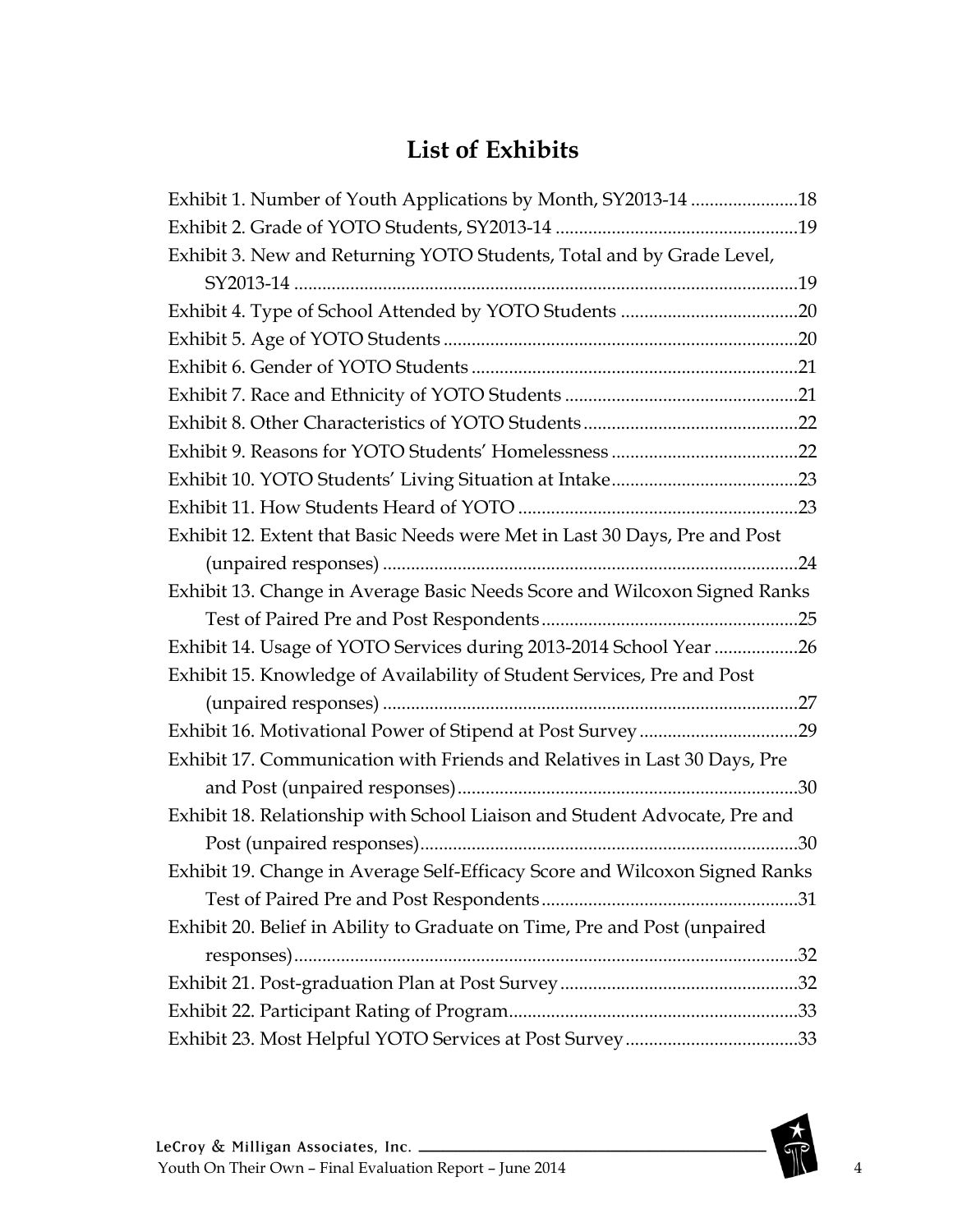## **Executive Summary**

<span id="page-4-0"></span>Youth On Their Own (YOTO) is a non-profit organization headquartered in Tucson, Arizona that provides assistance to homeless unaccompanied youth in the 7th-12th grades so that they may graduate high school. The YOTO program includes three major components: 1) providing a monthly Student Living Expenses stipend of up to \$140 to students that maintain passing grades and good attendance; 2) helping students meet their basic daily needs by providing items such as food, clothing, school supplies, and a bus pass; and 3) offering personal counseling and success coaching in-house and referrals to collaborating community agencies that provide medical, dental, and visions care, housing, and employment opportunities.

LeCroy & Milligan Associates (LMA) began providing evaluation services to YOTO in March 2013. Among the evaluation activities conducted were developing a Theory of Change program map (identifying program outcomes and the interventions and preconditions needed to achieve them), developing and administering a survey to students twice during the school year (Student Survey), and developing and administering a survey three times during the school year to school staff that assist the program (School Liaison Survey).

This final evaluation incorporates data from a variety of sources: YOTO's main student information spreadsheet (includes data students provide on the program application, graduation data, and stipend distribution records), two administrations of the Student Survey, and two focus groups. Findings from the three administrations of the School Liaison Survey were provided to YOTO in separate process evaluation reports. The following are the key findings of the final evaluation presented by report section.

#### **Demographics**

• A total of 1,229 students participated in the YOTO program during the 2013-2014 school year. During this school year, 21% (262) of students withdrew from the program for various reasons such as transfer of schools, moved out of area, poor school attendance or behavior, dropped out or expelled from school, became involved with Department of Corrections, change in homeless status, or completed a GED or on-line high school program.

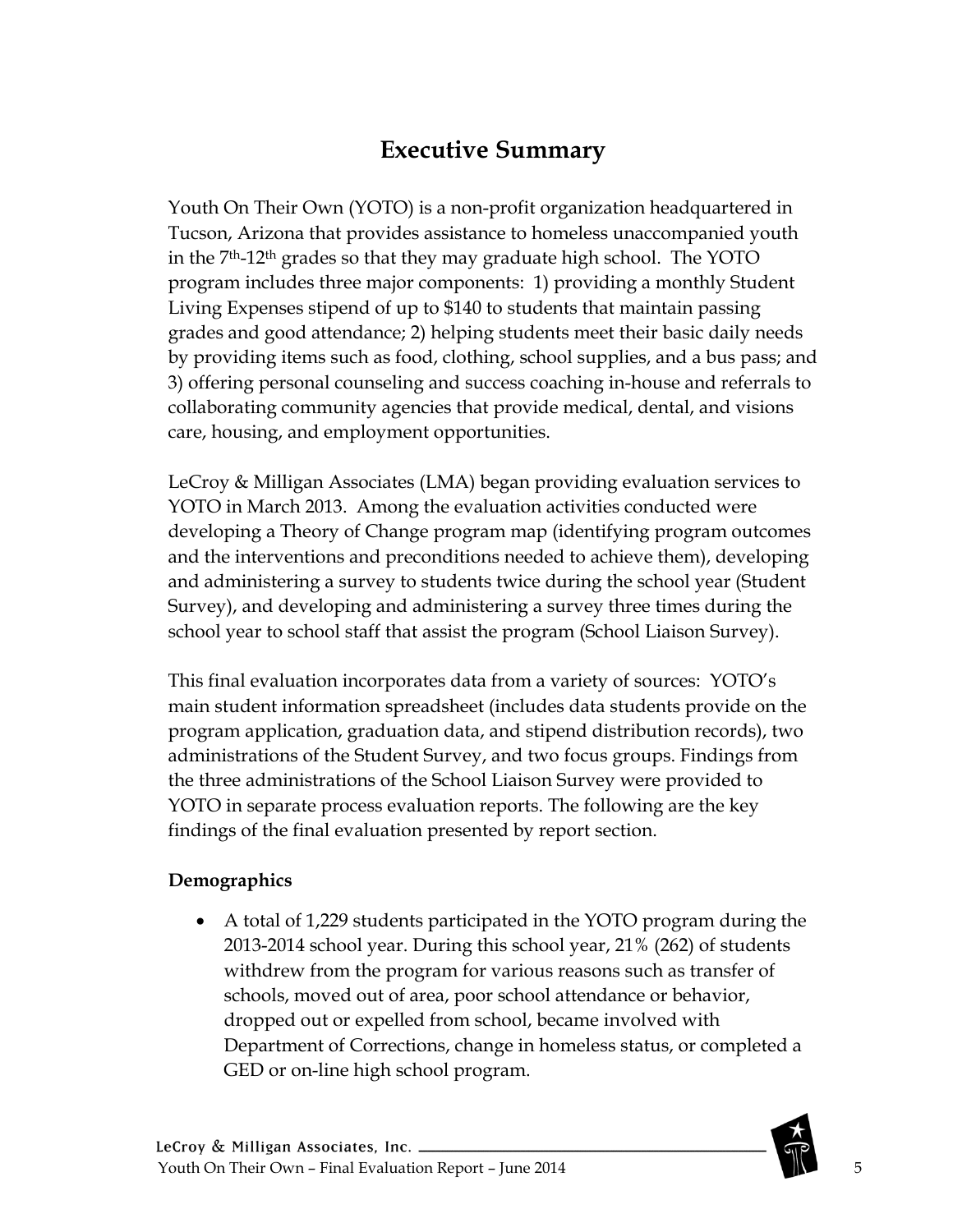- Almost three-fourths (72%) of the students that enrolled in the program did so between August and October, 2013.
- Eleventh and twelfth graders together made up more than half (56%) of the YOTO students.
- Almost two-thirds (64%) of the program participants were new students.
- A small majority of YOTO students (51%) attend traditional school; 49% attend an alternative school.
- Almost two-thirds of the students served are between 16 and 18 years of age, with an average age of 16.9 years.
- Fifty-seven percent of program participants are female and 43% are male.
- The majority of YOTO students (71%) self-identify as Caucasian, 9% as Native American/American Indian, and 9% as more than one race. Almost 60% identified as Hispanic or Latino ethnicity.
- Almost a third (30%) of YOTO students have Child Protective Services (CPS) involvement and 20% are in foster care.
- Fifteen percent of program participants are teen parents.
- The two most common reasons reported for YOTO students' homelessness are parents choosing not to parent and court ordered.
- Almost half (47%) of the students live with a relative.

#### **Senior Outcomes**

- Of the 413 YOTO students that were seniors this school year:
	- o 281 (68%) remained in the YOTO program and graduated from high school;
	- o 54 (13%) withdrew from the program at some point in the school year and their graduation rate was not tracked by staff;
	- o 78 (19%) remained in the program but did not graduate at this time.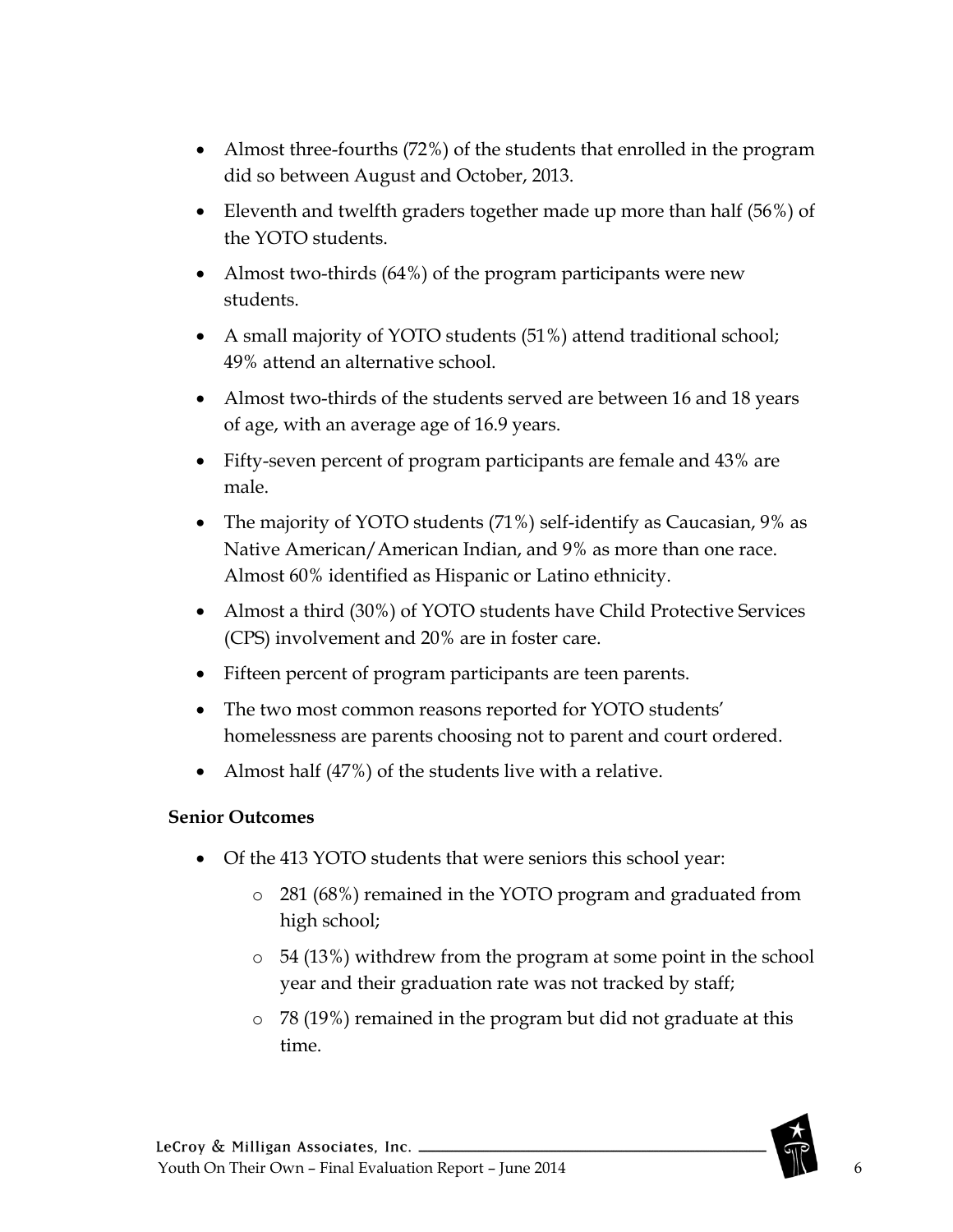• Of the 359 seniors that remained in the program through the end of the school year, 78% (281) graduated.

#### **Access to Basic Needs**

• Having a comfortable place to live, enough to eat, the body care products needed, and a way to get around town (car, bus pass, or bicycle) were the basic needs that showed a statistically significant improvement in being met from the first completion of the Student Survey to the second completion.

#### **Level of Service Usage**

• Among the services offered by YOTO, the Student Living Expense, guidance from a School Liaison, and the mini-mall were the services YOTO students identified as using the most.

#### **Receipt and Motivational Power of Student Living Expense (SLE)**

- The average monthly stipend amount received by students varied from \$15 (the base amount for submitting a check request) to \$140 (the full amount), with a mean of \$119 and median of \$127.
- The total amount of stipends received while enrolled in the program ranged widely from \$15 (the base amount for one month for submitting a stipend form) to \$1,260 (the full amount for nine months), with an average of \$624 and median of \$560.
- A total of 1,020 students received a stipend for at least one month during this school year. Students rate of stipend receipt ranged from 11% (one out of nine months enrolled) to 100% (nine out of nine months enrolled), with an average of 81% and median of 100%. More than half of YOTO students (52%, n=531) received a stipend for 100% of months for which they were enrolled in the program.
- The rate of receiving the maximum stipend amount ranged by YOTO student from 3% to 100%, with an average of 70% and median of 75%. Sixteen percent (162) of YOTO students received the full amount for which they were eligible throughout the period they were enrolled. Overall, 50% (510) of YOTO students that received the SLE received 76% or more of the maximum stipend amount throughout the school year.

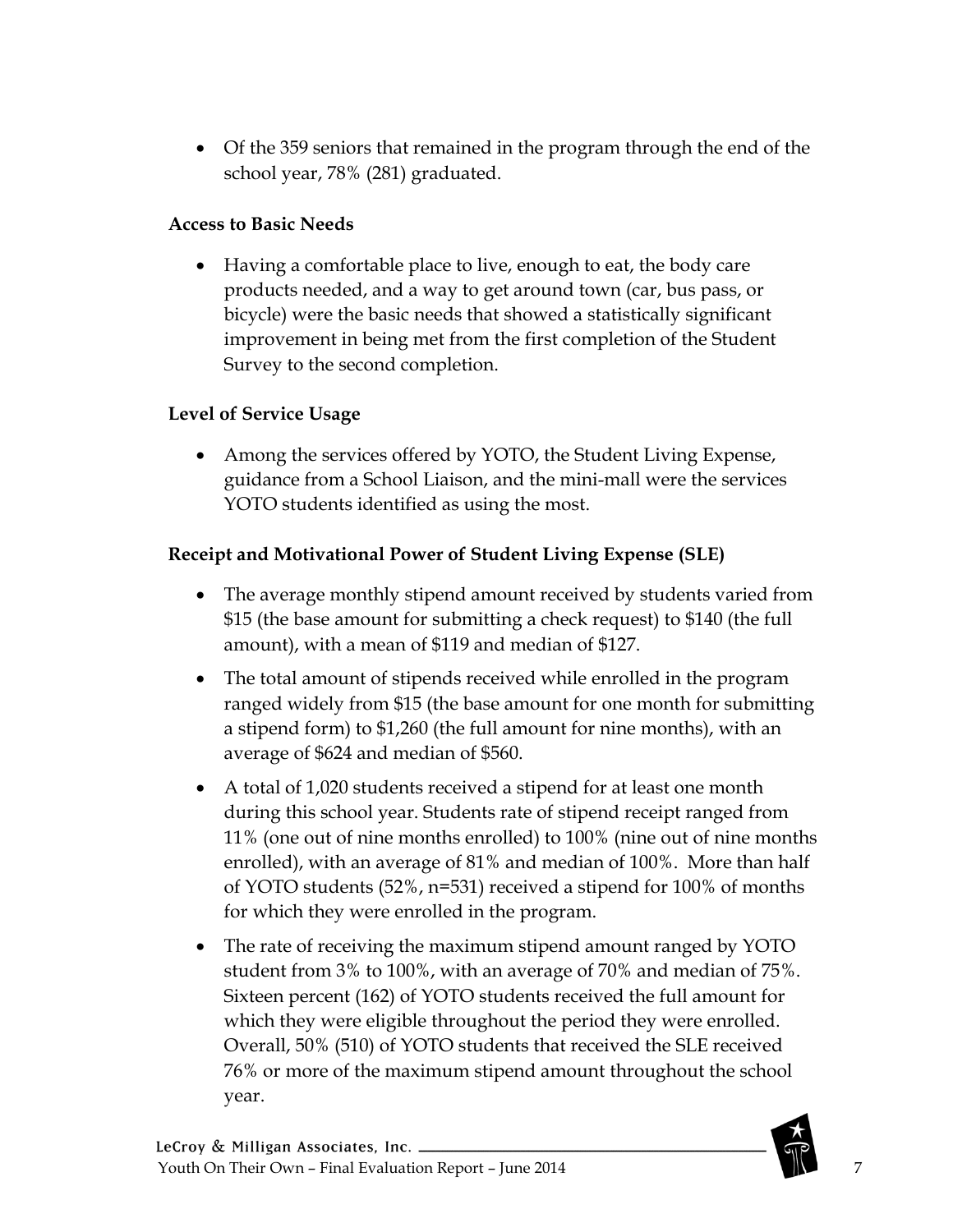• Ninety percent of respondents to the post survey agreed or strongly agreed that the stipend motivated them to stay in school; 89% agreed or strongly agreed that the stipend motivated them to get good grades

### **Social Support**

- At least 90% of survey respondents reported at both pre and post that they had at least one communication in the previous 30 days with a friend that supported their graduation goal. Further, at least 89% of respondents reported at both pre and post that they had at least one communication in the previous 30 days with a relative that supported their graduation goal.
- Eighty-eight percent of post survey respondents reported having a good relationship with their school liaison; 79% reported having a good relationship with their Student Advocate.

#### **Self-Efficacy**

- YOTO students show a statistically significant improvement (i.e., increase in self-efficacy) over time in relation to three items on the selfefficacy scale:
	- o "I will be able to successfully overcome many challenges."
	- o "Compared to other people, I can do most tasks very well."
	- o "Even when things are tough, I can manage to do quite well."
- Eighty-two percent of YOTO students believed at the time of the pre survey that they could graduate on time; 80% expressed this belief at the time of the post survey.
- Seventy-two percent of respondents report they plan to go to college.

#### **Program Satisfaction**

• More than three-fourths of respondents (78%) rated the YOTO program "excellent" at post; 21% rated the program as "good."

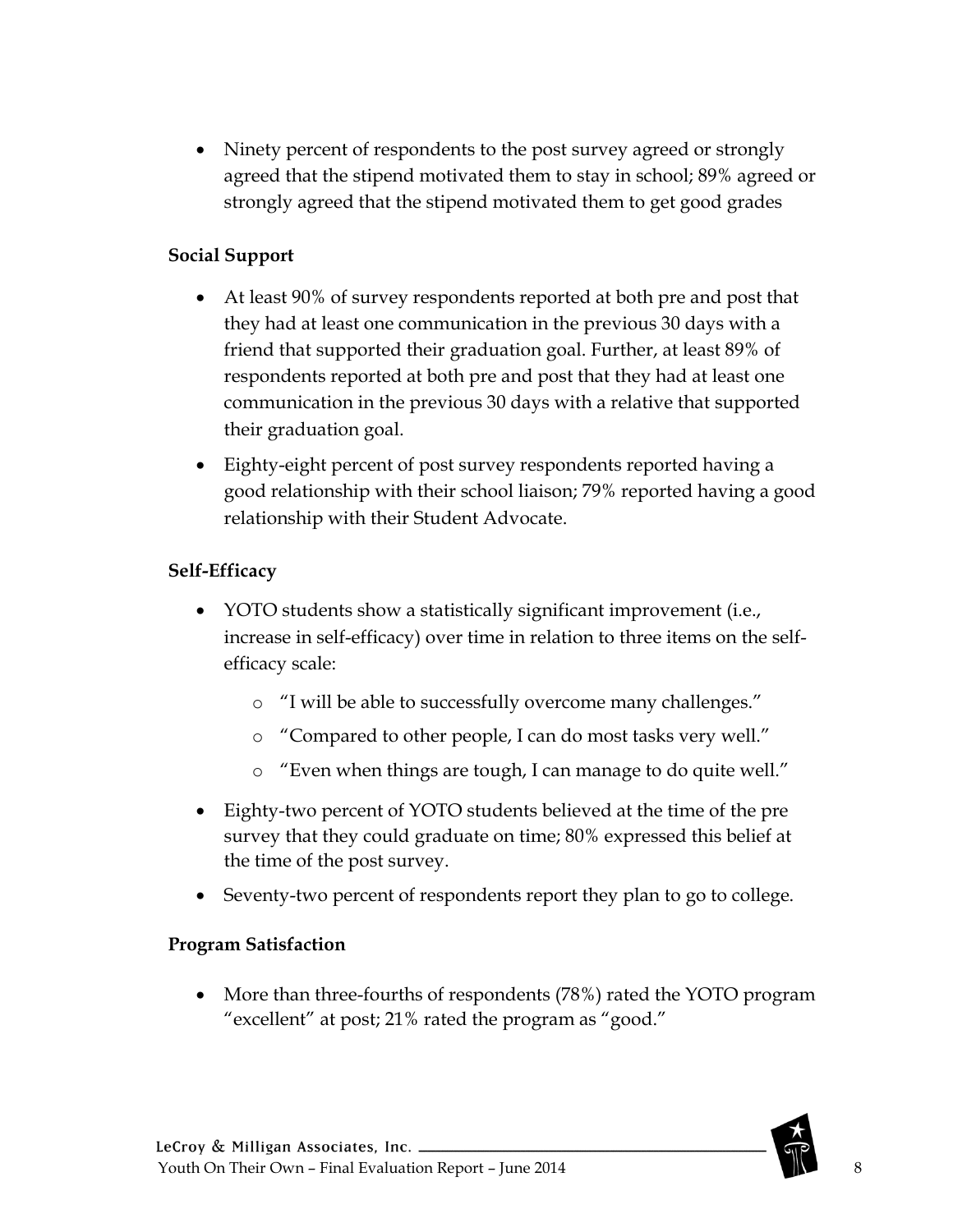• The four services students most identified as being helpful on the post survey were gift cards (56%), mini-mall (55%), student living expense (53%), and guidance from a school liaison (50%).

#### **Conclusion / Recommendations**

This evaluation examined student participation in the YOTO program during the 2013-2014 school year. The findings of this report suggest a number of recommendations, which are reported below.

YOTO served a total of 1,229 students during the 2013-2014 school year, with 72% of students enrolling in the program in the early months of the school year, between August and October. Almost two-thirds of the program participants were returning students and a majority is female. Slightly more than half of program participants are in the  $11<sup>th</sup>$  and  $12<sup>th</sup>$  grades. While 71% of participants self-identified as White, almost 60% also indicated they are Hispanic or Latino. Almost half of the program participants live with relatives. Fifteen percent of the students are teen parents. Although all YOTO participants are homeless, the diversity of their characteristics suggest that YOTO should take into consideration any specific needs of subpopulations served by the program. For example, teen parents with babies or toddlers may need to be connected with more or different services than students who are not parents. Students from ethnic minorities may also require assistance delivered in a manner somewhat different than it is commonly delivered to participants (i.e., in a culturally competent manner).

Based on the Student Survey findings, it appears that a majority of YOTO students that completed a survey are, with assistance from YOTO, able to meet their basic daily needs. At post, 81% of respondents reported that most of time or always they had a comfortable place to live, 85% reported having enough to eat, and 84% reported having enough clothes to wear. However, because only 18% of students completed a post survey, it would be worthwhile for YOTO to more proactively identify students who are not having their basic needs met. This practice would align with the interventions identified in the YOTO Theory of Change program map, Outcome #2.

Student survey data suggests that many of the students do not utilize all of YOTO's services. While they may not need them, data from one of the student focus groups suggests that at least some students are not aware of the breadth

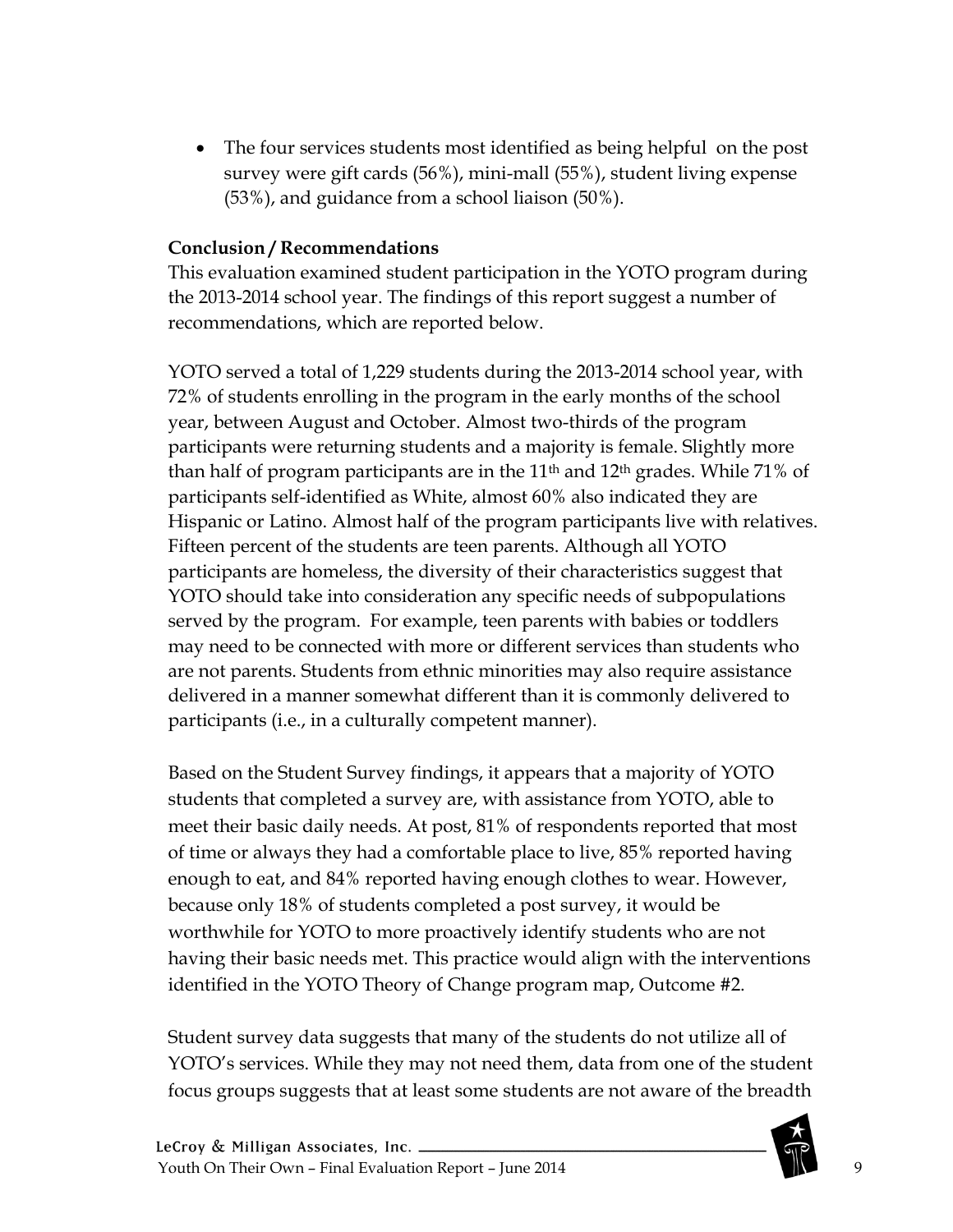of services available to them and would have liked to learn about them at enrollment. For example, 72% of the post survey respondents reported that they plan to go to college after graduation, but 71% reported never having visited the Student Success Center. It may be worthwhile for YOTO staff to explore additional ways to ensure that students are fully informed about the breadth of YOTO services at enrollment and throughout the program. Several focus group participants suggested that YOTO provide a complete list of services on the program's website and in printed material that would be available at their school.

The findings from the self-efficacy questions of the Student Survey suggest that many students have positive feeling about their ability to create a good future for themselves. At the same time, focus group data and responses to the open-ended questions highlight the important role that School Liaisons and Student Advocates play in supporting students and helping keep them motivated. Most students reported having a good relationship with their School Liaison and Student Advocate. However, whatever YOTO can do to support School Liaisons in their work with students would seem to ultimately benefit program participants. Some student comments also mentioned a desire to have more visits from their Student Advocate, so maximizing Student Advocate contact with students would also seem to be advantageous.

The evaluation team recommends the following ways to improve the evaluation of the YOTO program in the future:

- Ensure that a student ID is unique and issued to only one student. Unduplicated IDs are critical to accurately match student data from multiple sources, such as survey and administrative data. ID matching enables effective reporting of program outcomes.
- Future IT systems utilized by the program should be "relational," meaning that all data sources collected are linked by unique ID.
- Take measures to ensure a higher response rate to the student survey, specifically paired pre and post responses. Also, ensure that surveys have a unique ID attached to ensure confidentiality and matching of data.

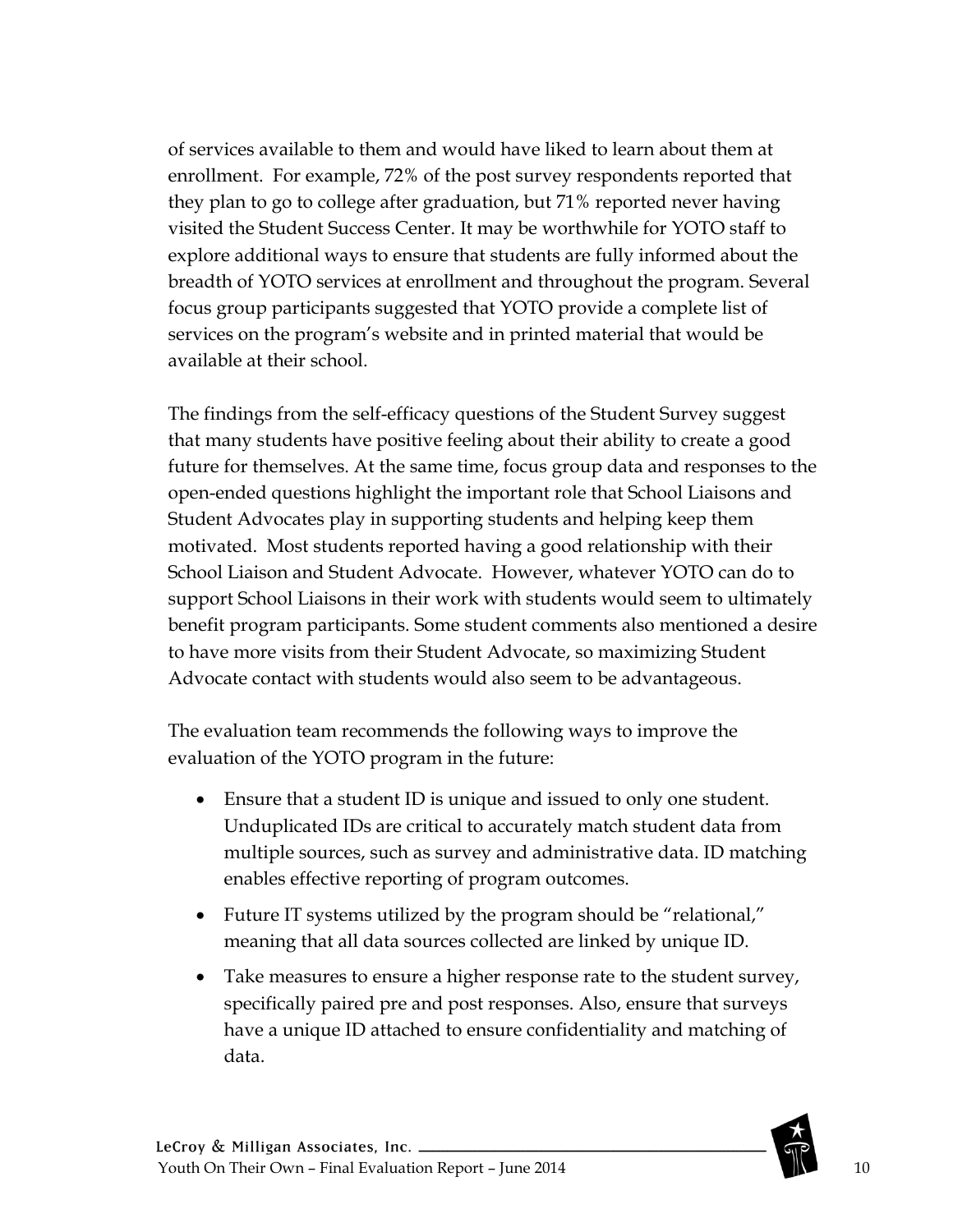- Utilize the indicators of the Theory of Change program map to guide future data collection efforts. For example, the program should accurately track "dosage" of the program received, such as number of visits to the mini mall and meetings with School Liaisons and Student Advocates. This data could be used to determine how much of the intervention is needed for student success.
- YOTO should better define program outcomes, such as program completion. Staff should also clarify the formula for determining high school graduation rates, such as whether or not to include students that withdrew from the program during the course of the school year in calculations.

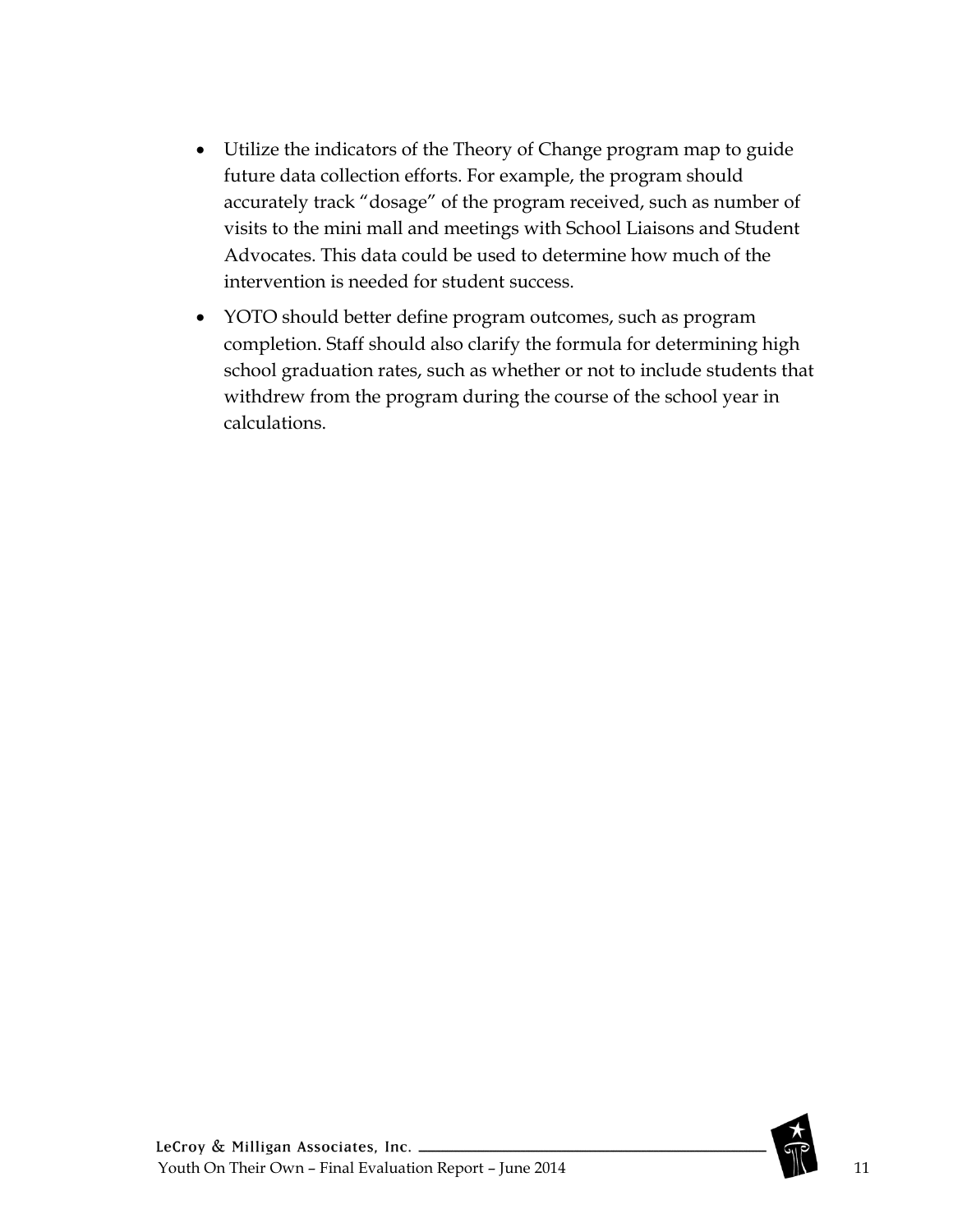# **Introduction**

<span id="page-11-0"></span>Youth On Their Own (YOTO) is a non-profit organization headquartered in Tucson, Arizona that provides assistance to homeless unaccompanied youth in the 7th-12th grades so that they may graduate high school. The YOTO program includes three major components:

- Financial Assistance Youth receive a monthly Student Living Expenses (SLE) stipend of up to \$140 per month for 10 months of the year if they maintain passing grades and a good attendance record.
- Basic Needs Assistance Youth may obtain basic needs items such as food, clothing, body care products, and school supplies from a "minimall" area set up at YOTO's offices. Monthly bus passes and, in some cases, bicycles are provided to help youth with their transportation needs. YOTO also provides emergency funds for to help with essentials like rent or utility bills. Refurbished computers are also sometimes made available to program participants.
- Guidance and Referrals YOTO staff offer personal counseling and one-on-one success coaching. They also provide youth referrals to collaborating community agencies offering medical, dental, and visions care, housing, and employment opportunities.

LeCroy & Milligan Associates (LMA) began working on a process evaluation of the YOTO program in March 2013. During the first phase of the process evaluation, LMA conducted Theory of Change program mapping facilitation sessions attended by YOTO staff, board members, and school staff that assist the program (i.e., School Liaisons). A primary goal of program mapping is to document in detail how program activities lead to desired outcomes. For YOTO, this meant describing how the YOTO program components work to help homeless youth graduate high school. The program mapping process includes identifying program assumptions and indicators for measuring progress towards outcomes (see Appendix C).

As an initial step in designing the final evaluation, LMA reviewed the types of data about students YOTO collects and the way in which those data are collected. LMA found that YOTO collected demographic data and information about reasons for homelessness through a program application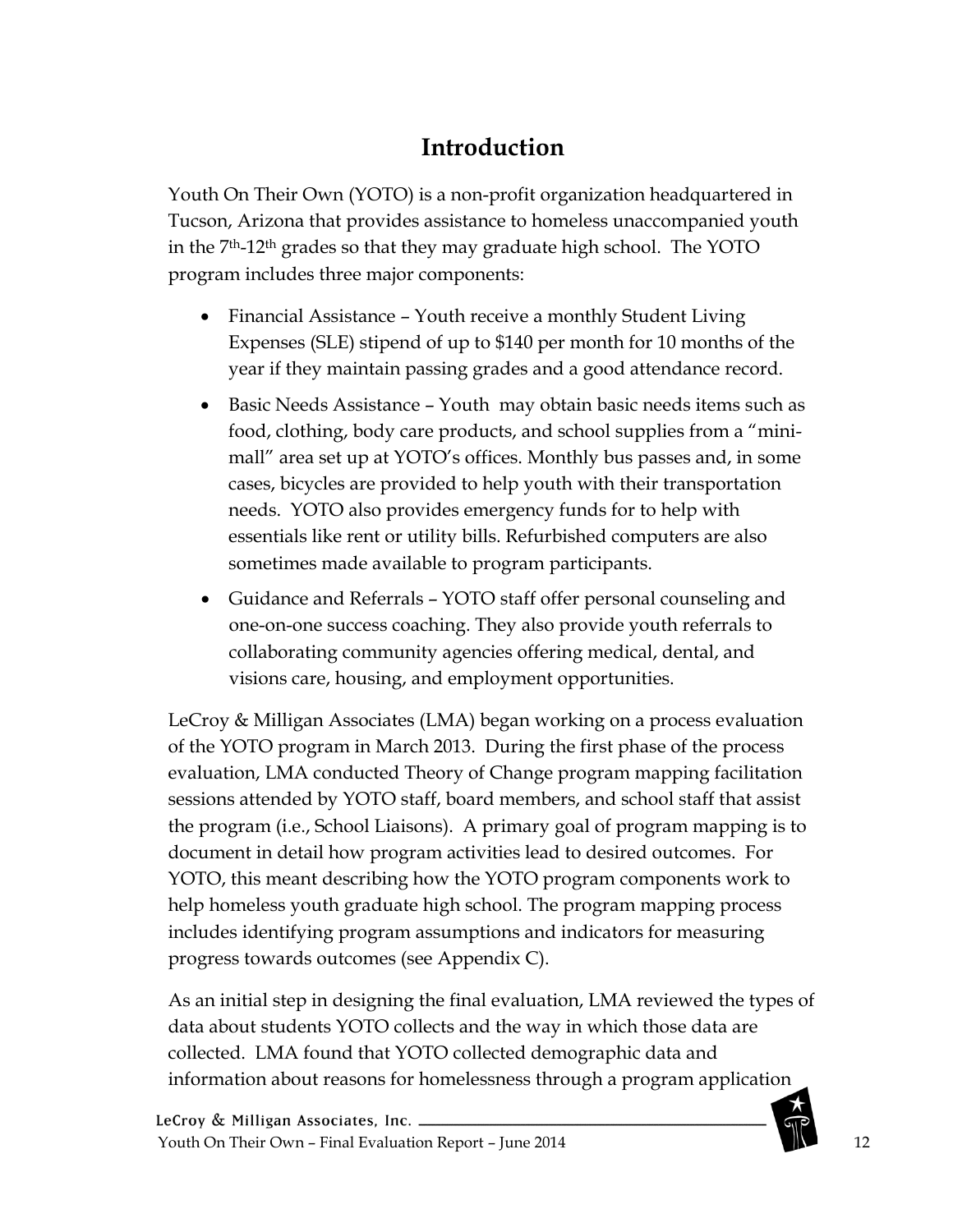completed by students. YOTO gathered additional data through an exit survey when students left the program either by graduating or dropping out. YOTO also kept administrative records of the amount of monthly stipend, gift cards, and emergency funds students received. However, these data sources provide very little information about student perceptions of program effectiveness, YOTO and school staff that assisted them, or self-efficacy.

To help fill these data gaps, LMA developed the Student Survey. This survey included questions about recent ability to meet basic needs, use of services, relationship with Student Advocate and School Liaison, satisfaction with the program, and self-efficacy (see Appendix A). The survey was administered at the time a youth fills out the YOTO application and near the end of the school year. The goal of collecting data at different data points is to assess whether there is a change in student perceptions after receipt of YOTO services over a period of time. However, it should be noted that while some students joined YOTO at the beginning of the school year, completing a survey at that time, many join throughout the year. Therefore, the time between completion of the first survey and the follow-up survey was not uniform across students. The evaluation questions of this report include:

- What is the demographic distribution of YOTO students?
- What YOTO services did students use?
- Did students receive a stipend during the months they were enrolled in the program and how much did they receive? Did the stipend motivate students to do well and stay in school?
- What are the program outcomes of YOTO seniors (e.g., what proportion graduated from high school, did not graduate but remained in the program, or withdrew from the program)?
- What changes occurred from pre to post Student Survey data (e.g., access to basic needs, self-efficacy, awareness of available community services, and social supports)?
- What are students' post-graduation plans?
- To what extent are students satisfied with the YOTO program? What parts of the program do students find the most helpful?

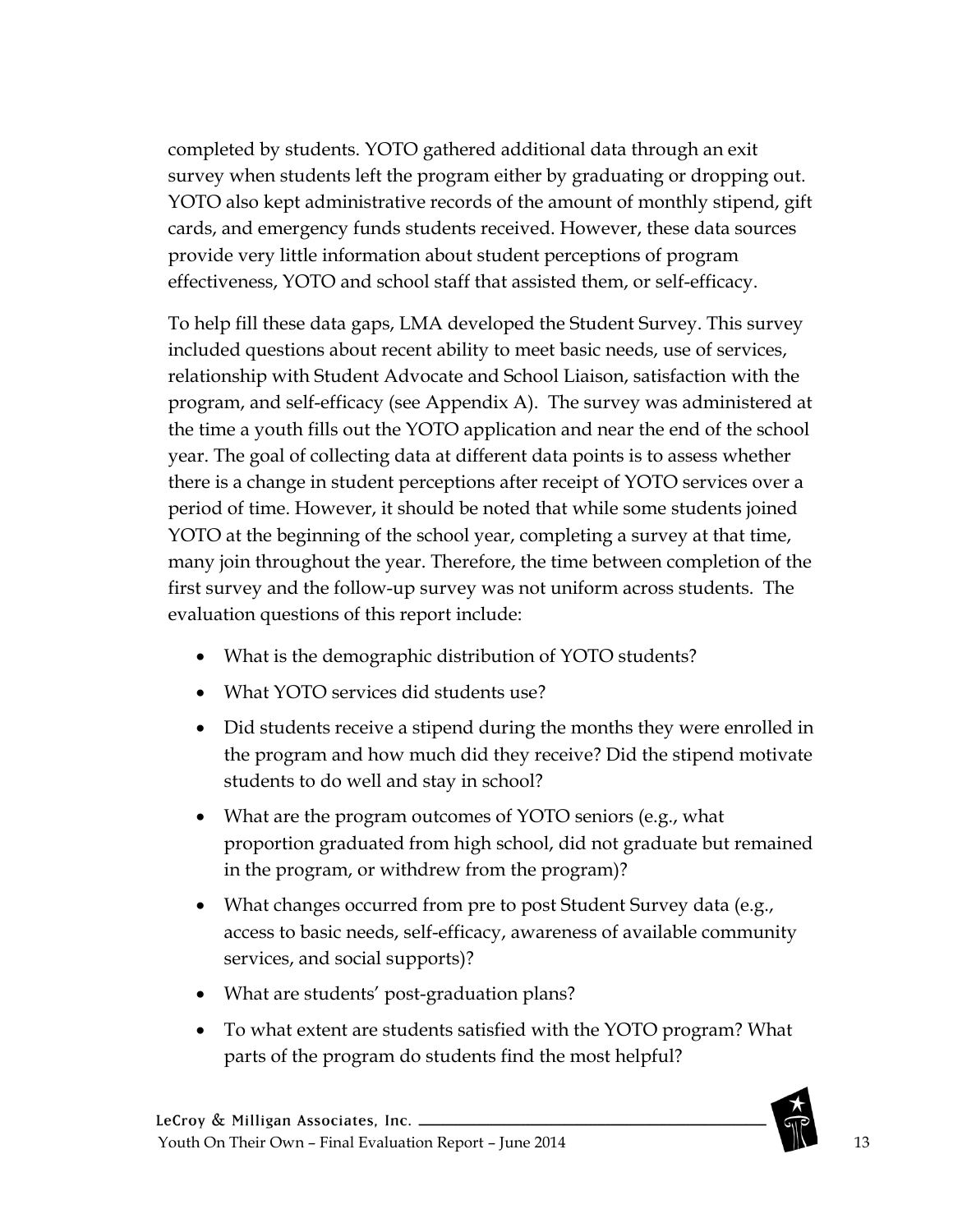### <span id="page-13-0"></span>**Background Literature on Youth Homelessness**

The National Center on Family Homelessness reported that from 2007 to 2010, the period of economic recession in the U.S., the number of homeless children in the United States increased by 38% to reach 1.6 million annually (Bassuk, Murphy, Coupe, Kenney & Beach, 2011). In this study, homeless children included those from birth to age 18 who are accompanied by one or more parent or caregivers. The researchers of this report computed a composite state score on child homelessness across four domains: 1) Extent of child homelessness; 2) Child well-being; 3) Risk for child homelessness; and 4) State policy/planning efforts. This composite score was used to rank states on a scale from 1 (best) to 50 (worst). **The state of Arizona ranked 47th in 2010, a marked change from 36th in 2006.** Two of the four factors that weighed negatively on Arizona's 2010 score were a high risk for homelessness - ranked 50th due in part to high foreclosure rates - and the extend of child homelessness - ranked 44<sup>th</sup> for the steady increase in the number of homeless children from 2006 to 2010 (Bassuk et al., 2011). Bassuk (2010) states that child homelessness emerged as a social problem in the United States in the mid-1980s and has continued to grow to the 1.6 million estimated in 2010.

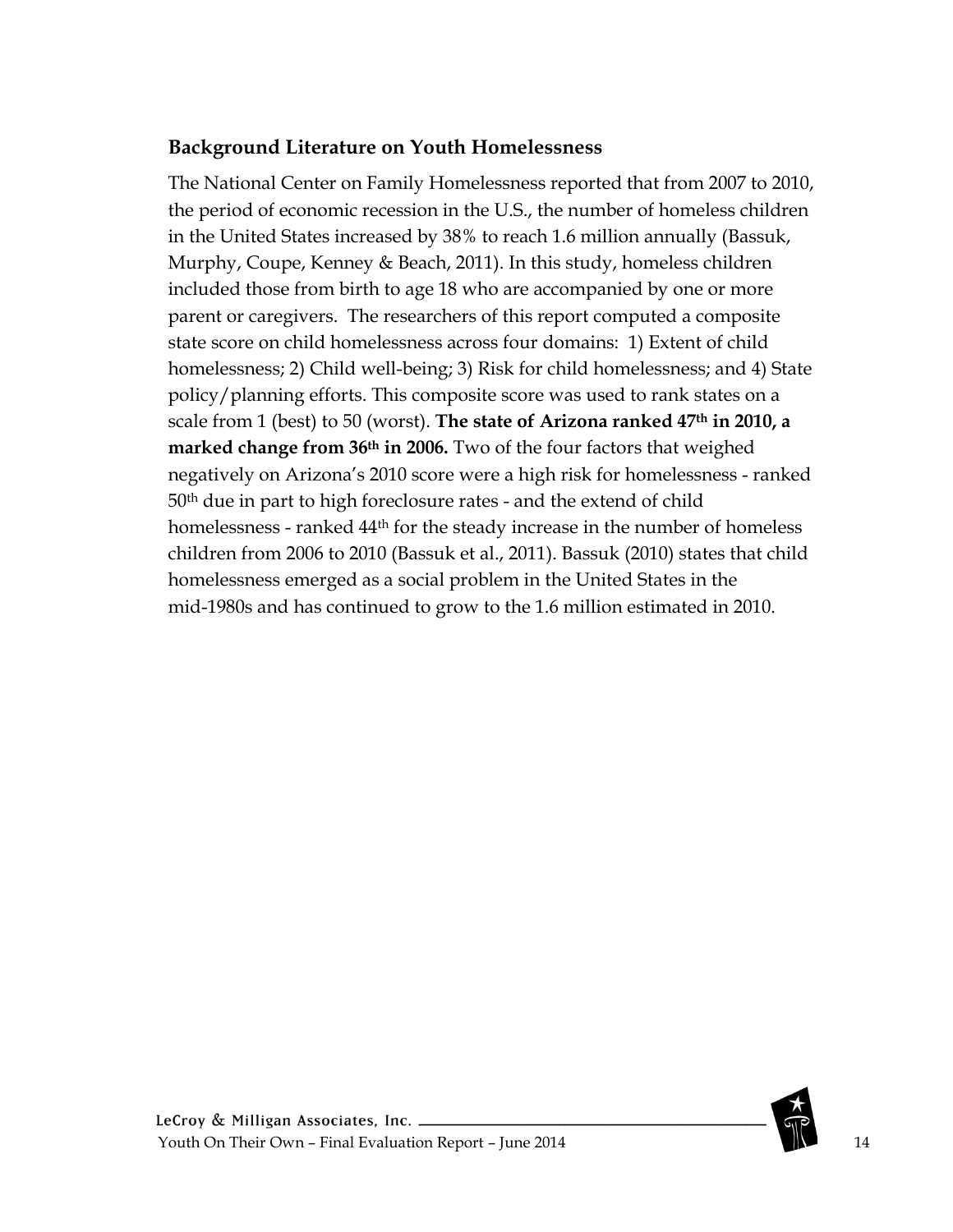# **Methodology**

<span id="page-14-0"></span>LMA utilized quantitative and qualitative data collection methods to evaluate the YOTO program. Data sources included: student application; pre/post student survey; stipend records; and focus group notes.

### <span id="page-14-1"></span>**Student Survey, Stipend, and Application Data**

Quantitative data was analyzed using the Statistical Package of the Social Sciences (SPSS 21). Original Excel data files were cleaned, numerically coded, and imported into SPSS. The evaluation team ran descriptive statistics, including frequencies of categorical variables and measures of central tendencies for continuous variables, to examine all the variables in the dataset.

The Student Survey included the New General Self-Efficacy Scale to measure students' overall level of confidence in their ability to accomplish what they want to in their lives. This scale has been shown to have good reliability by other researchers (Chen, Gully & Eden, 2001); reliability statistics computed for this data showed a high Cronbach's alpha score of .90 at pre and .91 at post.

For ease of reporting, the first administration of the survey is referred to as "pre" and the second administration of the survey is referred to as "post." A student was administered the pre survey when they joined the YOTO program, which is not the same for all respondents due to the program's rolling admission over the school year. However, the post survey was completed by students at approximately the same time in May 2014, around the time that students received their final stipend check of the school year. The total number of unpaired pre, unpaired post, and paired pre/post surveys is as follows:

- 323 of a possible 1,229 students enrolled in YOTO during the study period completed the pre survey only (unpaired data), for a response rate of 26%;
- 225 students completed the post survey only (unpaired data), for a response rate of 18%; and

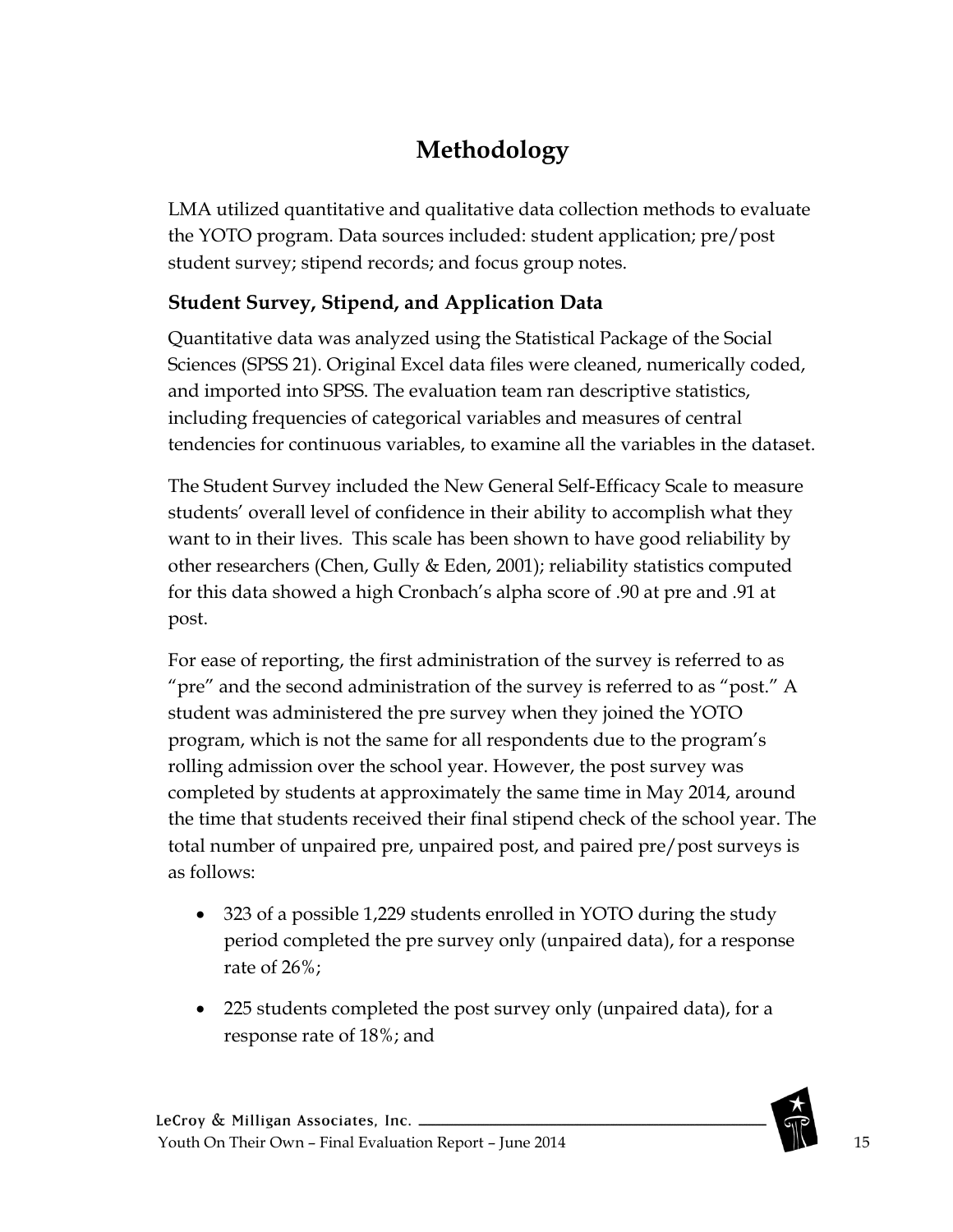• 126 students enrolled in YOTO during the study period completed both the pre and post survey (paired data), for a response rate of 10%.

Pre and post survey results are analyzed by both unpaired and paired responses. The exhibits throughout this report are labeled as being based on unpaired or paired data. **Unpaired** data refers to comparing all pre-survey (N=449, including 323 unpaired respondents and 126 paired respondents) and post-survey (N=351, including 225 unpaired respondents and 126 paired respondents) data collected, regardless of whether the student completed one or both surveys. Analysis of unpaired data examines a snapshot of YOTO students' perceptions, opinions, and experiences at their entry to and exit from the program. Unpaired pre and post survey data was analyzed by frequency distribution of categories from pre to post. To facilitate analysis and interpretation of data, as needed, categorical variables on a 5-point Likert scale were collapsed into a 3-point Likert scale.

**Paired** data refers to pre and post data collected from the same student to examine change in individual students over time. Paired data was analyzed using a pre and post means comparison and Wilcoxon Signed Ranks Test in SPSS. Results were deemed significant if the p value was .05 or less, indicating that the possibility of the relationship occurring by chance is less than 5%. Statistical questions for paired data include:

- Did a significant change occur in fulfillment of students' basic needs from pre to post?
- Did a significant change occur in students' self-efficacy from pre to post?
- Did a significant change occur in students' awareness of the availability of community services?
- Did a significant change occur in students' social support from friends, relatives, School Liaison, and Student Advocate?

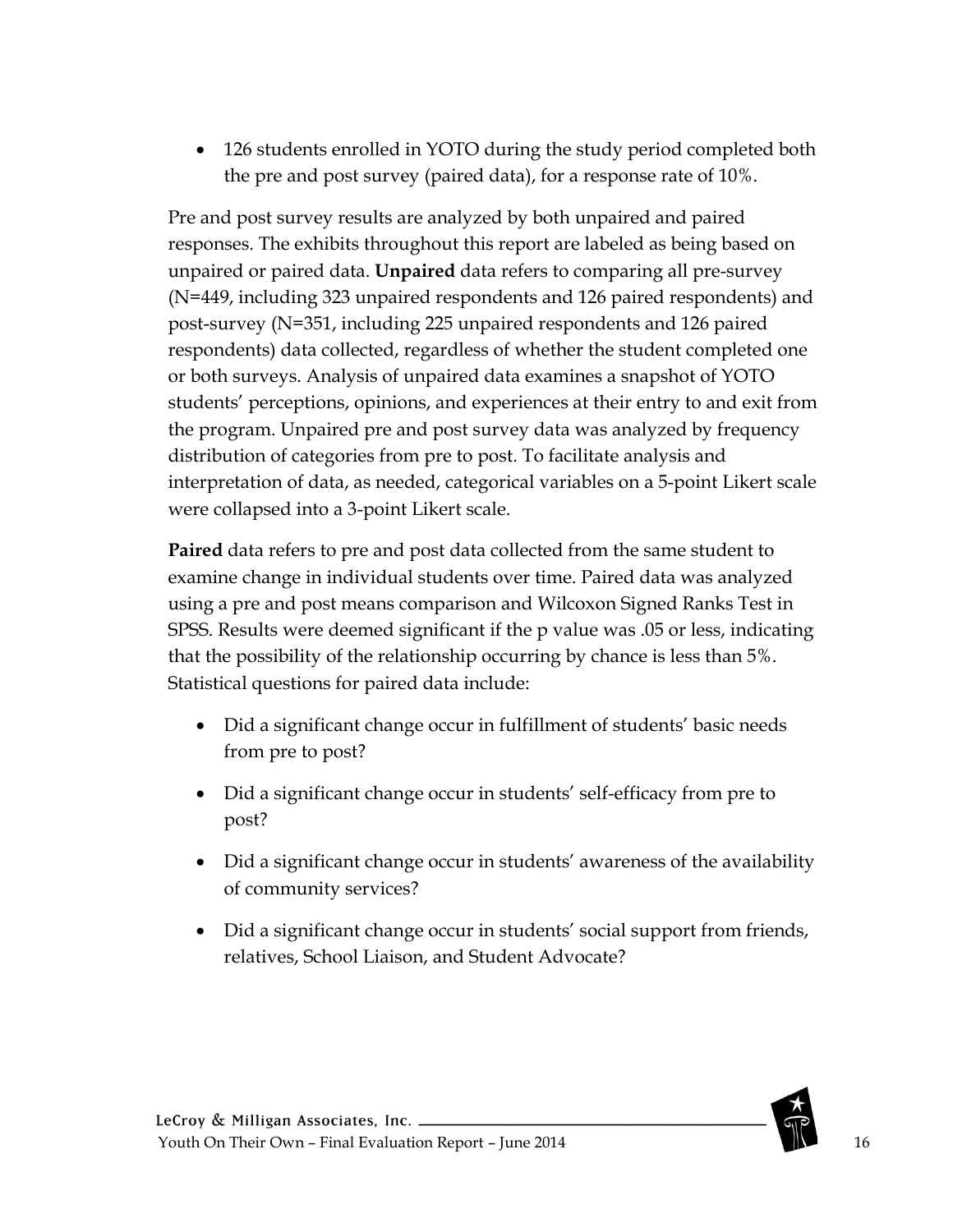### <span id="page-16-0"></span>**Focus Groups**

To obtain a more in-depth picture of students; experience of the YOTO program, LMA conducted two focus groups. A focus group with 16 female students was held at Cholla High School on May 6, 2014. A second focus group with six male students was held at Catalina High School on May 7, 2014. The focus groups lasted approximately one hour. LMA used six questions to elicit conversation about how students found out about YOTO, services used (including referrals to outside services), what was most helpful about the program, quality of relationship with a Student Advocate and School Liaison, and suggestions for program improvement.

### <span id="page-16-1"></span>**Limitations**

One limitation to this evaluation is the low response rate received for the pre and post Student Surveys and an even lower paired response rate. The paired sample size of 126 was large enough to perform statistical analyses. However a sample of at least 293 paired responses is necessary to be representative of the entire YOTO population (N=1,229) at a confidence level of 95%, plus or minus a 5% margin of error. The study is also limited in that self-reported survey data is not as accurate as data collected systematically by program staff. Therefore, program staff should use caution in generalizing the results to the entire population.

Another limitation is that at this time YOTO does not collect most of the indicator data to test the program's Theory of Change, as identified in the Theory of Change program map report (LeCroy & Milligan Associates, 2013). For example, Outcome #1 states that "YOTO students advance through school until they graduate from high school." Indicator #10 for this outcome has a corresponding metric that 75% of student have at least nine in-person, individual contacts with their school liaison per school year. However this data is not currently tracked by the program to measure this metric. Additionally, Indicators #2 and #4 for this outcome would require the program to document academic and attendance portions of the stipend data. An IT consultant is currently helping YOTO select a comprehensive IT solution that will enable efficient data collection, entry and analysis. The adoption of this IT solution will, hopefully, allow YOTO to readily track all of the program map indicators.

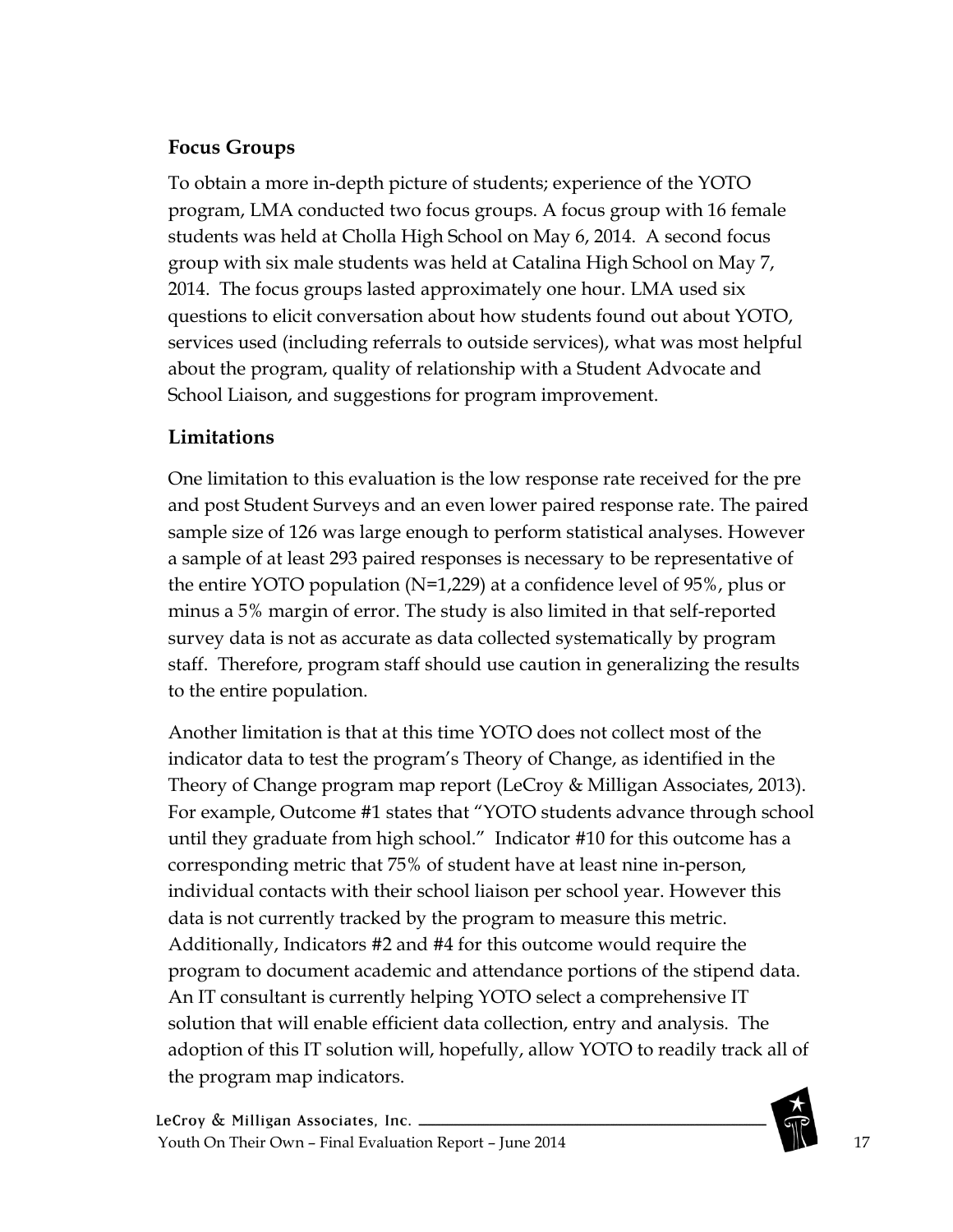# **Findings**

### <span id="page-17-1"></span><span id="page-17-0"></span>**Participant Demographics**

Application and student demographic information was reported for 1,327 YOTO students accepted and enrolled into the program for the 2013-2014 school year (SY), ranging from August 2013 through May 2014. Exhibit 1 shows monthly student enrollment data. The majority of students (72%, N=889) were enrolled between August and October 2013.

<span id="page-17-2"></span>*Exhibit 1. Number of Youth Applications by Month, SY2013-14*



Exhibit 2 shows that the majority of YOTO students (96%) served this past school year are in high school and approximately 4% are in middle school (7<sup>th</sup>) and 8th grades). Of all grades, almost a third of students in YOTO (32%) are in their senior year of high school.

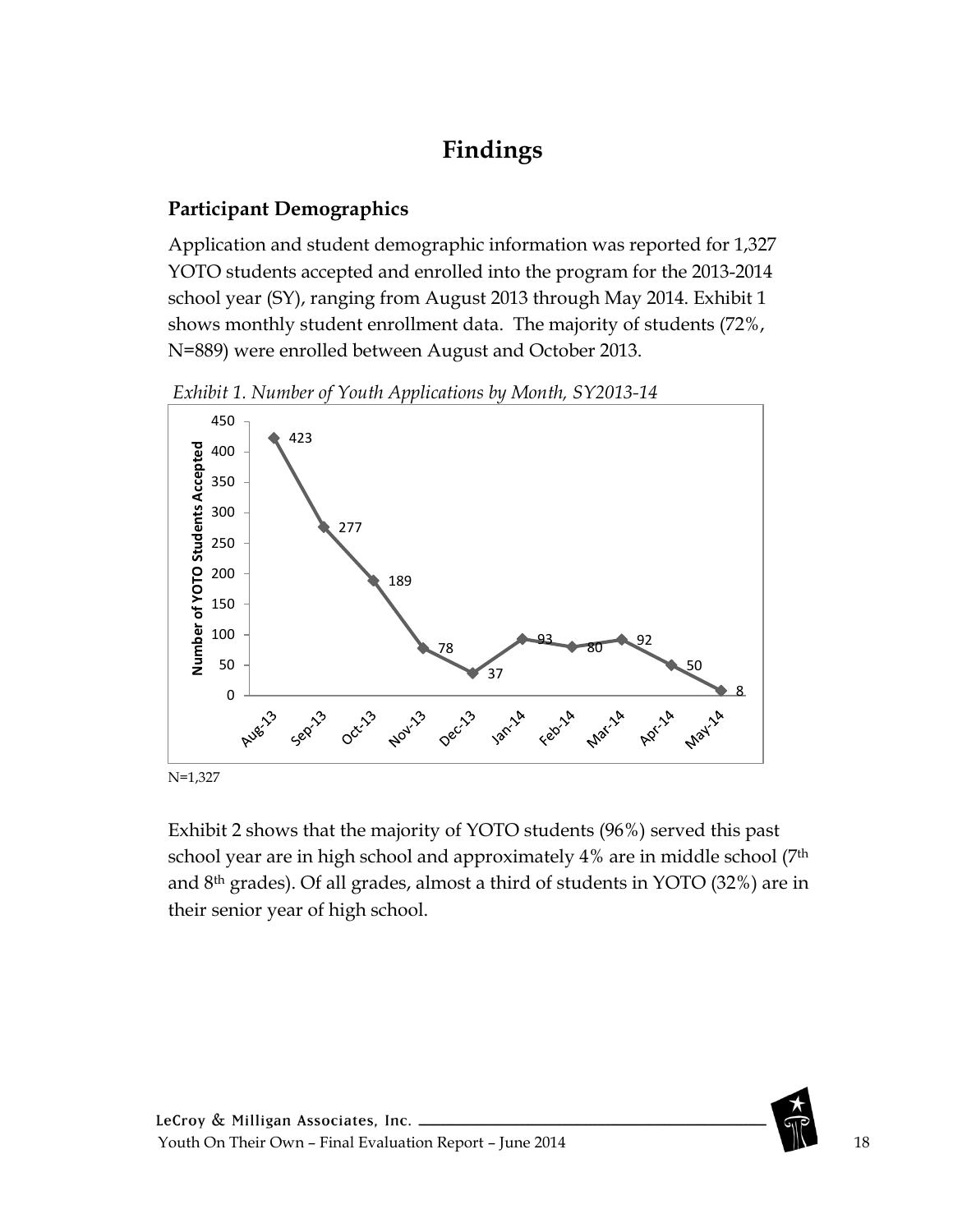| Grade            | $\frac{0}{0}$ (n) |
|------------------|-------------------|
| 7th              | $.5\%$ (6)        |
| 8 <sub>th</sub>  | $3\%$ (40)        |
| <b>9th</b>       | 21% (279)         |
| 10 <sup>th</sup> | 20% (265)         |
| 11 <sup>th</sup> | 23% (311)         |
| 12 <sup>th</sup> | 33% (426)         |
| $N=1,327$        |                   |

<span id="page-18-0"></span>*Exhibit 2. Grade of YOTO Students, SY2013-14*

Almost two thirds of YOTO students (64%) were new to the program during the SY2013-14 and 36% were returning students (Exhibit 3). Of returning students, 87% were in grades 10 through 12; likewise, 72% of new students also fell into these three grade levels.

Almost two thirds of YOTO students (64%) were new to the program during the SY2013-14 and 36% were returning students (Exhibit 3) (N=1,314). Of returning students, 85% were in grades 10 through 12; likewise, 70% of new students also fell into these three grade levels. Seniors comprised the majority of both new (30%) and returning (36%) students.



<span id="page-18-1"></span>*Exhibit 3. New and Returning YOTO Students, Total and by Grade Level, SY2013-14*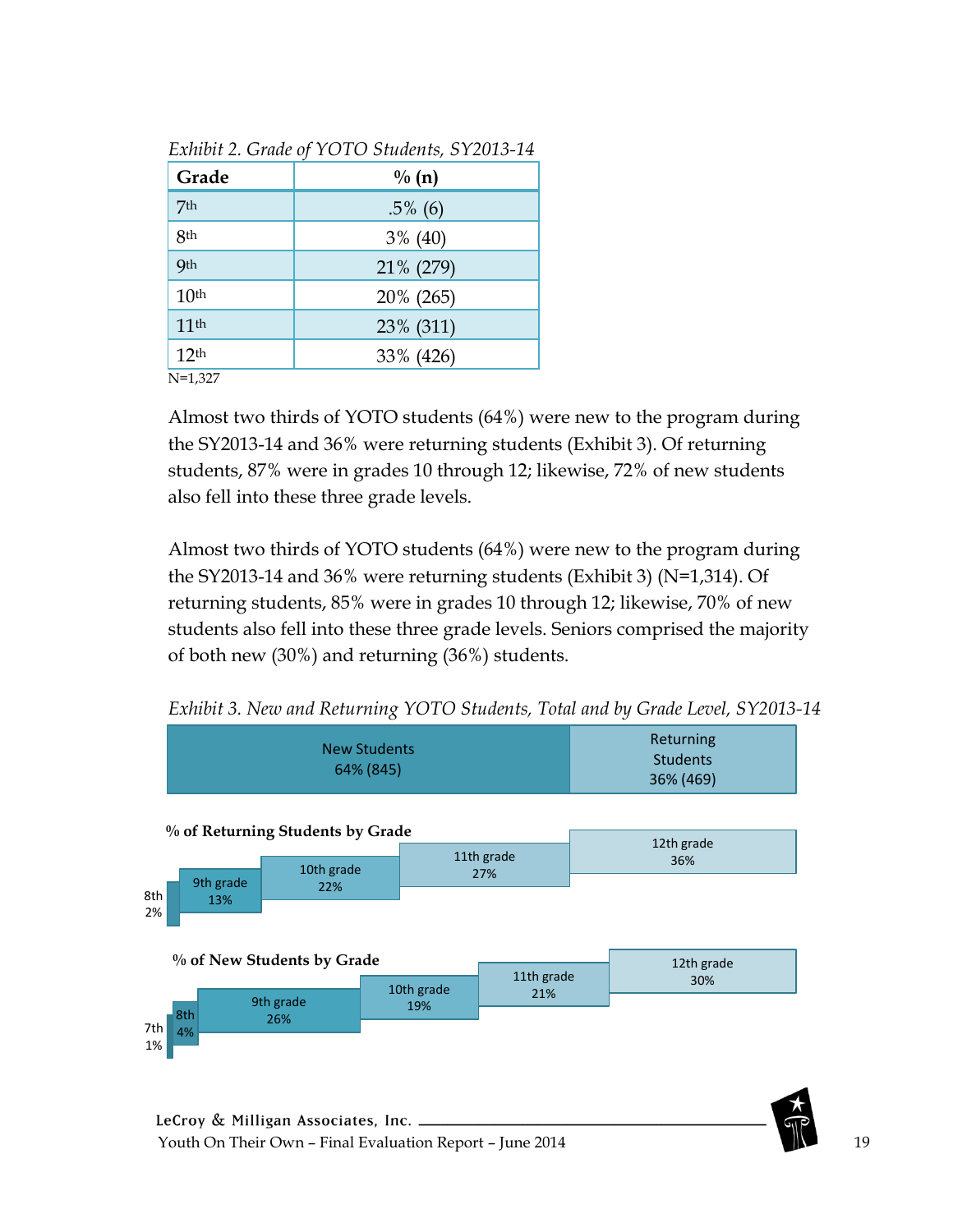The types of schools that YOTO students attended this past school year is nearly split, with slightly more than half (51%) attending a traditional school and slightly less than half (49%) attending an alternative school (such as a vocational or technical school) (Exhibit 4).

| Exhibit $4.$ Type of School Attended by $1 \cup 1 \cup 5$ tudents |                   |  |  |  |  |
|-------------------------------------------------------------------|-------------------|--|--|--|--|
| <b>Type of School Attended</b>                                    | $\frac{0}{0}$ (n) |  |  |  |  |
| Traditional                                                       | 51% (677)         |  |  |  |  |
| Alternative                                                       | 49% (647)         |  |  |  |  |
| Other                                                             | $.2\%$ (3)        |  |  |  |  |
|                                                                   |                   |  |  |  |  |

<span id="page-19-0"></span>*Exhibit 4. Type of School Attended by YOTO Students*

N=1,327 Percentages do not total to 100% due to rounding.

Exhibit 5 shows that 66% of students served this past school year are between the ages of 16 to 18 years of age (N=1,322). The average age of students served is 16.9 years, the median is 17 years, and the range is 12 years to 21 years of age.

<span id="page-19-1"></span>*Exhibit 5. Age of YOTO Students*

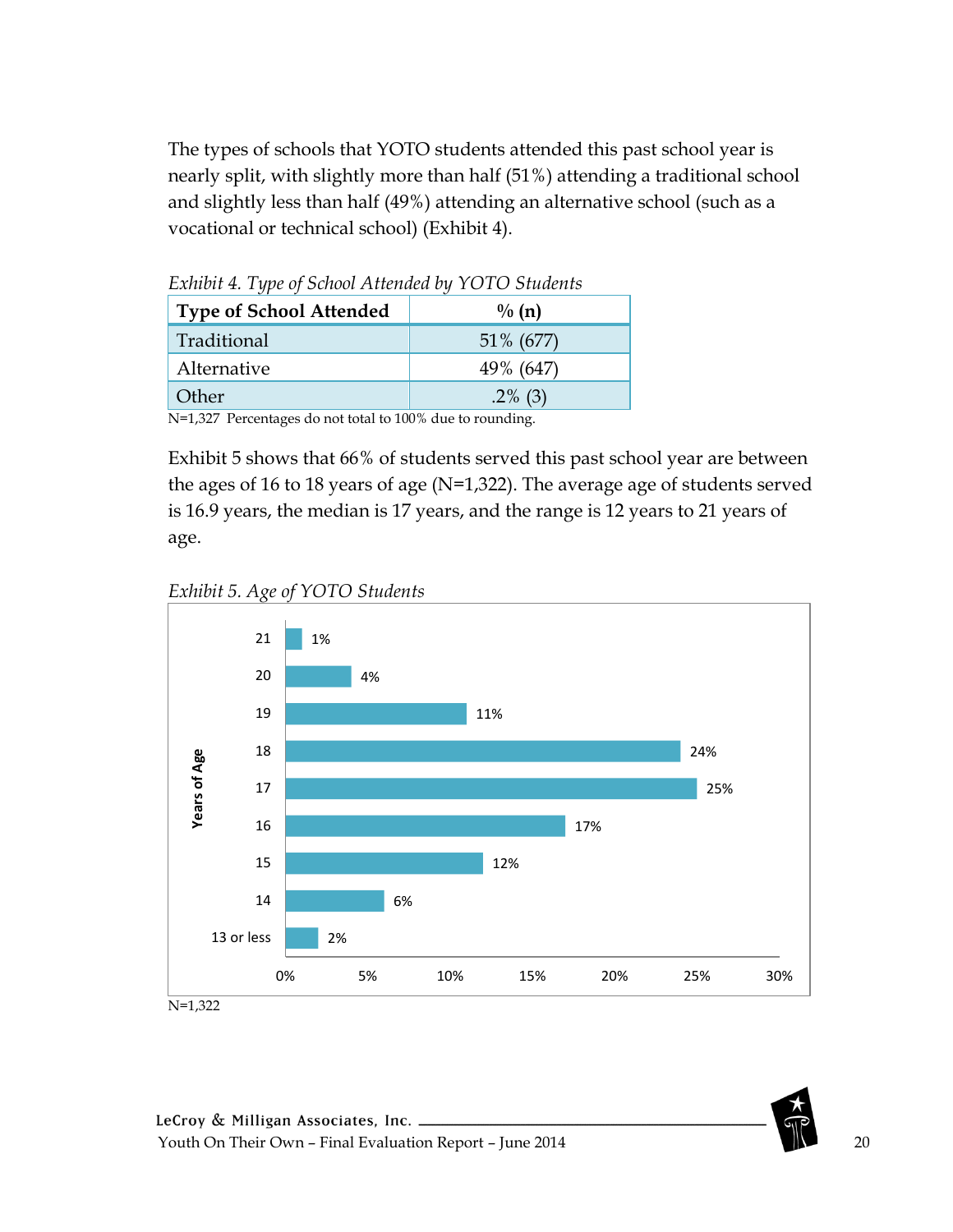Fifty-seven percent of YOTO students are female and 43% are male (Exhibit 6). Furthermore, the majority of YOTO students (71%) self-identified as Caucasian, followed by 9% who identified as Native American/American Indian, and 9% who are from more than one race (Exhibit 7). Additionally, almost 60% identified as of Hispanic or Latino ethnicity.

<span id="page-20-0"></span>



<span id="page-20-1"></span>*Exhibit 7. Race and Ethnicity of YOTO Students*

| Race/Ethnicity    | $\frac{0}{0}$ (n) |
|-------------------|-------------------|
| Caucasian         | 71% (948)         |
| American Indian   | 9% (123)          |
| Multiracial       | 9% (120)          |
| African American  | 8% (102)          |
| Pacific Islander  | $1\%$ (14)        |
| Asian             | $.8\%$ (11)       |
| Race not reported |                   |

N=1,327 Percentages do not total to 100% due to rounding.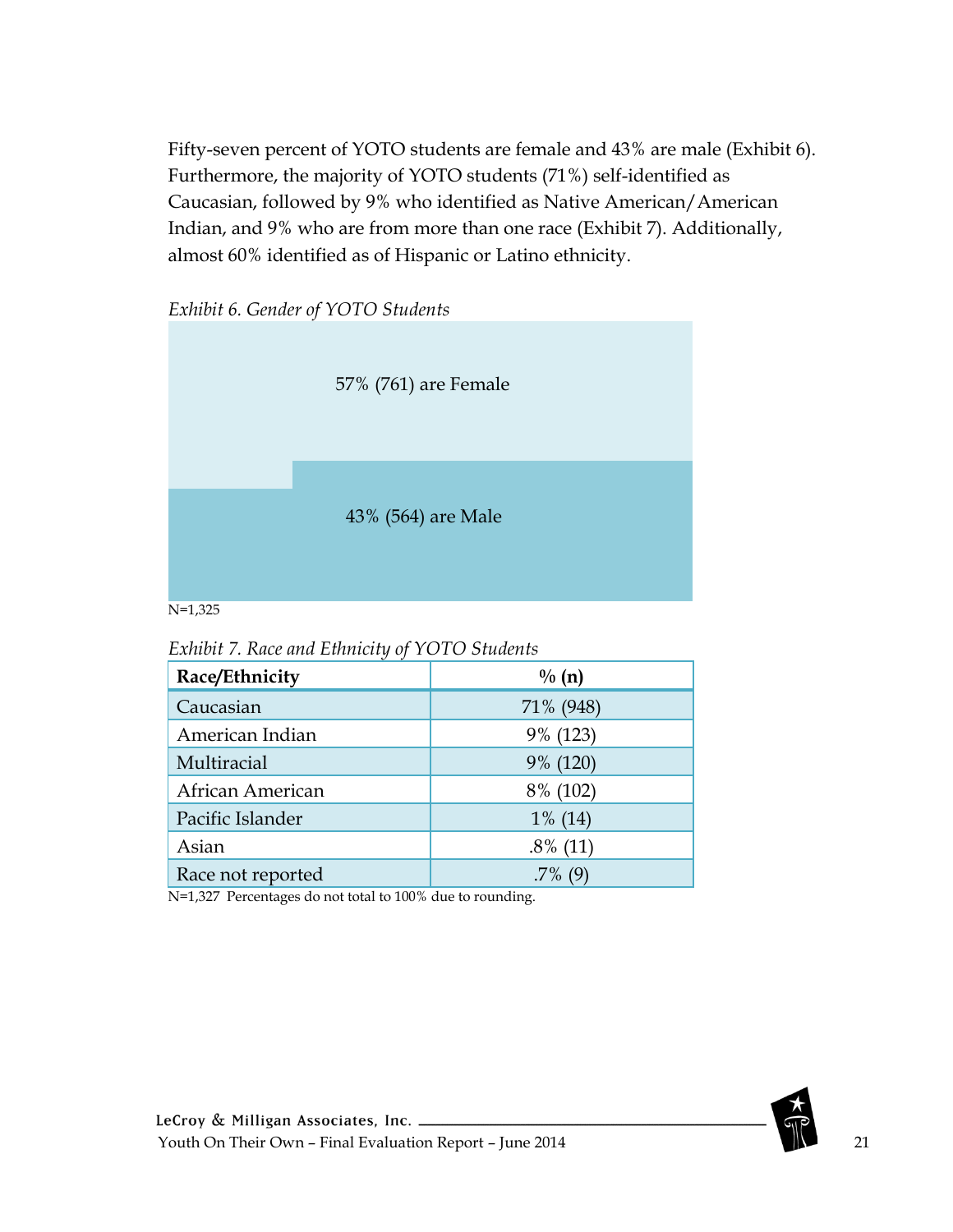Exhibit 8 shows that almost a third (30%) of YOTO students have CPS involvement and slightly over a fifth (20%) are in foster care. Additionally, 15% of program participants are teen parents.

| Characteristic         | $\frac{0}{0}$ (n) |  |  |
|------------------------|-------------------|--|--|
| <b>CPS</b> Involvement | 30% (403)         |  |  |
| In Foster Care         | 20% (272)         |  |  |
| <b>Teen Parent</b>     | 15% (202)         |  |  |
| Refugee                | $2\%$ (24)        |  |  |
| <b>LGBT</b>            | $1.5\%$ (20)      |  |  |
|                        |                   |  |  |

<span id="page-21-0"></span>*Exhibit 8. Other Characteristics of YOTO Students*

N=1,327

The two most common reasons for YOTO students' homelessness were a parent choosing not to parent (42%) and a court order (34%) (Exhibit 9). Parents choosing to not parent the youth is significantly related to other reasons for youth homeless, including: youth/parent conflict and parental substance abuse ( $p\leq 01$ ). A court ordered removal of the student from the home is also significantly related to: parents living out of town, physical/sexual abuse of the youth, and parental substance abuse (p≤.05).

<span id="page-21-1"></span>



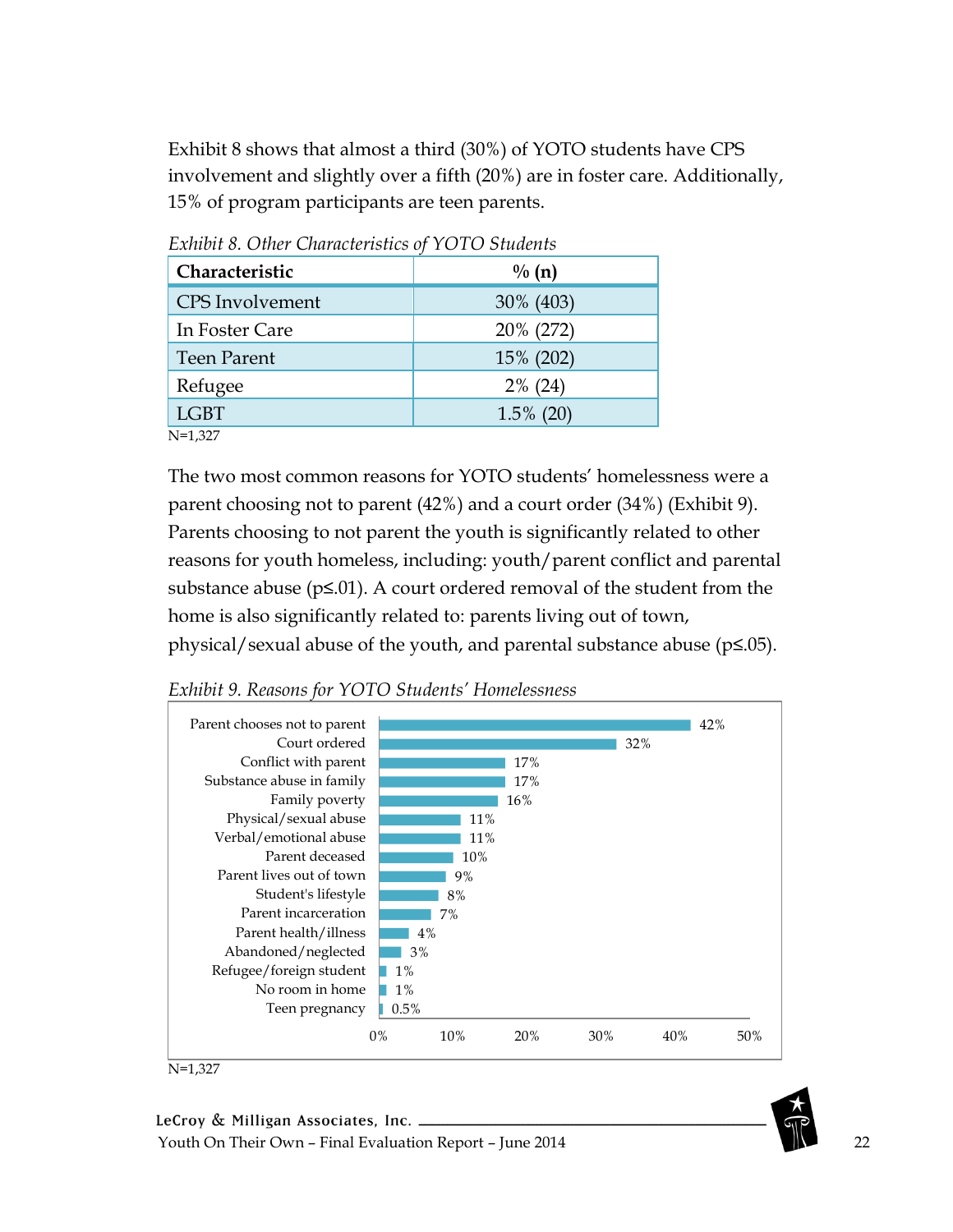At intake to the program, almost half (47%) of students lived with a relative and 15% lived with a friend or non-relative (Exhibit 10). Furthermore, 14% of YOTO youth lived in a group home and 11% lived with a significant other.

| <b>Living Situation</b>            | $\frac{0}{0}$ (n) |
|------------------------------------|-------------------|
| With relative                      | 47% (622)         |
| With friend/non-relative           | 15% (197)         |
| In group home                      | 14% (187)         |
| With significant other             | 11% (144)         |
| With host family                   | $4\%$ (55)        |
| Alone                              | $4\%$ (48)        |
| Other (multiple living situations) | 3% (36)           |
| In transitional housing            | $1\%$ (15)        |
| With parent                        | $.8\%$ (11)       |
| In shelter                         | $.2\%$ (3)        |
| In foster care                     | $.2\%$ (3)        |
| Not reported                       | $.5\%$ (6)        |
| $N=1,327$                          |                   |

<span id="page-22-0"></span>*Exhibit 10. YOTO Students' Living Situation at Intake*

Exhibit 11 shows that the majority of YOTO students (54%) heard about the program from a school staff member; about a quarter of them (28%) heard about it through a friend, family member, or placement family.

<span id="page-22-1"></span>*Exhibit 11. How Students Heard of YOTO*

| Source                                                          | $\frac{0}{6}$ (n) |
|-----------------------------------------------------------------|-------------------|
| School staff member (advisor, coach, teacher, nurse, principal) | 54% (721)         |
| Friend, family member, placement family                         | 28% (373)         |
| <b>YOTO School Liaison</b>                                      | $6\%$ (84)        |
| Other YOTO student                                              | 5% (63)           |
| CPS System                                                      | $4\%$ (54)        |
| Advertisement                                                   | $.7\%$ (9)        |
| School dropout prevention program                               | $.5\%$ (7)        |
| Website                                                         | $.4\%$ (5)        |
| Attorney                                                        | $.3\%$ (4)        |
| Not reported                                                    | $.5\%$ (7)        |
| $N=1,327$                                                       |                   |
| LeCroy & Milligan Associates, Inc. __                           |                   |
| Youth On Their Own - Final Evaluation Report - June 2014        |                   |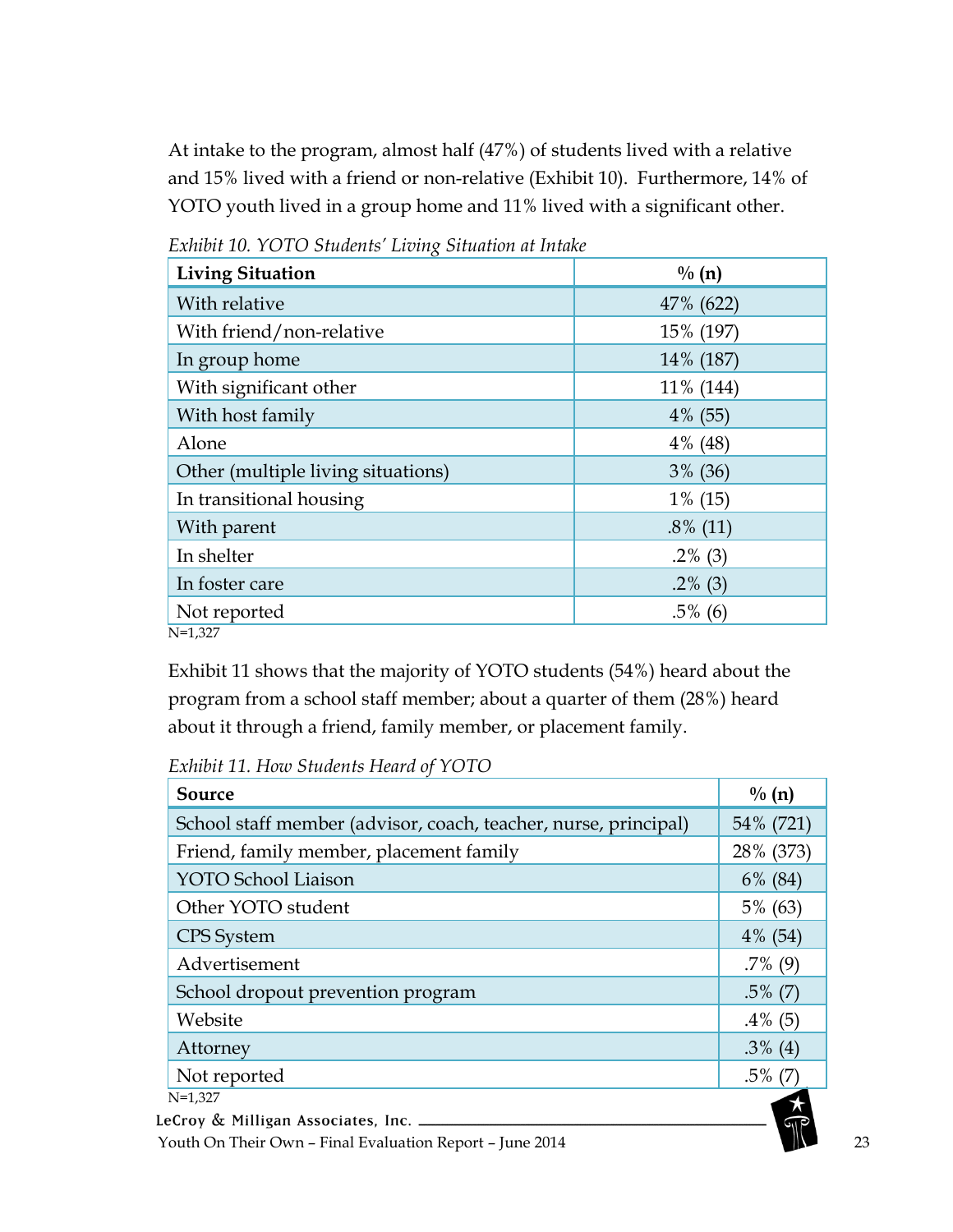## <span id="page-23-0"></span>**High School Senior Outcomes**

Of the 413 YOTO students that were seniors this school year, a total of 281 (68%) remained in the YOTO program and graduated from high school. Fiftyfour (13%) withdrew from the program at some point in the school year and their graduation rate was not tracked by staff. Furthermore, 78 (19%) remained in the program but did not graduate at this time.

Of the 359 seniors that remained in the program through the end of the school year, 78% (281) graduated. As for the seniors who did not graduate that were enrolled until the end of the school year, their outcome is unknown until next school.

## <span id="page-23-1"></span>**Access to Basic Needs**

Exhibit 12 presents the results of YOTO students' rating of access to basic needs areas in the past 30 days, for two distinct time periods. The Student Survey included questions about cell phone ownership and quality of living situation in addition to others covering basic needs YOTO has previously identified. In general, the percentage of students that reported never to rarely having access to all of the areas decreased from pre to post. Likewise, the percentage of students that have access most to all of the time to the listed basic needs increased over time. To facilitate interpretation of the results,

| <b>Basic Needs Areas</b>                       |      | Never to<br>Rarely | <b>Sometimes</b> | Most to<br><b>Always</b> | N   |
|------------------------------------------------|------|--------------------|------------------|--------------------------|-----|
|                                                | Pre  | $7\%$              | 17%              | 76%                      | 443 |
| A comfortable place to live                    | Post | 3%                 | 16%              | 81%                      | 324 |
| Enough to eat                                  | Pre  | 6%                 | 16%              | 78%                      | 445 |
|                                                | Post | 2%                 | 14%              | 85%                      | 351 |
| The body care products you<br>need.            | Pre  | 6%                 | 23%              | 71%                      | 442 |
|                                                | Post | 3%                 | 11%              | 86%                      | 324 |
| Your own cell phone with<br>cell phone service | Pre  | 42%                | 14%              | 44%                      | 440 |
|                                                | Post | 34%                | 10%              | 56%                      | 349 |

<span id="page-23-2"></span>*Exhibit 12. Extent that Basic Needs were Met in Last 30 Days, Pre and Post (unpaired responses)*

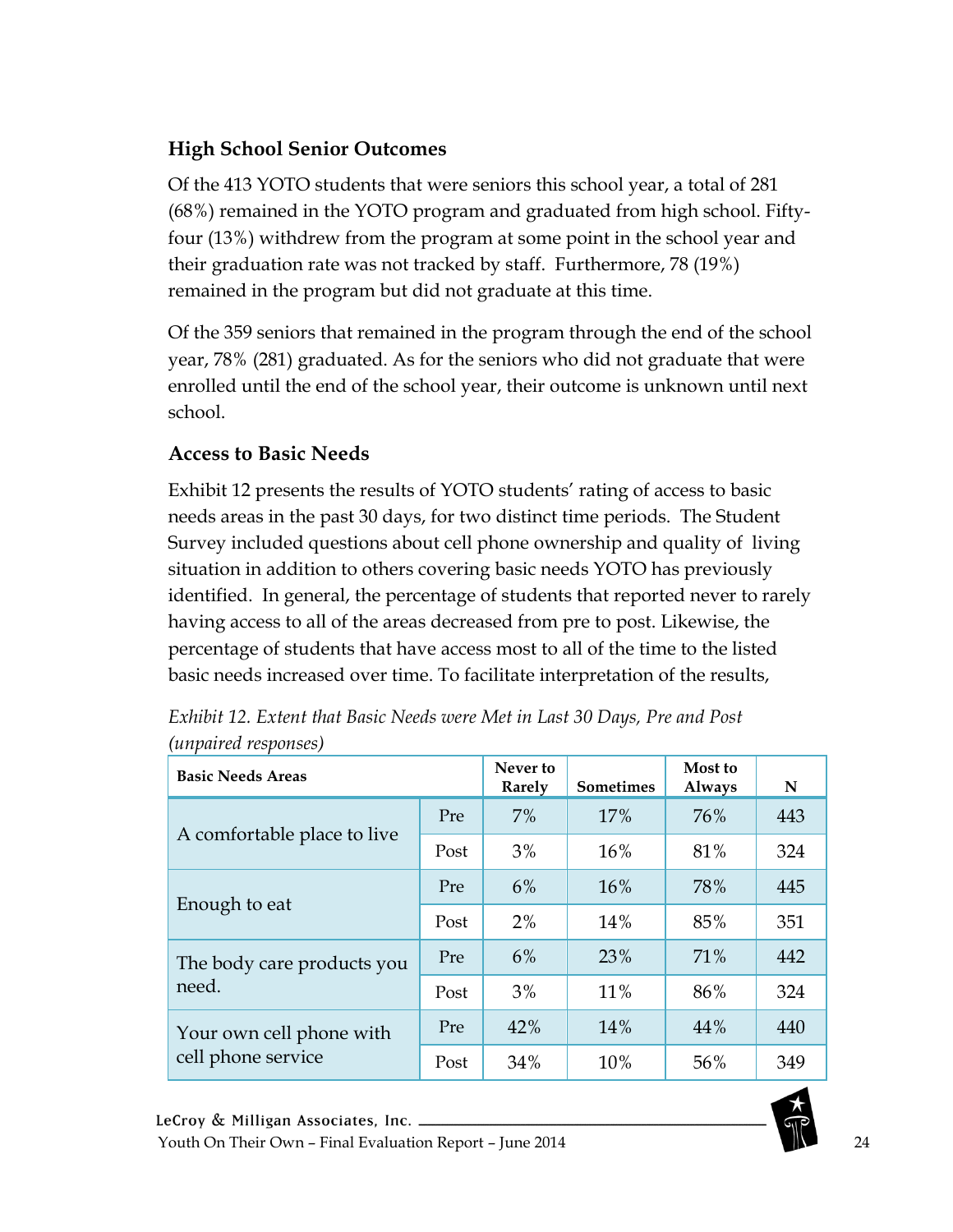| <b>Basic Needs Areas</b>                                  |      | Never to<br>Rarely | <b>Sometimes</b> | Most to<br><b>Always</b> | N   |
|-----------------------------------------------------------|------|--------------------|------------------|--------------------------|-----|
|                                                           | Pre  | 7%                 | 16%              | 77%                      | 446 |
| A quiet place to sleep                                    | Post | 4%                 | 12%              | 84%                      | 350 |
| Enough clothes to wear                                    | Pre  | 12%                | 20%              | 68%                      | 445 |
|                                                           | Post | 4%                 | 12%              | 84%                      | 350 |
| A way to get around town<br>(a car, bus pass, or bicycle) | Pre  | 22%                | 21%              | 58%                      | 445 |
|                                                           | Post | 11%                | 22%              | 68%                      | 349 |

These percentages are derived from unpaired responses. That is, the pre- percentages are based on the total number of responses to the question on the pre-survey and the post- percentages are based on the total number of responses to the question on the post-survey. They do not represent the views of the same group of students at two different points in time.

Exhibit 13 shows the results of a paired pre and post means comparison and Wilcoxon Signed Ranks Test. **Four basic needs areas that showed the greatest improvement over time include:**

- Having a comfortable place to live
- Having enough to eat
- Having the body care products needed
- A way to get around town (car, bus pass, or bicycle)

<span id="page-24-0"></span>

| Exhibit 13. Change in Average Basic Needs Score and Wilcoxon Signed Ranks Test of |  |
|-----------------------------------------------------------------------------------|--|
| Paired Pre and Post Respondents                                                   |  |

| <b>Item</b>                                             | Pre | Post | P    | N          |
|---------------------------------------------------------|-----|------|------|------------|
| A comfortable place to live                             | 4.3 | 4.6  | .001 | 125        |
| Enough to eat                                           | 4.2 | 4.5  | .009 | 126        |
| The body care products you need.                        | 4.1 | 4.3  | .008 | 125        |
| Your own cell phone with cell phone service             | 3.2 | 3.5  | .072 | 123        |
| A quiet place to sleep                                  | 4.3 | 4.5  | .134 | 126        |
| Enough clothes to wear                                  | 4.1 | 4.3  | .054 | 126        |
| A way to get around town (car, bus pass, or<br>bicycle) | 3.8 | 4.2  | .000 | <b>126</b> |

Note: Results from this paired-samples t-test are deemed a statistically significant change from pre to post when the p-value is ≤ .05. Significant areas are shown in bold font.

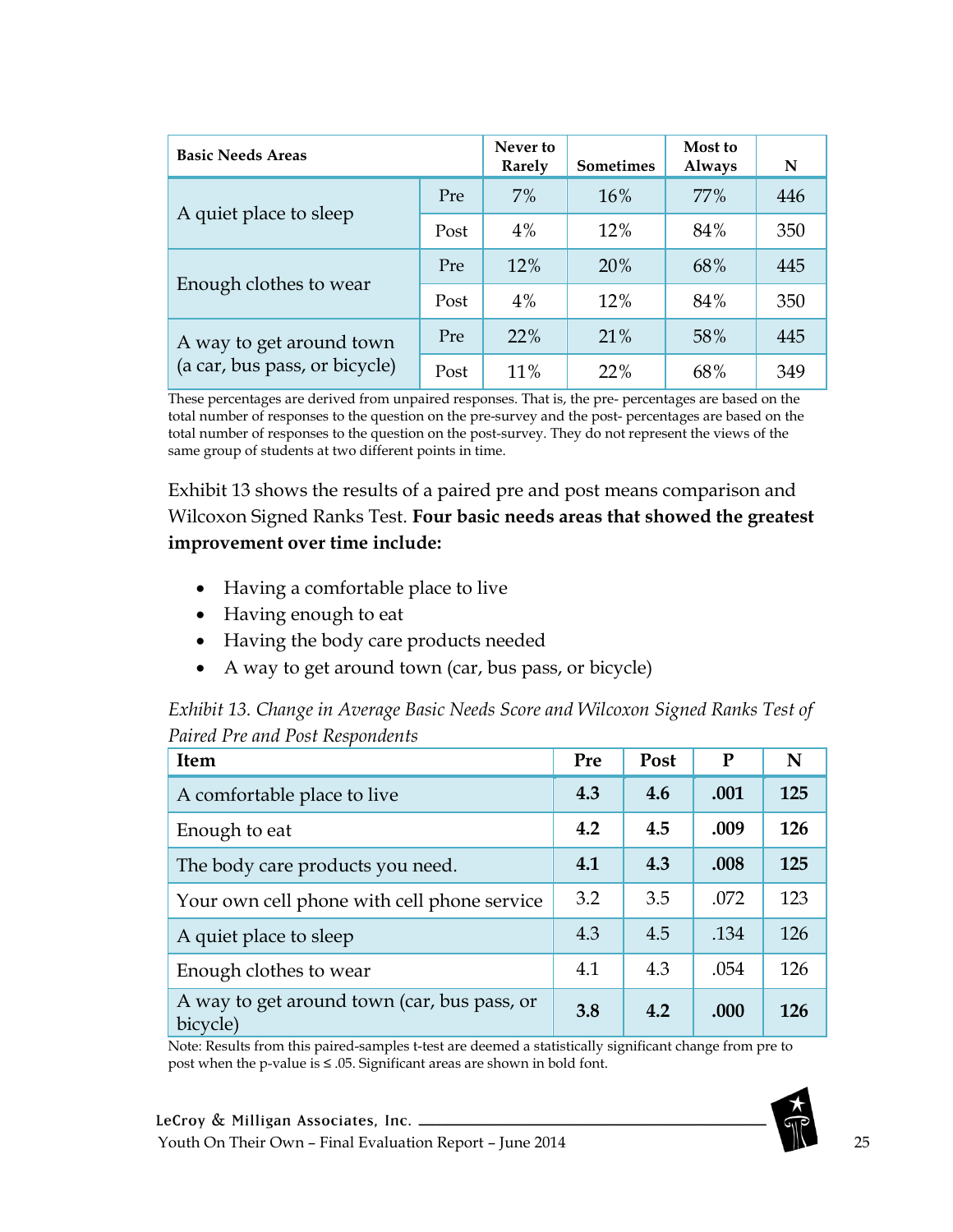### <span id="page-25-0"></span>**Level of Service Usage**

The Student Survey also asked students to report how many times they had used specific YOTO services. Consistent with findings presented above about which YOTO services students perceive as being most helpful, respondents reported the highest usage (i.e., Often plus Always) of the Student Living Expense guidance from a School Liaison, and the mini-mall (Exhibit 14). It is not known why 33% of the respondents reported they had never received a stipend from YOTO. While preparing the data for analysis, LMA found that some students who indicated they had never received the Student Living Expense reported for another question that "the money" had been most helpful to them. Some students may be confused about the meaning of "Student Living Expense."

| $O^{\sim}$                         | Never<br>$(0 \times)$ | $\circ$<br>A little<br>$(1-2 \times)$ | <b>Sometimes</b><br>$(3-5 \times)$ | Often<br>$(6-9 \times)$ | Always<br>$(10 \text{ times})^*$ | N   |
|------------------------------------|-----------------------|---------------------------------------|------------------------------------|-------------------------|----------------------------------|-----|
| <b>Student Living Expense</b>      | 33%                   | 15%                                   | 9%                                 | 13%                     | 30%                              | 290 |
| Guidance from School<br>Liaison    | 15%                   | 23%                                   | 23%                                | 19%                     | 20%                              | 296 |
| Referral to community<br>resources | 59%                   | 21%                                   | 11%                                | 5%                      | 4%                               | 287 |
| Mini-mall                          | 34%                   | 21%                                   | 19%                                | 11%                     | 15%                              | 289 |
| Guidance from YOTO<br>staff        | 34%                   | 27%                                   | 20%                                | 12%                     | $8\%$                            | 288 |
| Bus pass or bicycle                | 61%                   | 10%                                   | $8\%$                              | 7%                      | 13%                              | 298 |
| <b>Emergency needs</b>             | 59%                   | 19%                                   | 11%                                | 3%                      | 9%                               | 277 |
| Gift cards                         | 32%                   | 33%                                   | 21%                                | 7%                      | 9%                               | 304 |
| <b>Student Success Center</b>      | 71%                   | 11%                                   | $8\%$                              | 4%                      | $7\%$                            | 291 |

<span id="page-25-1"></span>*Exhibit 14. Usage of YOTO Services during 2013-2014 School Year*

The data included in this exhibit are from the post Student Survey. \*Ten times corresponds to an average of one time per month of the school year.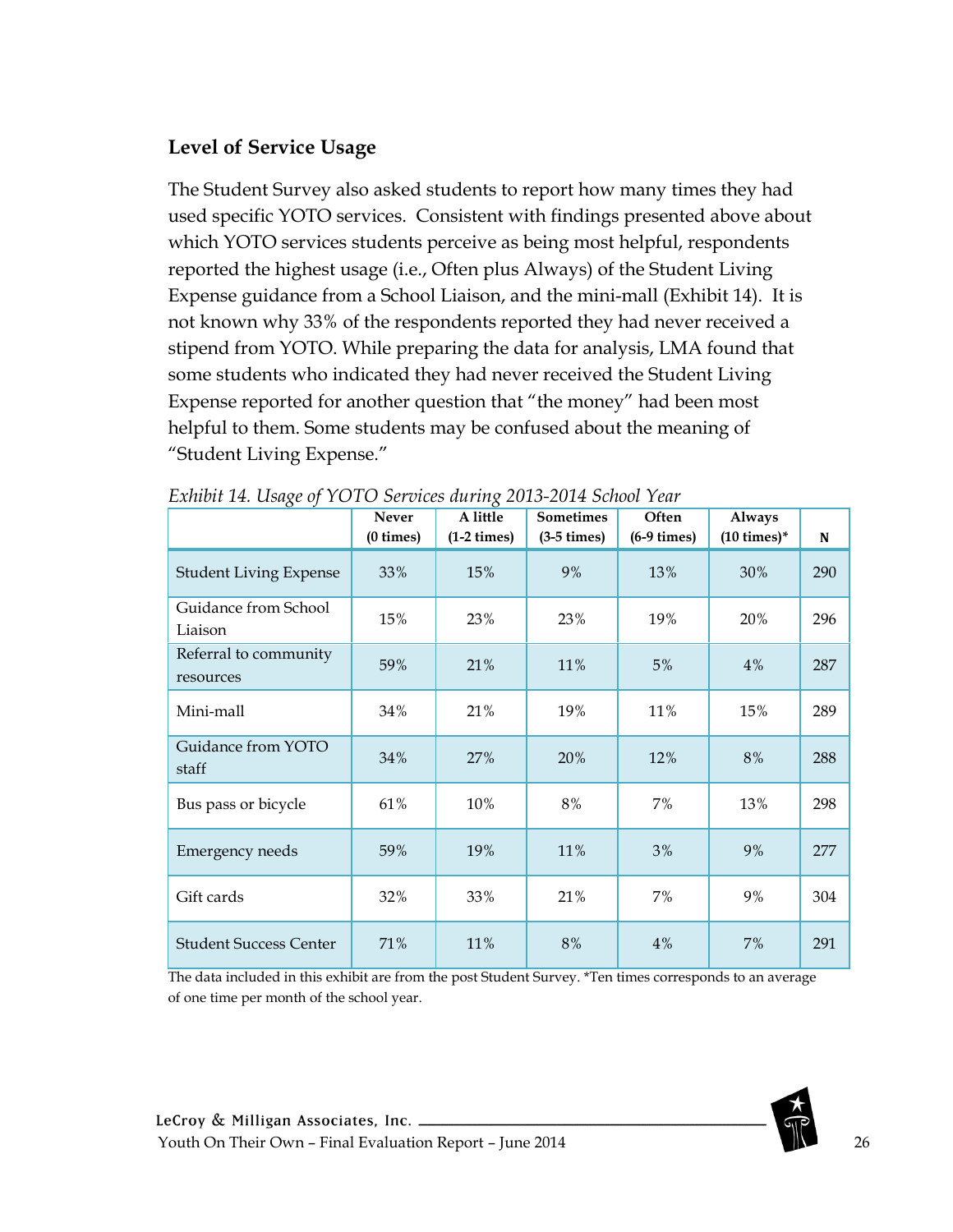An implicit factor in how much students use a service is whether they are aware that YOTO provides such a service. A question on the Student Survey asked students their level of agreement with a statement about having knowledge of the availability of referrals to community health, dental, and behavioral health services. Exhibit 15 shows that about three-fourths (73% at pre and 74% at post) of respondents agreed or strongly agreed that they knew about the availability of such services. However, about 25% of the respondents at each time were neutral, disagreed, or strongly disagreed with the statement. Moreover, during one of focus groups LMA conducted for this evaluation, some students reported they had not been aware that certain services are available to them. Analysis of paired responses showed no statistically significant change from pre to post.

|                                                       |      | Disagree to<br>Strongly<br><b>Disagree</b> | <b>Neutral</b> | <b>Agree to</b><br>Strongly<br>Agree | N   |
|-------------------------------------------------------|------|--------------------------------------------|----------------|--------------------------------------|-----|
| I know what community<br>services are available to me | Pre  | 15%                                        | 12%            | 73%                                  | 439 |
| (e.g., health, behavioral<br>health, dental)          | Post | 12%                                        | 14%            | 74%                                  | 347 |

<span id="page-26-1"></span>*Exhibit 15. Knowledge of Availability of Student Services, Pre and Post (unpaired responses)*

## <span id="page-26-0"></span>**Receipt and Motivational Power of Student Living Expense**

One of the primary features of the YOTO program is providing eligible students with a monthly Student Living Expense (SLE) stipend of up to \$140. Students must apply each month that they are in the program for the stipend. The total amount received is based upon a formula:

- \$15 for submitting the application;
- \$25 for good attendance; and
- \$20 per class for which they have maintained a grade of C or better.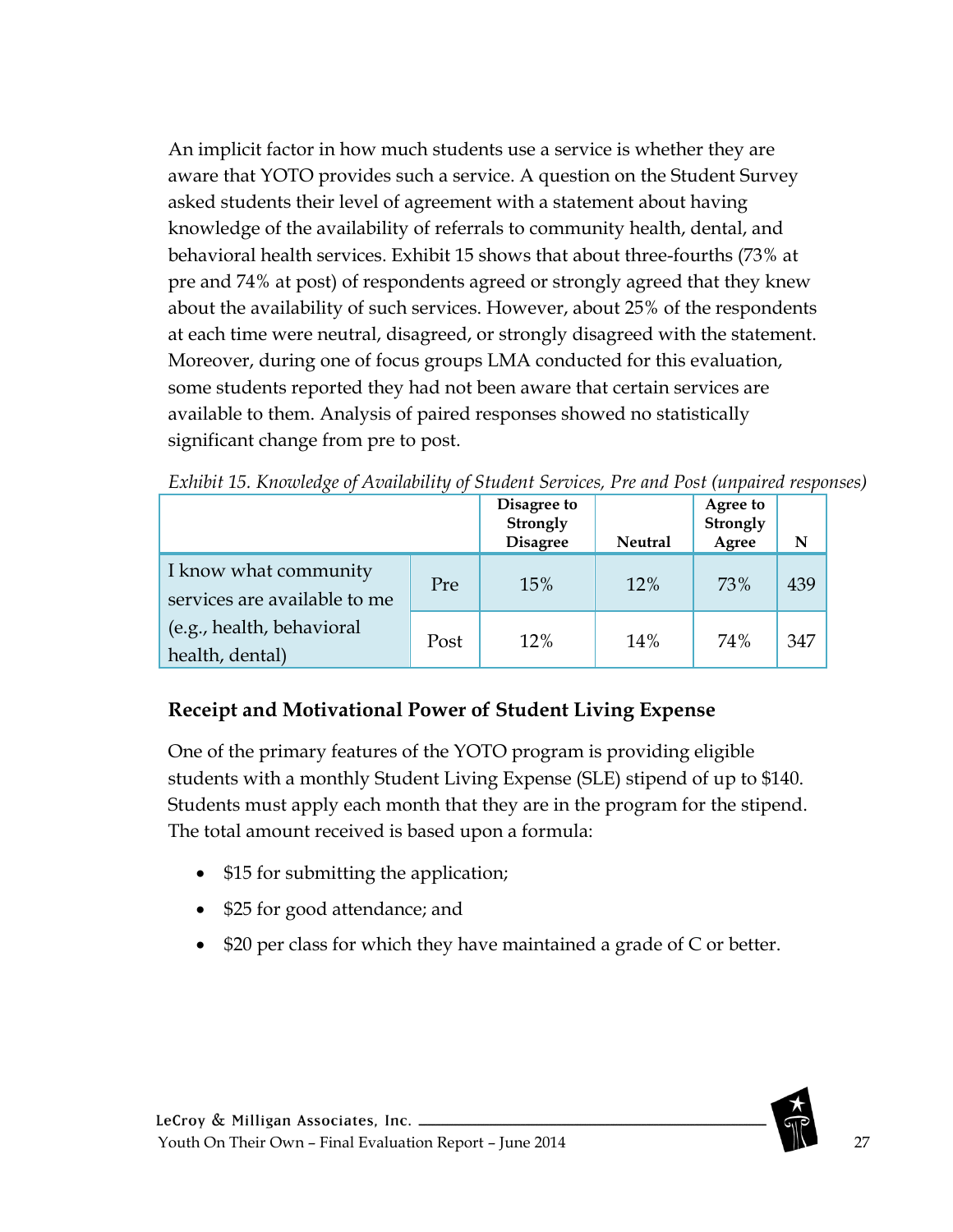Students received SLE stipends from September 2013 through May 2014, depending on the number of months they were enrolled in the program. A total of 1,020 students received a stipend for at least one month during this time frame. Several calculations were performed to aid in interpretation of SLE stipend receipt and amount received.

- The **average monthly amount received** by students varied from \$15 (the base amount for submitting a stipend request) to \$140 (the full amount), with a mean of \$119 and median of \$127.
- Similarly, the **total amount of received while enrolled in the program**  ranged widely from \$15 (the base amount for one month) to \$1,260 (the full amount for nine months), with an average of \$624 and median of \$560.
- The **rate of stipend receipt** was calculated based on the number of months a stipend (of any amount) was received divided by the total number of months the student was enrolled in the program. **Students rate of stipend receipt ranged from 11% (one out of nine months enrolled) to 100% (nine out of nine months enrolled), with an average of 81% and median of 100%.** More than half of YOTO students (52%, n=531) received a stipend for 100% of months for which they were enrolled in the program.
- Similarly, the **rate of maximum stipend receipt** was calculated based on the total amount of money each student received divided by the total possible award for which the student was eligible. **The rate of receiving the maximum amount ranged from 3% to 100%, with an average of 70% and median of 75%.** In total, 16% (162) of YOTO students received the full amount for which they were eligible throughout the period enrolled. Overall, 50% (510) of YOTO students received a stipend that was 76% or more of the maximum amount for the months they were enrolled in the program.

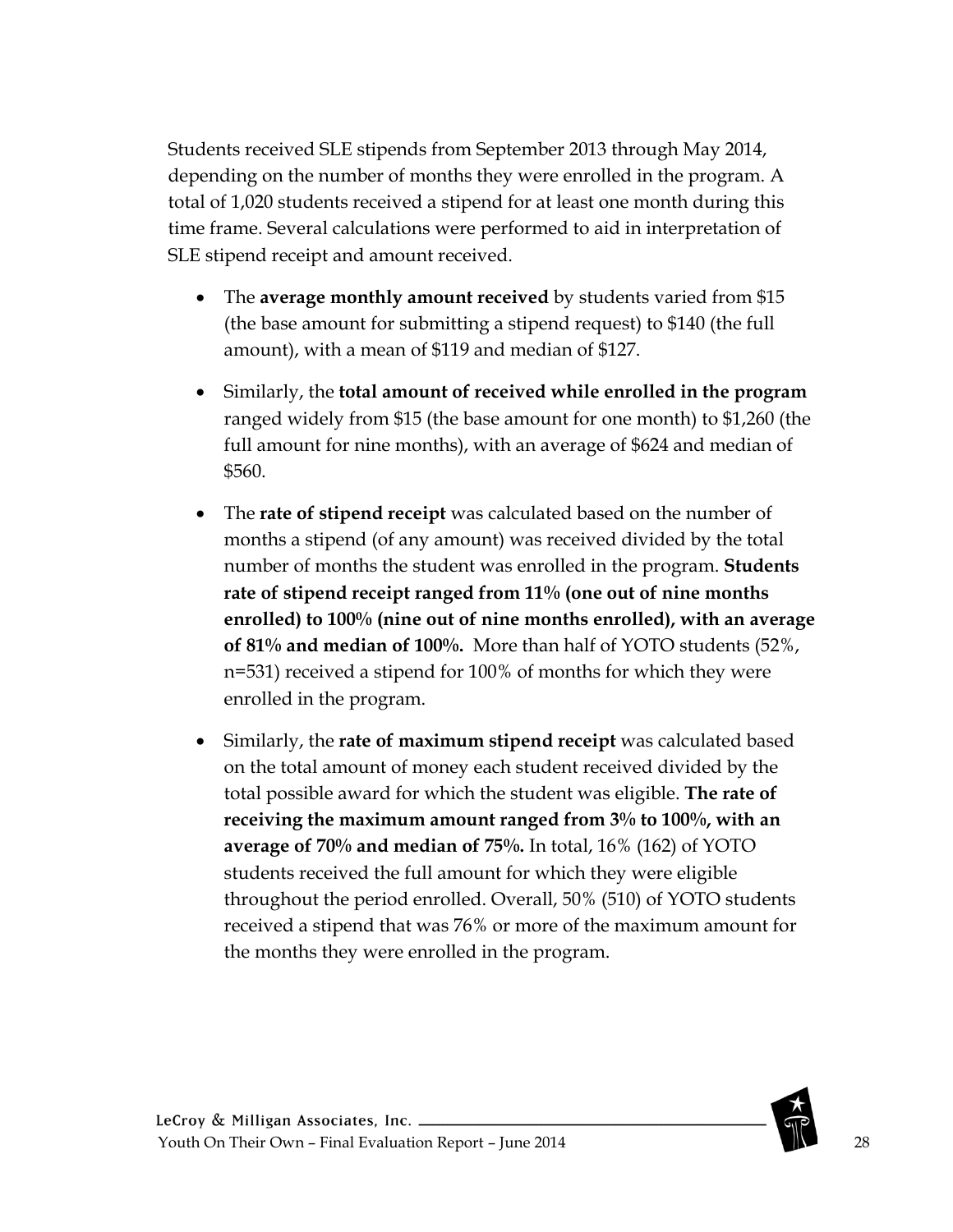Two survey questions examining the motivational power of the Student Living Expense (i.e., stipend) were included on the post survey. Exhibit 16 shows that 90% of respondents agreed or strongly agreed that the stipend motivated them to stay in school. Likewise, 89% agreed or strongly agreed that the stipend motivated them to get good grades. Participants in both focus groups also affirmed that the stipend motivated them to get good grades.

|                                                                                          | <b>Disagree</b><br>to Strongly<br><b>Disagree</b> | <b>Neutral</b> | Agree to<br><b>Strongly</b><br>Agree | N   |
|------------------------------------------------------------------------------------------|---------------------------------------------------|----------------|--------------------------------------|-----|
| Getting the stipend from YOTO<br>motivated me to stay in school.                         | 4%                                                | 7%             | 90%                                  | 337 |
| Getting the stipend from YOTO<br>motivated me to get good<br>grades in school this year. | 3%                                                | 7%             | 89%                                  | 340 |

<span id="page-28-1"></span>*Exhibit 16. Motivational Power of Stipend at Post Survey*

### <span id="page-28-0"></span>**Social Support**

Social support was measured through four questions on the Student Survey. Two of the questions looked at whether students had communication with someone that supported their goal of graduating high school. Other questions looked at students' relationship with their school liaison or student advocate. Exhibit 17 shows the various levels of communication YOTO students had at pre and post with a friend or relative who supported their graduation goal. At least 90% of respondents reported at both pre and post that they had at least one communication in the previous 30 days with a friend that supported their graduation goal. Further, at least 89% of respondents reported at both pre and post that they had at least one communication in the previous 30 days with a relative that supported their graduation goal. Comparison of paired pre and post survey responses (N=125 and N=121, respectively) did not show a statistically significant change from pre to post.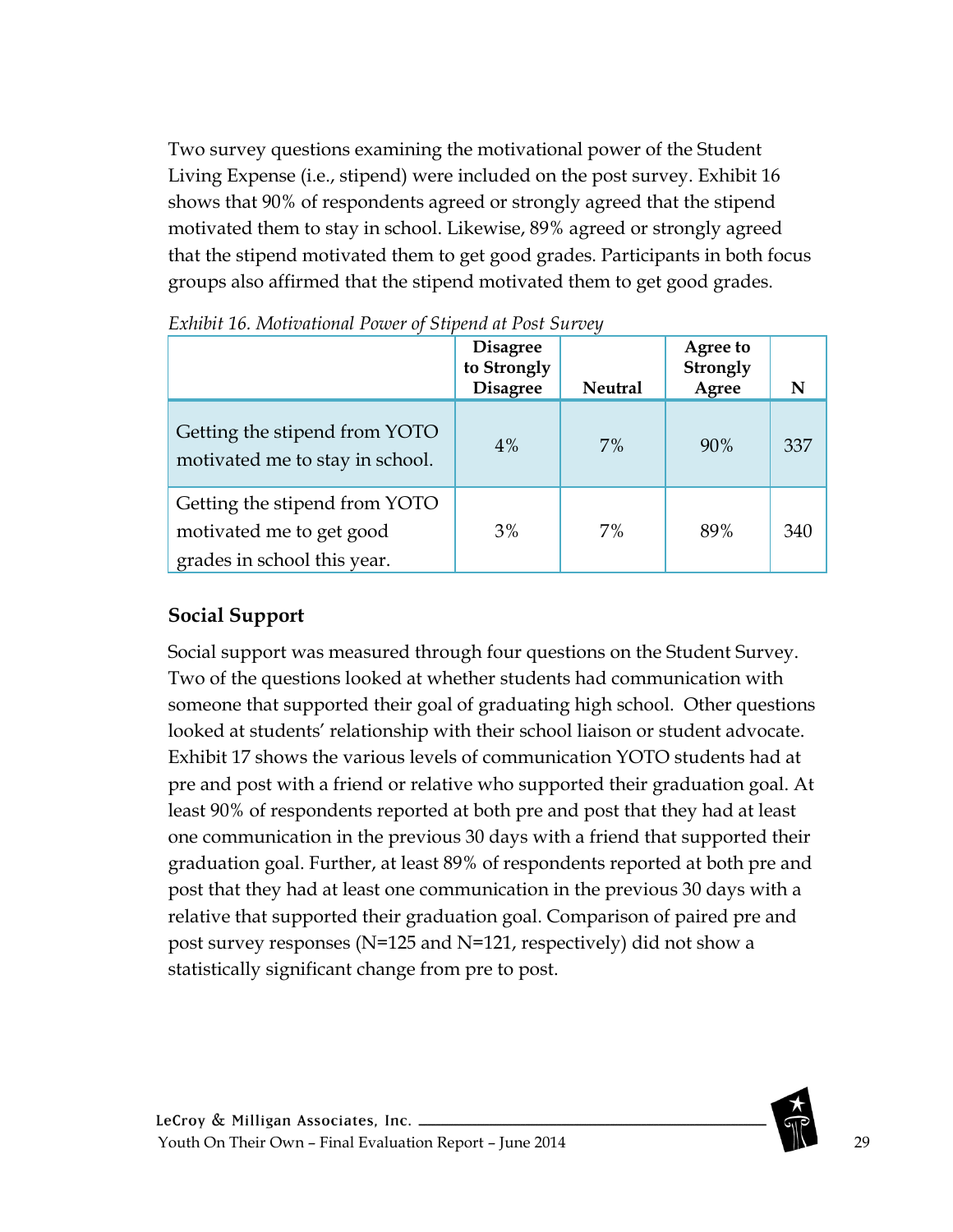|                                                      |      | None | Once | $2 - 3$<br>times | $4+$<br>times | N   |
|------------------------------------------------------|------|------|------|------------------|---------------|-----|
| Communication with a<br>friend who supports          | Pre  | 11%  | 14%  | 31%              | 45%           | 441 |
| your goal of graduating<br>Post<br>from high school. |      | 10%  | 9%   | 31%              | 50%           | 351 |
| Communication with a<br>relative who supports        | Pre  | 11%  | 15%  | 31%              | 43%           | 437 |
| your goal of graduating<br>from high school.         | Post | 12%  | 15%  | 29%              | 45%           | 343 |

<span id="page-29-0"></span>*Exhibit 17. Communication with Friends and Relatives in Last 30 Days, Pre and Post (unpaired responses)*

In addition to relatives and friends, adults that assist students through the YOTO program may also serve as sources of social support. Students in both focus groups reported that their School Liaison was very supportive of them. Exhibit 18 shows that 90% of respondents at pre and 88% at post agreed or strongly agreed that they have a good relationship with the school liaison; 79% agreed or strongly agreed at both pre and post that they have a good relationship with their Student Advocate.

<span id="page-29-1"></span>*Exhibit 18. Relationship with School Liaison and Student Advocate, Pre and Post (unpaired responses)*

|                                           |      | Disagree to<br>Strongly<br><b>Disagree</b> | <b>Neutral</b> | Agree to<br>Strongly<br>Agree | N   |
|-------------------------------------------|------|--------------------------------------------|----------------|-------------------------------|-----|
| I have a good<br>relationship with my     | Pre  | $2\%$                                      | 8%             | 90%                           | 271 |
| School Liaison.                           | Post | 2%                                         | 11%            | 88%                           | 343 |
| I have a good                             | Pre  | 2%                                         | 19%            | 79%                           | 262 |
| relationship with my<br>Student Advocate. | Post | $2\%$                                      | 19%            | 79%                           | 342 |

The Disagree and Strongly Disagree responses were collapsed into a single response group because the number of respondents that chose them was very small. The Agree and Strongly Agree responses were collapsed into one response group to mirror that.

Respondents that agreed or strongly disagreed with either of the previous statements were asked to describe how the relationship could be improved. Those open-ended responses are included in Appendix B.

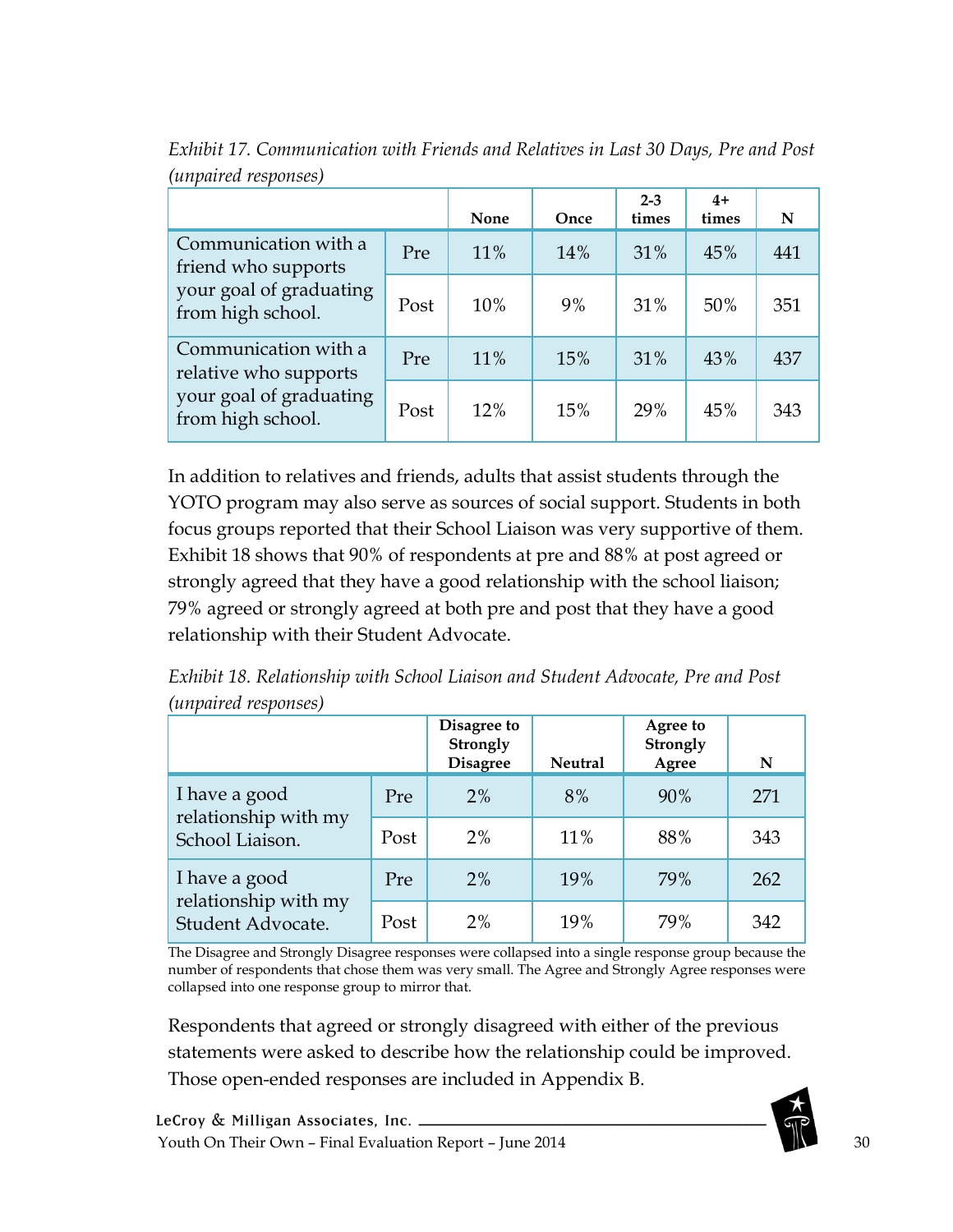### <span id="page-30-0"></span>**Self-Efficacy**

The Student Survey included the New General Self-Efficacy Scale to measure students' overall level of confidence in their ability to accomplish what they want to in their lives (Chen, Gully & Eden, 2001. Exhibit 19 shows the results of a paired pre and post means comparison and Wilcoxon Signed Ranks Test for each item of the self-efficacy scale and the total scale score. Overall, change in the total score from pre to post approached significance (p=.059) but was slightly over the ≤ .05 threshold of significance. **Three individual areas that showed the greatest improvement over time include:** 

- I will be able to successfully overcome many challenges.
- Compared to other people, I can do most tasks very well.
- Even when things are tough, I can manage to do quite well.

| <b>Item</b>                                                               | Average<br><b>Rating - Pre</b> | Average<br><b>Rating - Post</b> | P    | N   |
|---------------------------------------------------------------------------|--------------------------------|---------------------------------|------|-----|
| I will be able to achieve most of the<br>goals I have set for myself.     | 4.2                            | 4.3                             | .247 | 126 |
| When facing difficult tasks, I am<br>certain that will accomplish them.   | 4.0                            | 4.1                             | .140 | 125 |
| In general, I think I can make things<br>happen that are important to me. | 4.3                            | 4.4                             | .576 | 126 |
| I believe that I can succeed at most<br>anything to which I set my mind.  | 4.3                            | 4.4                             | .566 | 126 |
| I will be able to successfully<br>overcome many challenges.               | 4.2                            | 4.4                             | .033 | 123 |
| I am confident that I can do well on<br>many different tasks.             | 4.2                            | 4.3                             | .058 | 125 |
| Compared to other people, I can do<br>most tasks very well.               | 3.9                            | 4.2                             | .008 | 125 |
| Even when things are tough, I can<br>manage to do quite well.             | 4.0                            | 4.2                             | .026 | 124 |
| Self-Efficacy Scale Total Score                                           | 33.0                           | 34.0                            | .059 | 126 |

<span id="page-30-1"></span>*Exhibit 19. Change in Average Self-Efficacy Score and Wilcoxon Signed Ranks Test of Paired Pre and Post Respondents*

Note: Results from this paired-samples t-test are deemed a statistically significant change from pre to post when the p-value is ≤ .05. Significant areas are shown in bold font.

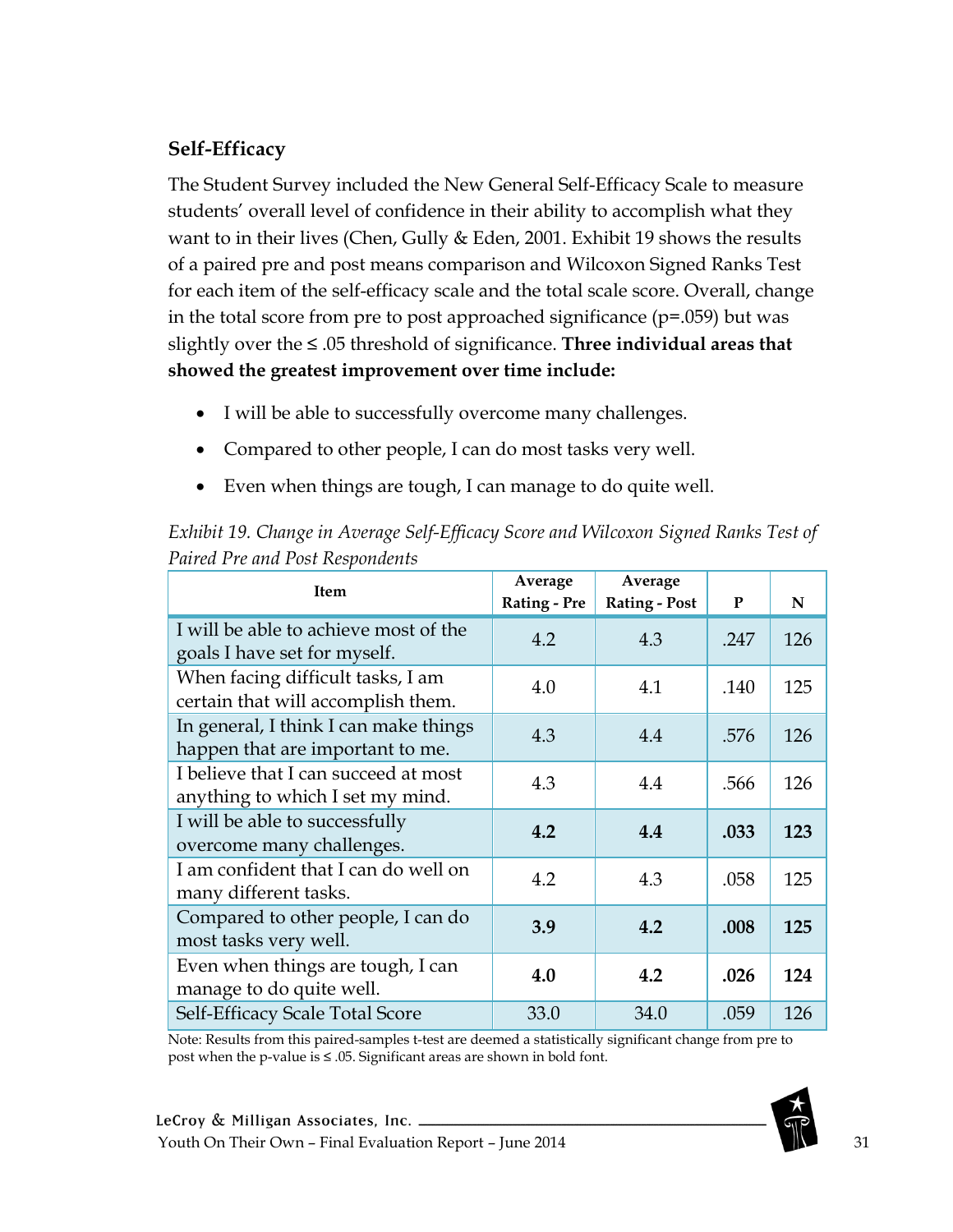An additional question on Student Survey also addressed self-efficacy, but in a way very focused on the YOTO program's primary goal of having students graduate high school. Exhibit 20 shows that 82% of respondents agreed or strongly agreed they could graduate according to schedule at pre-; 80% agreed or strongly agreed they could at post.

|                                       |      | Disagree to<br>Strongly<br><b>Disagree</b> | <b>Neutral</b> | Agree to<br>Strongly<br>Agree |     |
|---------------------------------------|------|--------------------------------------------|----------------|-------------------------------|-----|
| I believe I can graduate              | Pre  | 7%                                         | 12%            | 82%                           | 442 |
| high school according to<br>schedule. | Post | 9%                                         | 12%            | 80%                           | 349 |

<span id="page-31-0"></span>*Exhibit 20. Belief in Ability to Graduate on Time, Pre and Post (unpaired responses)*

The Disagree and Strongly Disagree responses were collapsed into a single response group because the number of respondents that chose them was very small. The Agree and Strongly Agree responses were collapsed into one response group to mirror that.

Having a plan for the future may be considered a reflection of having at least a moderate degree of self-efficacy. The survey asked students what they planned to do when they graduate high school. Many students chose more than one response. Given that 73% of the respondents plan to go to college and 54% plan to get a job, it appears that many students plan to work while they attend college (see Exhibit 21). These data also highlight a contradiction in students' translation of a sense of self-efficacy about their future into action in the present designed to realize that future goal: although 73% indicate they plan to go to college, as reported above, 71% have never visited the Student Success Center.

| <b>Post-graduation Plan</b>        | $\frac{0}{0}$ (n) |
|------------------------------------|-------------------|
| Go to college                      | 72% (251)         |
| Get a job                          | 58% (203)         |
| Enlist in the military             | 12% (43)          |
| Haven't decided yet                | 11% (40)          |
| Go to a trade or vocational school | 5% (19)           |
| Other                              | $3\%$ (10)        |
| $N = 323$                          |                   |

<span id="page-31-1"></span>*Exhibit 21. Post-graduation Plan at Post Survey*

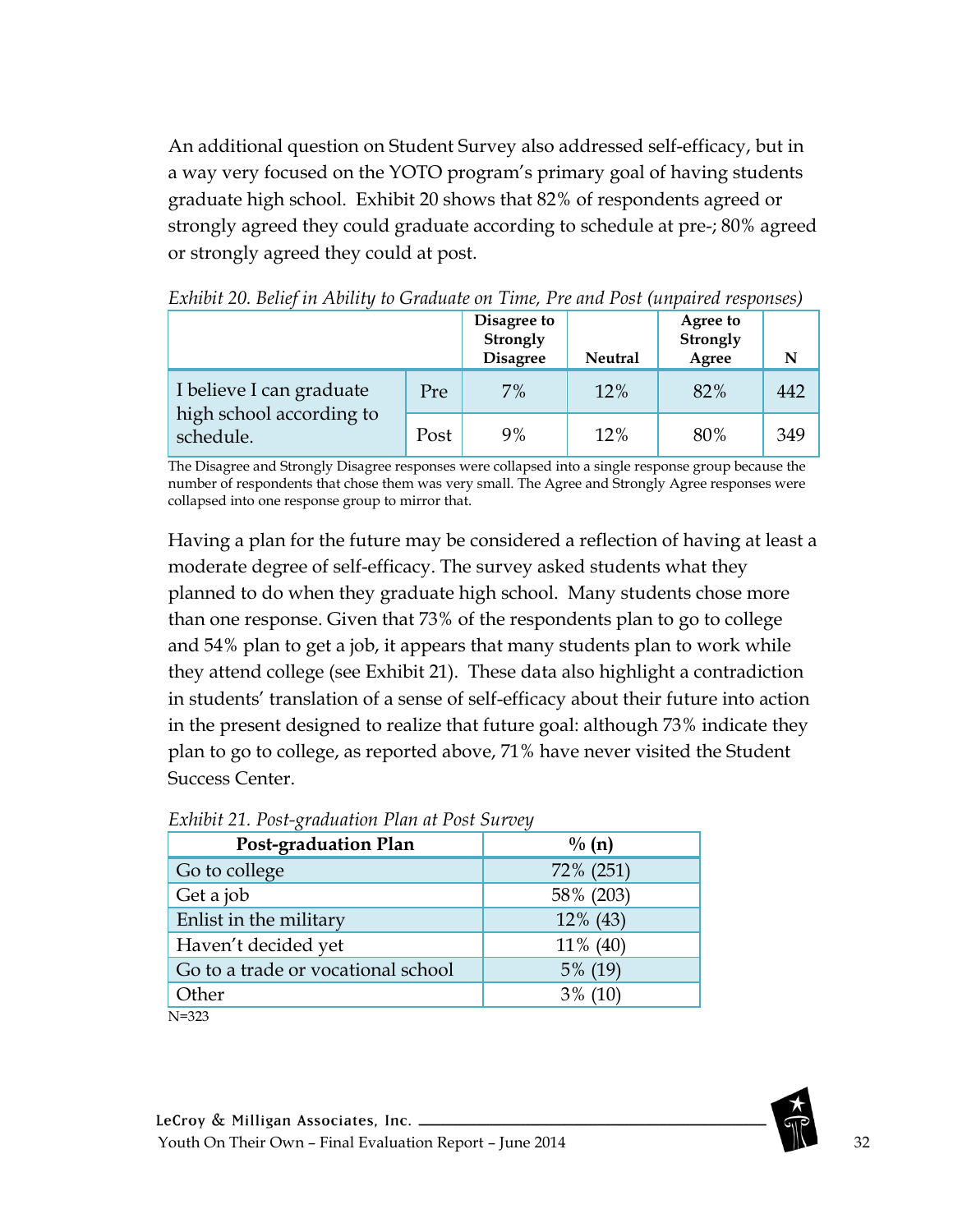## <span id="page-32-0"></span>**Program Satisfaction**

The Student Survey asked participants to give an overall quality rating to the YOTO program. As Exhibit 22 demonstrates, more than three-fourths (78%) of those who responded rated the program excellent.

<span id="page-32-1"></span>*Exhibit 22. Participant Rating of Program*

|                      | Excellent | Good | Fair | Poor |
|----------------------|-----------|------|------|------|
| What do you think    |           |      |      |      |
| about the YOTO       | 78%       | 21%  | 2%   | 0%   |
| program overall? Its |           |      |      |      |

N=341

Perceptions of services that were most helpful provide additional insight into participant satisfaction with the YOTO program. Exhibit 23 shows that at post the four services most identified as being helpful were gift cards, mini-mall, student living expense, and guidance from a school liaison. Only 19% and 9% of students reported referrals to community services and the Student Success Center, respectively, as being most helpful to them.

| <b>Service</b>                  | $\frac{0}{0}$ (n) |
|---------------------------------|-------------------|
| Gift Cards                      | 56% (195)         |
| Mini-Mall                       | 55% (193)         |
| <b>Student Living Expense</b>   | 53% (186)         |
| Guidance for School Liaison     | 50% (175)         |
| Guidance from YOTO Staff        | 32% (111)         |
| Bus Pass or Bicycle             | 31% (107)         |
| <b>Emergency Needs</b>          | 30% (106)         |
| Referral to Community Resources | 19% (65)          |
| <b>Student Success Center</b>   | 9% (31)           |
| $N = 351$                       |                   |

<span id="page-32-2"></span>*Exhibit 23. Most Helpful YOTO Services at Post Survey* 

Many students provided responses to open-ended questions on the Student Survey about how the YOTO program could be improved and what had been most helpful to them about the program. All of these responses are provided in Appendix B.

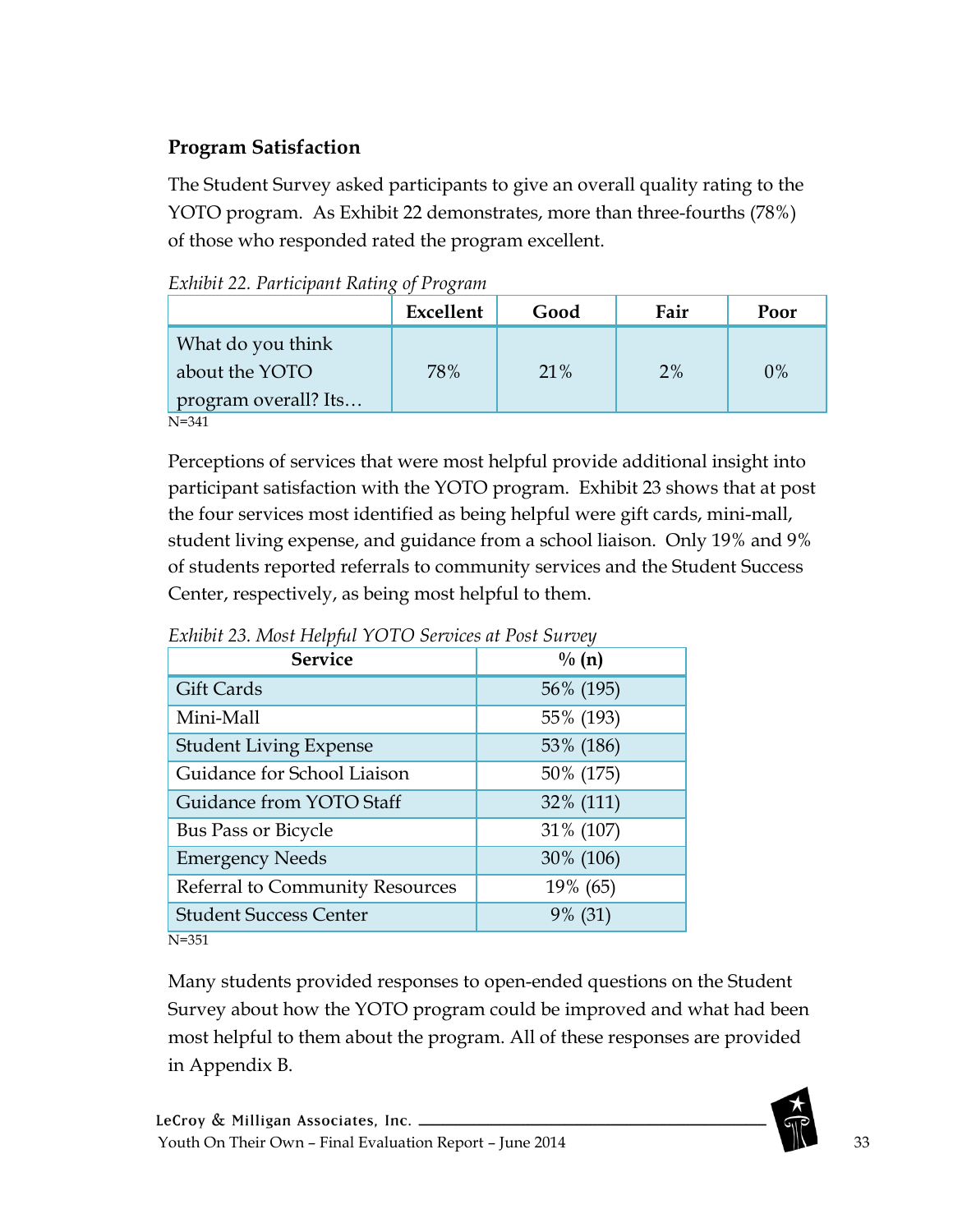# **Focus Group Summary**

<span id="page-33-0"></span>To obtain a more in-depth picture of students' experience of the YOTO program, LMA conducted two focus groups at schools selected by YOTO. Sixteen female students participated in a focus group at Cholla High School on May 6, 2014. Six males participated in a focus group at Catalina High School on May 7, 2014. A key characteristic of the all-male focus group is that all participants are refugees. The focus groups lasted approximate one hour. LMA used six questions to elicit conversation about how students found out about YOTO, services used (including referrals to outside services), what was most helpful about the program, quality of relationship with a Student Advocate and School Liaison, and suggestions for program improvement.

#### <span id="page-33-1"></span>**Finding Out About and Joining the Program**

Participants in the female focus groups found out about the YOTO program in a few different ways. One girl learned about the program from her sister, who is also in the program. Another said she heard about it from her friend. Some reported hearing about the program from a school counselor. The focus group participants found it easy to complete the application and most learned within a day or two of applying whether or not they had been accepted.

A couple of the participants in the male focus group were referred by school counselors; one was referred by a teacher. Another boy was referred and assisted in the application process by the group home in which he lived.

In a follow-up question to the female focus group participants, LMA asked whether there might be other ways to get the word about YOTO out to the student population. Among the ideas for increasing such outreach was putting up posters or making an announcement at the beginning of the school year. One girl specifically mentioned having information about YOTO be part of the freshman orientation. Another participant suggested having YOTO students refer other students. Interested students could write down their situation and YOTO could follow up with a phone call. A few students affirmed that it is useful for students to find out about the program as early as possible so they can get help for a longer period of time.

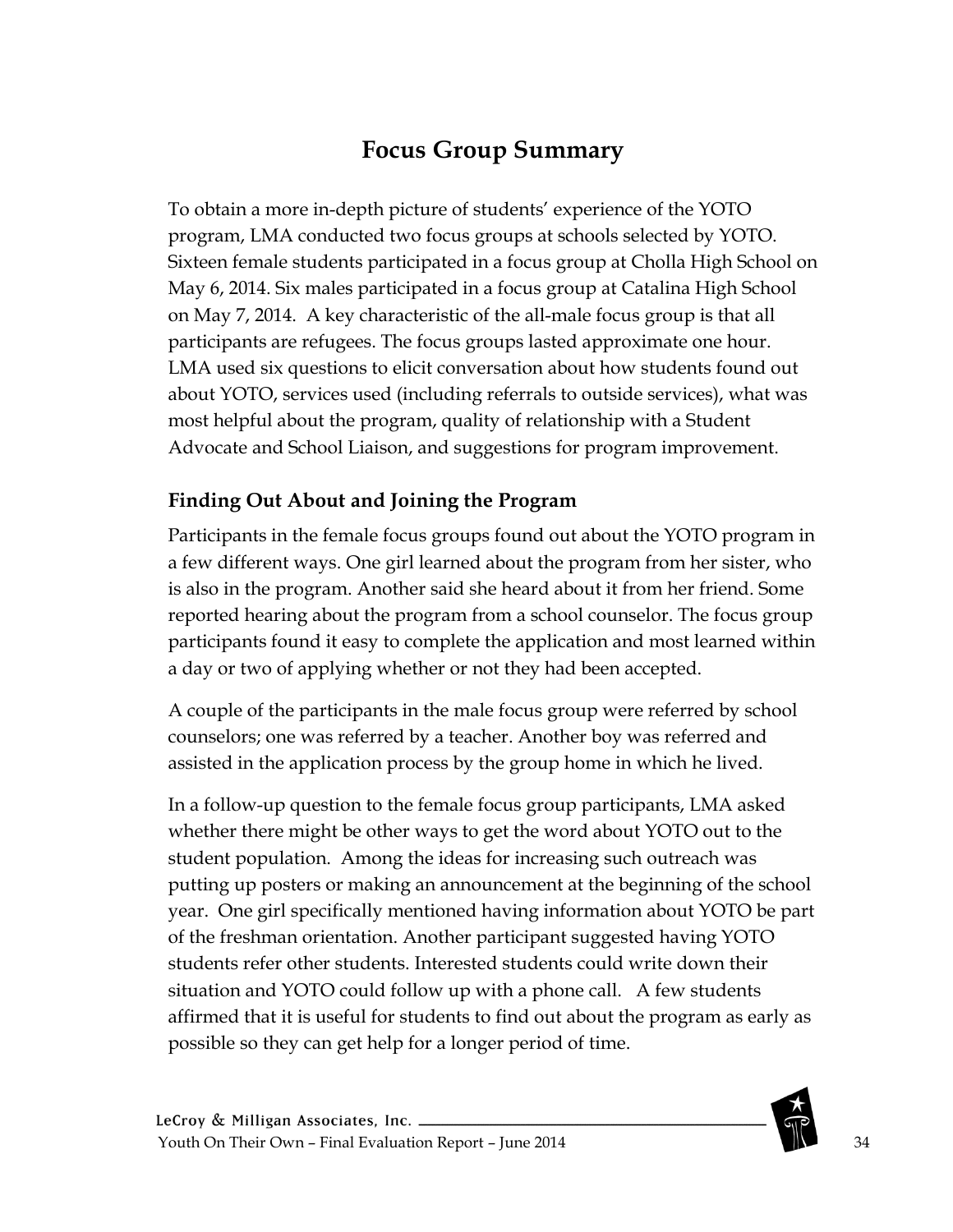#### <span id="page-34-0"></span>**Services Used**

Participants' responses from the Student Survey identified the stipend, minimall, and gift cards as being most helpful of the services YOTO provides. Responses from the female focus were consistent with those data but more specific in regards to which services or categories of daily living goods they had made use of. Among the services and goods they had accessed were the stipend, food, toiletries, bus passes, and gift cards. One student noted that the mini-mall has a good supply of food. Another girl mentioned that she would not take clothes from the mini-mall unless she really needed them – she would rather leave them for someone with greater need.

A few girls appreciated getting school supplies, including back packs. Girls reported that if they needed something from the mini-mall their Student Advocate will bring it to the school. Interestingly, some participants said they didn't know YOTO provides bus passes.

The male focus group participants also mentioned getting daily living goods such as food, toiletries and clothes from the mini-mall. One boy noted that YOTO students walk over to the YOTO offices access the mini-mall. Three of the participants had gotten a bicycle from YOTO. Two had their bikes stolen and were waiting for a replacement. Some boys received a bus pass. Most present had gotten a backpack filled with school supplies, and at least one had received a refurbished computer. Some had received emergency assistance with bills from YOTO. One boy mentioned that Catalina High School also helps with school supplies and with a cap and gown for graduation.

The male focus group participants all reported receiving the full monthly stipend which they used for expenses such rent, clothes, and a cell phone. One boy reported he was saving up from his stipend for a cell phone. Those who had a phone used it for multiple purposes: phoning or skyping with family and friends, accessing the internet, and communicating with a place of employment. Having a cell phone allowed on youth to get extra work hours from his employer.

A follow-up question asked male and female focus group participants what amongst YOTO's services they found most helpful. Participants in the female focus group mostly pointed to the stipend as being most helpful, both directly and indirectly. One girl said that the stipend her senior year costs, rent, and LeCroy & Milligan Associates, Inc. \_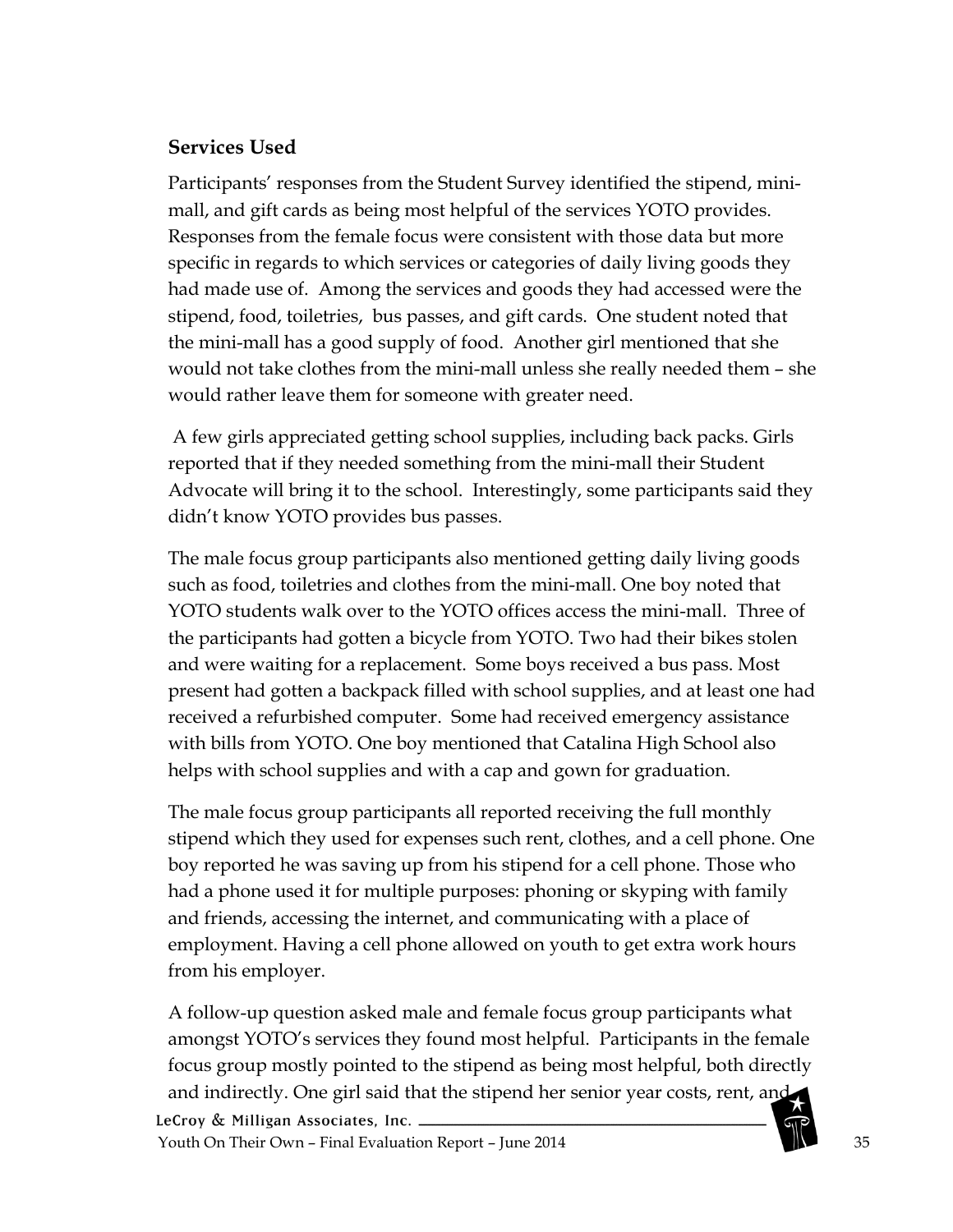school fees. Others mentioned that they used the stipend for school supplies or other personal expenses. But several girls spoke of the stipend as being a motivating force for doing well academically (i.e., to get the full stipend one must maintain a C or higher average grade) and maintain good attendance. Other than the stipend, one girl identified YOTO paying for her hospital bill as being most helpful.

The male focus group members reiterated the services they had previously identified using as being what was most helpful to them. One said that the stipend helped him pay rent and buy food. Another used his stipend to pay for clothes, food, a cell phone, and internet access. A third boy mentioned the bus pass he received as being most helpful because it helped him stay mobile and get to work. One of the boys was even trying to save his stipends to pay for college.

The focus group facilitators also asked both groups if there was anything they needed that was not available from YOTO. Responses included access to health care or help signing up for affordable insurance, sports physicals, and help with college loans.

## <span id="page-35-0"></span>**Referrals to Health Care and Employment**

Most of the participants in the female focus groups said they were not aware they could get referrals to doctors, dentists, counselors, etc. Some recalled receiving information about help in getting a job but most had not taken advantage of that offer. Some girls suggested that YOTO's website could be more user friendly to better show the range of services the program offers.

Some male focus group students did not know that YOTO offered job referral assistance. One noted he did not need referrals to doctors.

### <span id="page-35-1"></span>**Relationship with Student Liaison**

The participants in the female focus group spoke very highly of their school liaison. The described him as being very helpful, doing his job well, and doing everything his can to help YOTO students. A participant described how students tell him what they need and relays the information to YOTO.

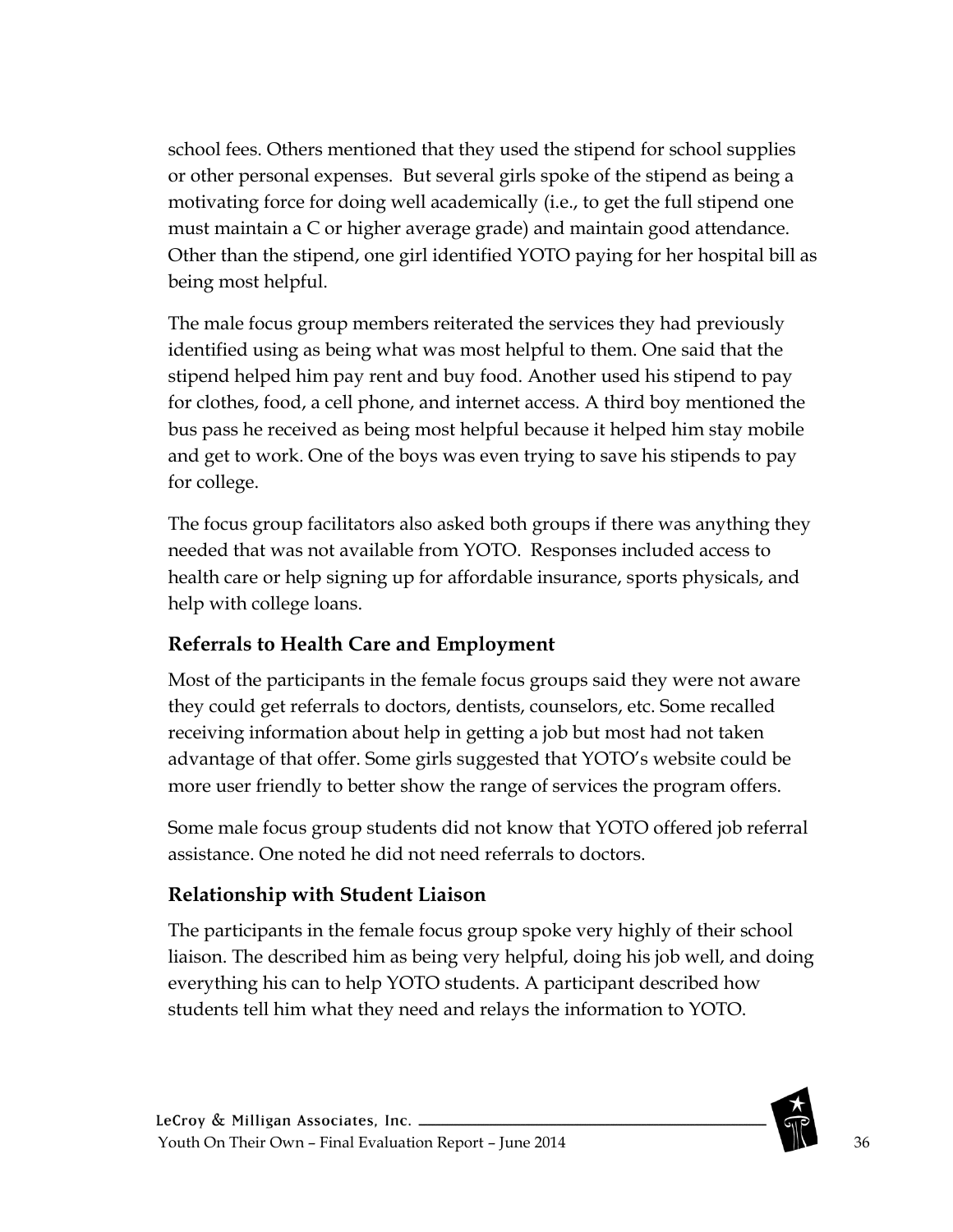The boys participating in a focus group felt equally as positive about their school liaison. They described her as being very supportive and encouraging students to set goals and reach them. She checks in with students to see how they are doing. Students mentioned that they felt comfortable talking with her. Some reiterated that the stipend motivates students to get better grades. One participant observed that when a student gets bad grade they get a lower stipend amount and feel ashamed

## **Relationship with Student Advocate**

Girls participating in the focus group spoke of their Student Advocate and the program as caring about them. At times, it appeared that the students were speaking of the Student Advocate as the personification of YOTO. One observed that the monthly stipend will come with an encouraging note like "You're doing great." Another noted that it's good to have someone to turn to. She related how she was considering dropping out because she needed to work but the Student Advocate had encouraged her to stay in school. A number of students reiterated this theme – of feeling encouraged and supported by YOTO staff.

One participant mentioned that YOTO staff was friendly, supportive, and approachable. Another agreed that she could talk with YOTO staff, that YOTO staff makes feel like they are not alone in their situation. A third student cited YOTO staff as inspiring students to stay in school.

## **Suggestions for Program Improvement**

Female focus group members focused their suggestions for program improvement on ways to better inform participants about the variety of services the program offers. Some said they were not aware some services such as career and college support were available but wished they had used them. One suggested letting students know all about the program sooner. Another suggested having a complete list of resources and services available. Another wondered if any services were valuable after she graduated from high school.

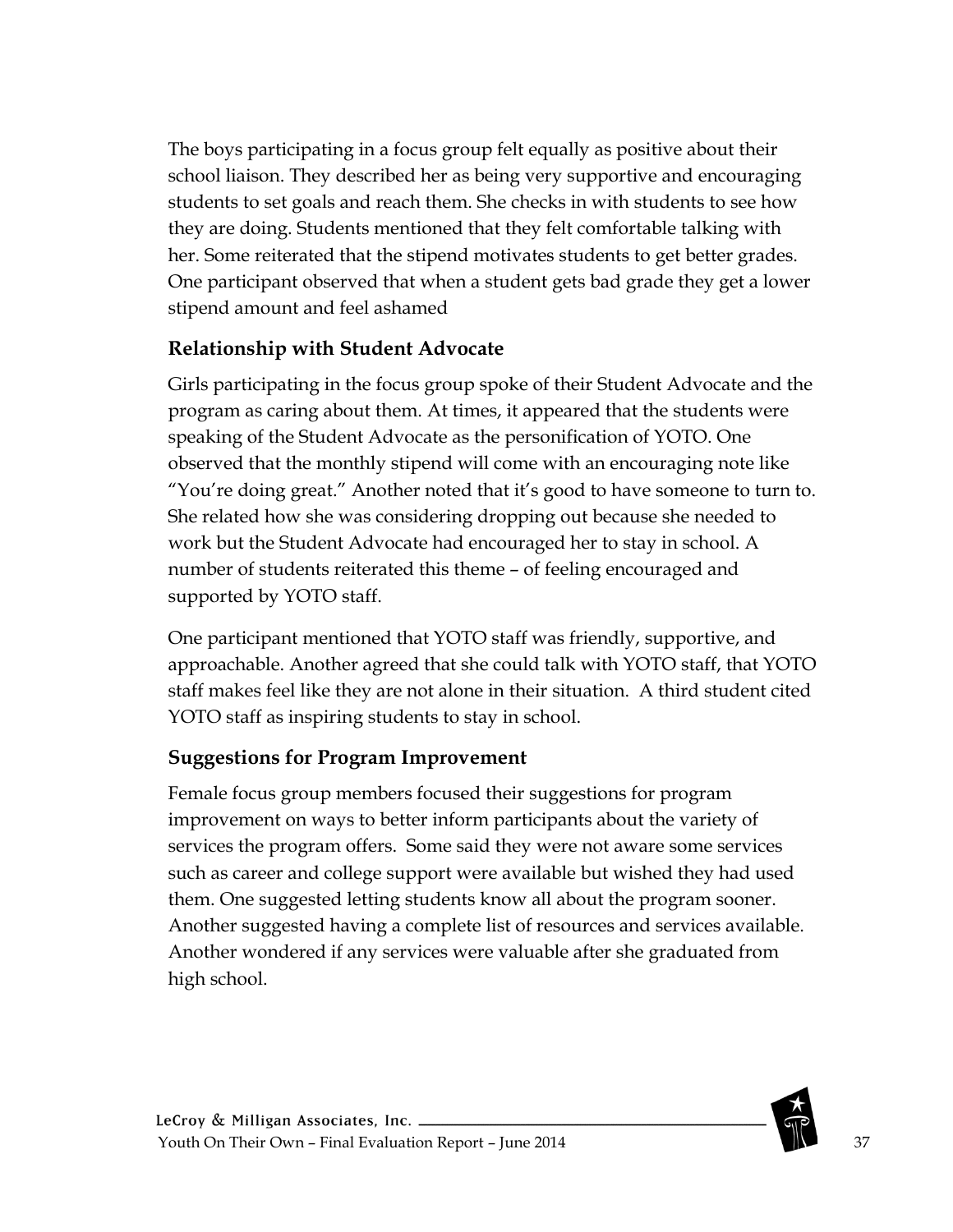# **Conclusions and Recommendations**

This evaluation examined student participation in the YOTO program during the 2013-2014 school year. The findings of this report suggest a number of recommendations, which are reported below.

YOTO served a total of 1,229 students during the 2013-2014 school year. The findings show that a large majority (72%) of students enrolled in the program in the early months of the school year, between August and October. Almost two-thirds of the program participants were returning students, and a majority is female. Slightly more than half of program participants are in the 11th and 12th grades. While 71% of participants self-identified as White, almost 60% also indicated they are Hispanic or Latino. Almost half of the program participants live with relatives. Fifteen percent of the students are teen parents. Although all YOTO participants are homeless, the diversity of their characteristics suggest that YOTO should take into consideration any specific needs of subpopulations served by the program. For example, teen parents with babies or toddlers may need to be connected with more or different services than students who are not parents. Students from ethnic minorities may also require assistance delivered in a manner somewhat different than it is commonly delivered to participants (i.e., in a culturally competent manner).

Based on the Student Survey findings, it appears that a majority of YOTO students that completed a survey are, with assistance from YOTO, able to meet their basic daily needs. At post, 81% of respondents reported that most of time or always they had a comfortable place to live, 85% reported having enough to eat, and 84% reported having enough clothes to wear. However, because only 18% of students completed a post survey, it would be worthwhile for YOTO to more proactively identify students who are not having their basic needs met. This practice would align with the interventions identified in the YOTO Theory of Change program map, Outcome #2.

Student survey data suggests that many of the students do not utilize all of YOTO's services. While they may not need them, data from one of the student focus groups suggests that at least some students are not aware of the breadth of services available to them and would have liked to learn about them at enrollment. For example, 72% of the post survey respondents reported that they plan to go to college after graduation, but 71% reported never having LeCroy & Milligan Associates, Inc. \_

Youth On Their Own – Final Evaluation Report – June 2014 **38** 38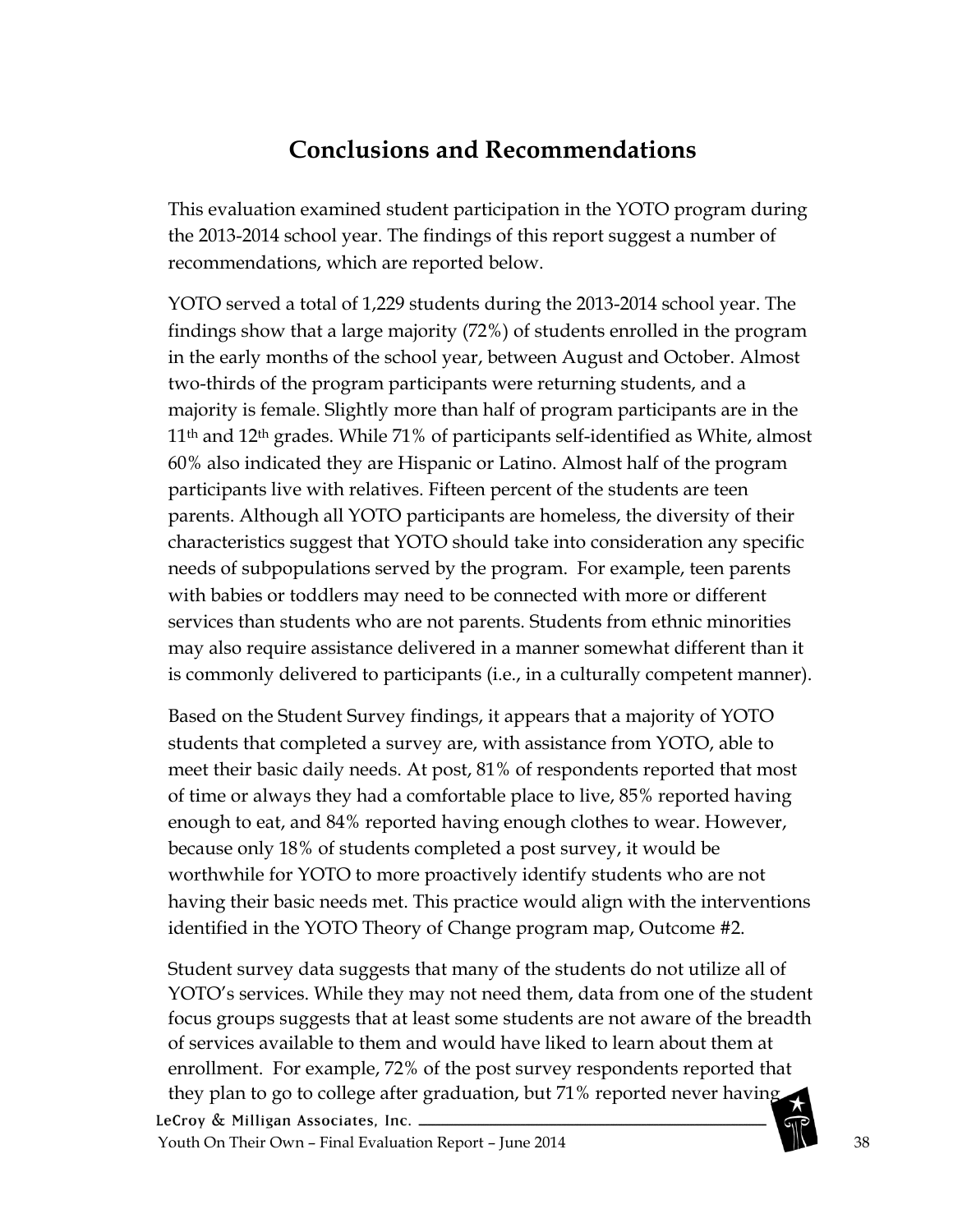visited the Student Success Center. It may be worthwhile for YOTO staff to explore additional ways to ensure that students are fully informed about the breadth of YOTO services at enrollment and throughout the program. Several focus group participants suggested that YOTO provide a complete list of services on the program's website and in printed material that would be available at their school.

The findings from the self-efficacy questions of the Student Survey suggest that many students have positive feeling about their ability to create a good future for themselves. At the same time, focus group data and responses to the open-ended questions highlight the important role that School Liaisons and Student Advocates play in supporting students and helping keep them motivated. Most students reported having a good relationship with their School Liaison and Student Advocate. However, whatever YOTO can do to support School Liaisons in their work with students would seem to ultimately benefit program participants. Some student comments also mentioned a desire to have more visits from their Student Advocate, so maximizing Student Advocate contact with students would also seem to be advantageous.

The evaluation team recommends the following ways to improve the evaluation of the YOTO program in the future:

- Ensure that a student ID is unique and issued to only one student. Unduplicated IDs are critical to accurately match student data from multiple sources, such as survey and administrative data. ID matching enables effective reporting of program outcomes.
- Future IT systems utilized by the program should be "relational," meaning that all data sources collected are linked by unique ID.
- Take measures to ensure a higher response rate to the student survey, specifically paired pre and post responses. Also, ensure that surveys have a unique ID attached to ensure confidentiality and matching of data.
- Utilize the indicators of the Theory of Change program map to guide future data collection efforts. For example, the program should accurately track "dosage" of the program received, such as number of visits to the mini mall and meetings with School Liaisons and Student Advocates. This data could be used to determine how much of the intervention is needed for student success.

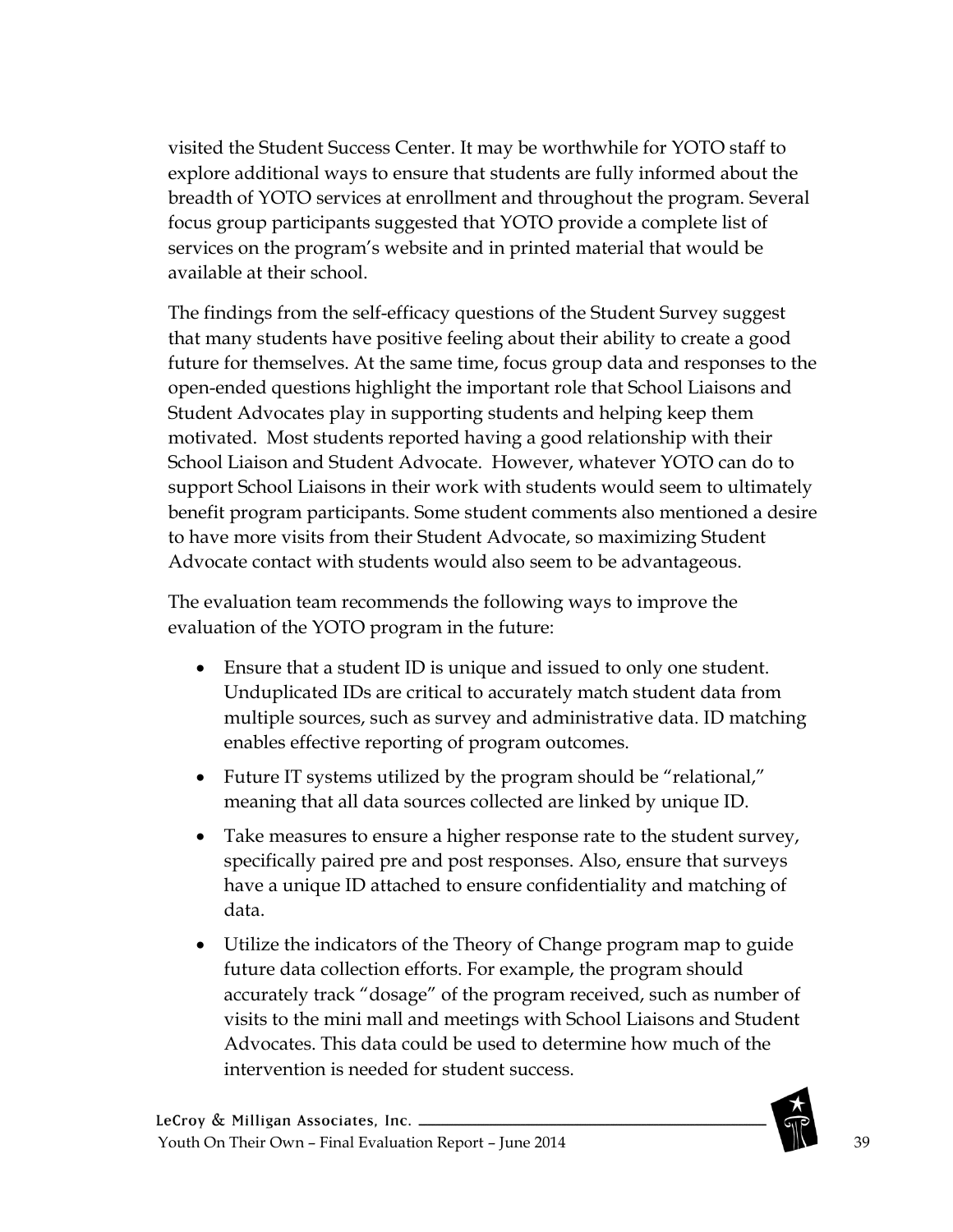• YOTO should better define program outcomes, such as program completion. Staff should also clarify the formula for determining high school graduation rates, such as whether or not to include students that withdrew from the program during the course of the school year in calculations.

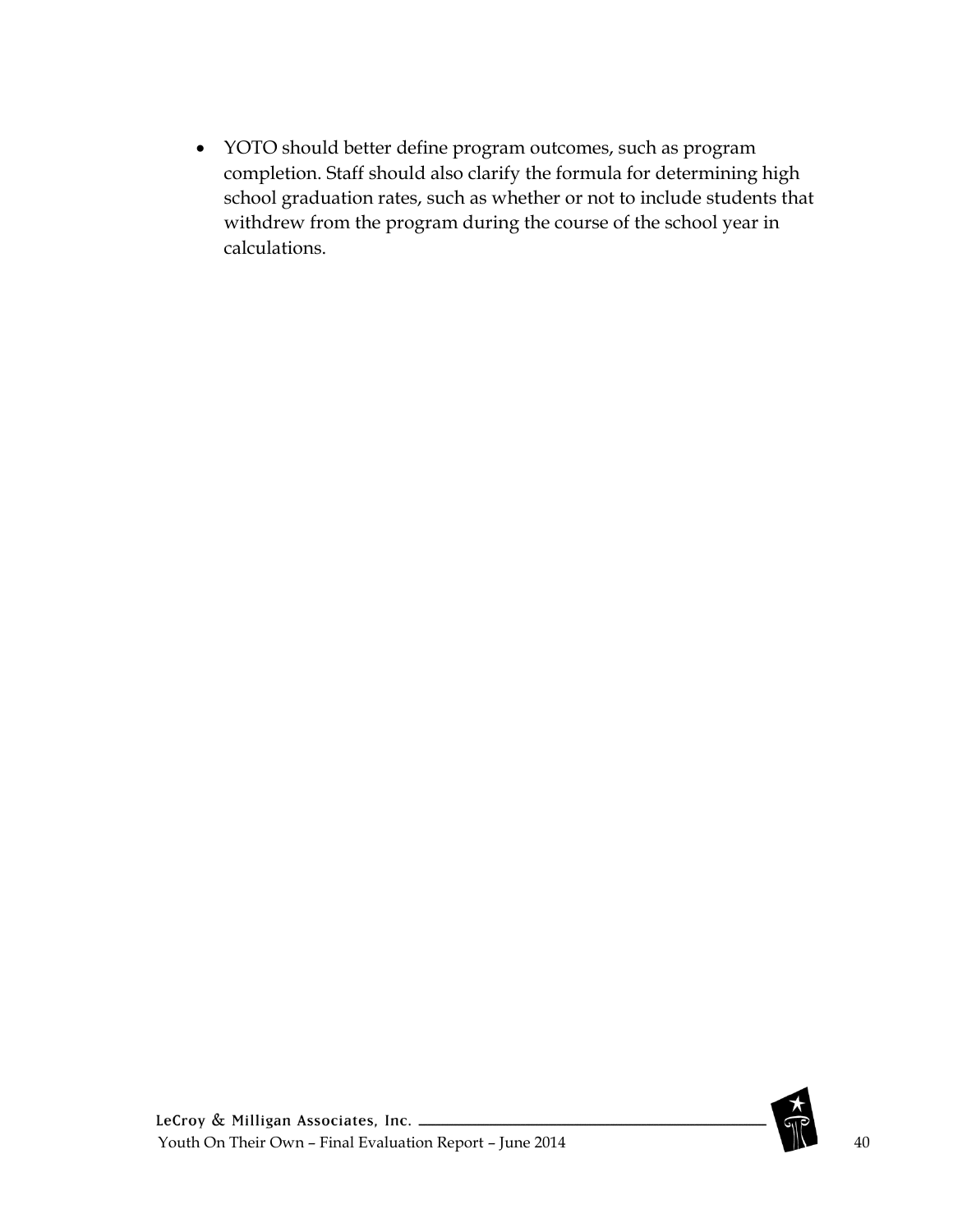# **References Cited**

Bassuk, E.L., Murphy, C., Coupe, N.T., Kenney, R.R., and Beach, C.A. (2011). *America's youngest outcasts 2010.* Needham, MA: The National Center of Family Homelessness. Retrieved from [http://www.homelesschildrenamerica.org/media/NCFH\\_AmericaOu](http://www.homelesschildrenamerica.org/media/NCFH_AmericaOutcast2010_web.pdf) [tcast2010\\_web.pdf](http://www.homelesschildrenamerica.org/media/NCFH_AmericaOutcast2010_web.pdf)

- Chen, G., Gully, S.M., & Eden, D. (2001). Validation of a New General Self-Efficacy Scale. *Organizational Research Methods, 4*(1), 62-83.
- LeCroy & Milligan Associates, Inc. (2013). *Youth on Their Own Theory of Change Program Map Report* (revised 7/15/2013). Tucson, AZ: Author.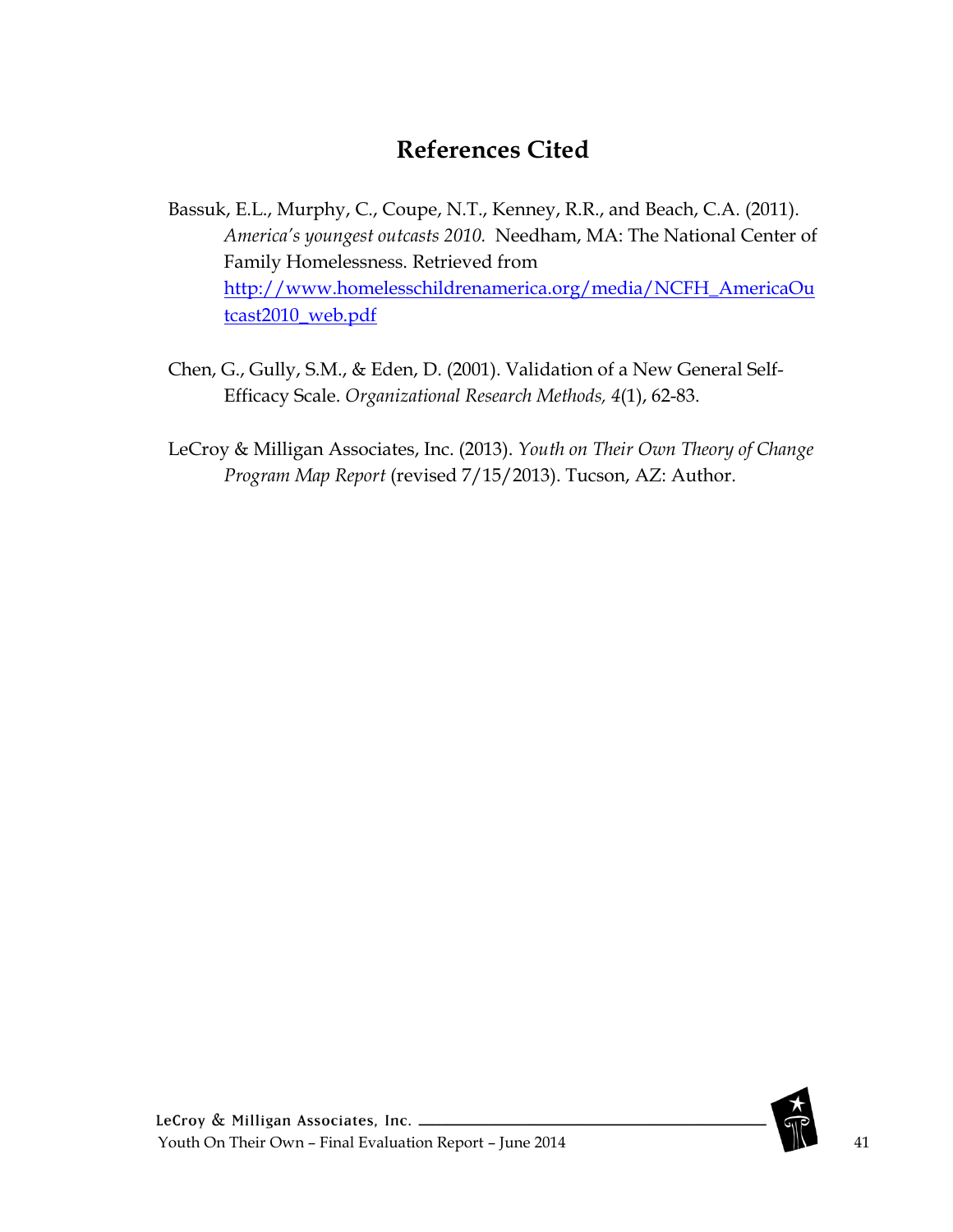# **Appendix A. Youth On Their Own Student Survey**

**Date:\_\_\_\_\_**\_\_/\_\_\_\_\_\_\_/\_**\_\_\_\_\_\_** month / date / year

**About this Survey:** YOTO would like to hear about how the program is working for you. We'd appreciate you taking 5 to 10 minutes to complete this survey. Please answer openly and honestly, as your responses will help us better understand how to help YOTO students. YOTO will have a drawing for a \$50 gift card for students who complete this survey.

**What will happen with your survey answers?** Your answers will be kept confidential by the YOTO program evaluator. Neither your school liaison nor your student advocate will be able to connect your answers with your name. Most of your answers will be reported together with the answers of other YOTO students. For example, a survey result might say, "In April 2014, 72% of students reported they have a comfortable place to live." All of the explanation-type answers will be put in a list with no names connected. But we are asking you to put your name on the envelope in which you put your completed survey so we can see how your answers compare to those you gave when you completed this survey earlier in the school year. Thanks!

|                |                                                                                      | <b>Never</b> | Rarely | <b>Sometimes</b> | Most of<br>the time | All of the<br>time |
|----------------|--------------------------------------------------------------------------------------|--------------|--------|------------------|---------------------|--------------------|
|                | a. a comfortable place to live?                                                      | $\Box$       | П      | $\Box$           | $\Box$              | □                  |
| $\mathbf{b}$ . | enough to eat?                                                                       | $\Box$       | $\Box$ | $\Box$           | $\Box$              | $\Box$             |
| C <sub>1</sub> | the body care products you<br>need (soap, shampoo,<br>toothpaste, toothbrush, etc.)? | П            | $\Box$ |                  | П                   |                    |
| d.             | your own cell phone with cell<br>phone service?                                      | $\Box$       | $\Box$ | $\Box$           | $\Box$              | □                  |
| e.             | a quiet place to sleep?                                                              | П            | $\Box$ | $\Box$           | $\Box$              | п                  |
| f.             | enough clothes to wear?                                                              | $\Box$       | П      | $\Box$           | $\Box$              | П                  |
| g.             | a way to get around town (a<br>car, bus pass, or bicycle)?                           | П            | $\Box$ | $\Box$           | $\Box$              | П                  |

### **1. Over the last 30 days, how much of the time have you had…**

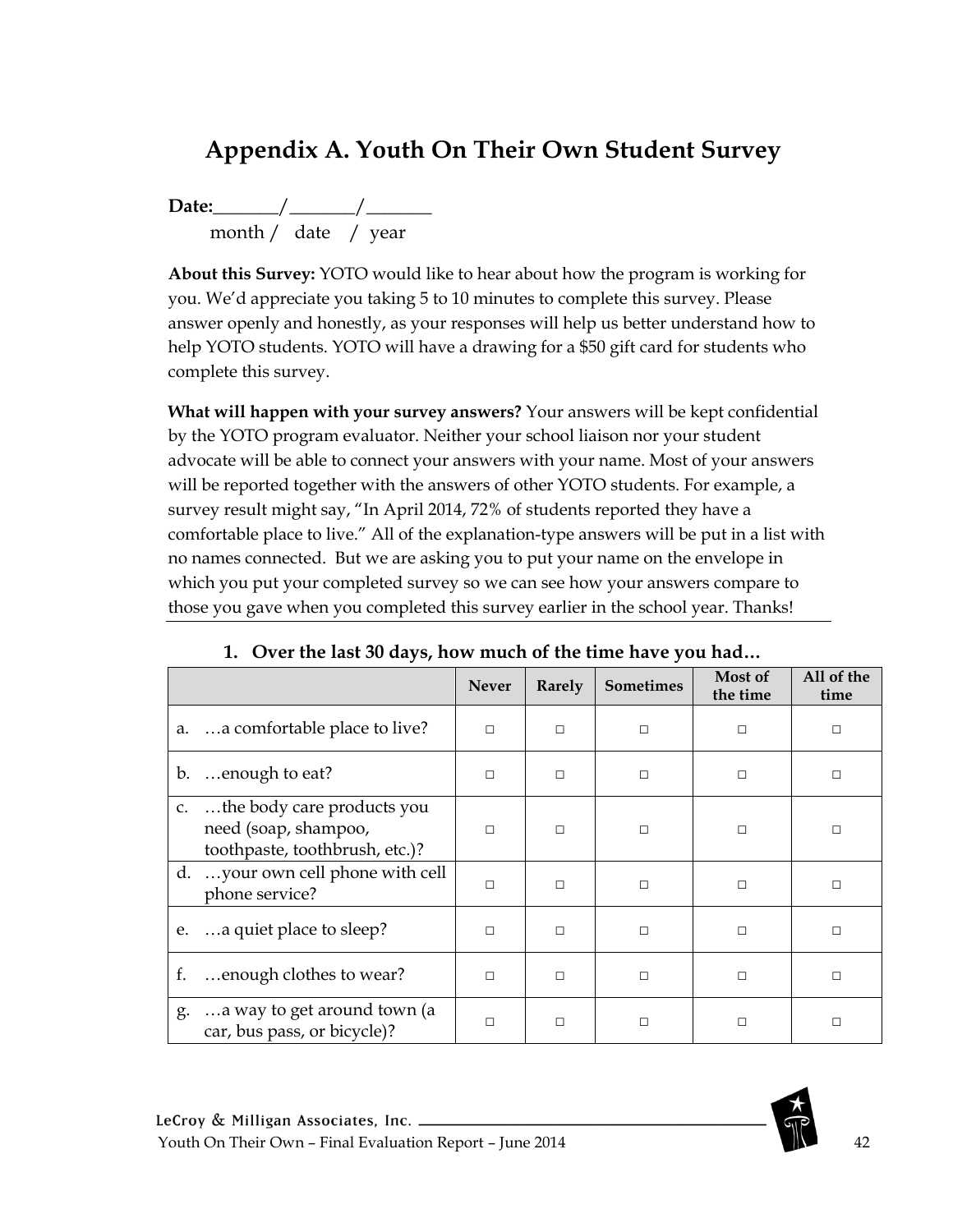|                                                                                                                                          | None at<br>all | Once | $2 - 3$<br>times | 4 or more<br>times |
|------------------------------------------------------------------------------------------------------------------------------------------|----------------|------|------------------|--------------------|
| communication (face-to-face, phone, e-<br>a.<br>mail, or text) with a friend who supports<br>your goal of graduating from high school?   |                |      | П                |                    |
| communication (face-to-face, phone, e-<br>b.<br>mail, or text) with a relative who supports<br>your goal of graduating from high school? |                |      | П                |                    |

## **2. Over the last 30 days, how many times have you had…**

#### **3. How much do you agree or disagree with the following statements?**

|                |                                                                                                                                   | Strongly<br>Agree | Agree  | $\mathbf{N}$ <sub>0</sub><br>Preference | <b>Disagree</b> | Strongly<br><b>Disagree</b> |
|----------------|-----------------------------------------------------------------------------------------------------------------------------------|-------------------|--------|-----------------------------------------|-----------------|-----------------------------|
| a.             | I know what community services are.<br>available to me (e.g., health,<br>behavioral health, dental, etc.).                        | П                 | П      | П                                       | П               | П                           |
| $\mathbf{b}$ . | I believe that I will be able to have a<br>good career in the future.                                                             | П                 | П      | П                                       | $\Box$          | П                           |
| C <sub>1</sub> | I believe that I can graduate high<br>school according to schedule<br>(meaning, without having to repeat<br>any years of school). | $\Box$            | $\Box$ | П                                       | $\Box$          | $\Box$                      |
|                | d. Getting the stipend from YOTO<br>motivated me to stay in school this<br>year.                                                  | $\Box$            | $\Box$ | П                                       | $\Box$          | П                           |
| e.             | Getting the stipend from YOTO<br>motivated me to get good grades in<br>school this year.                                          | $\Box$            | П      | □                                       | $\Box$          | П                           |

### **4. What are you planning to do when you graduate high school?**

- □ Get a job
- □ Go to college
- $\Box$  Enlist in the military
- □ I haven't decided yet
- □ Go to a trade or vocational school
- □ Other (please describe): <u></u>

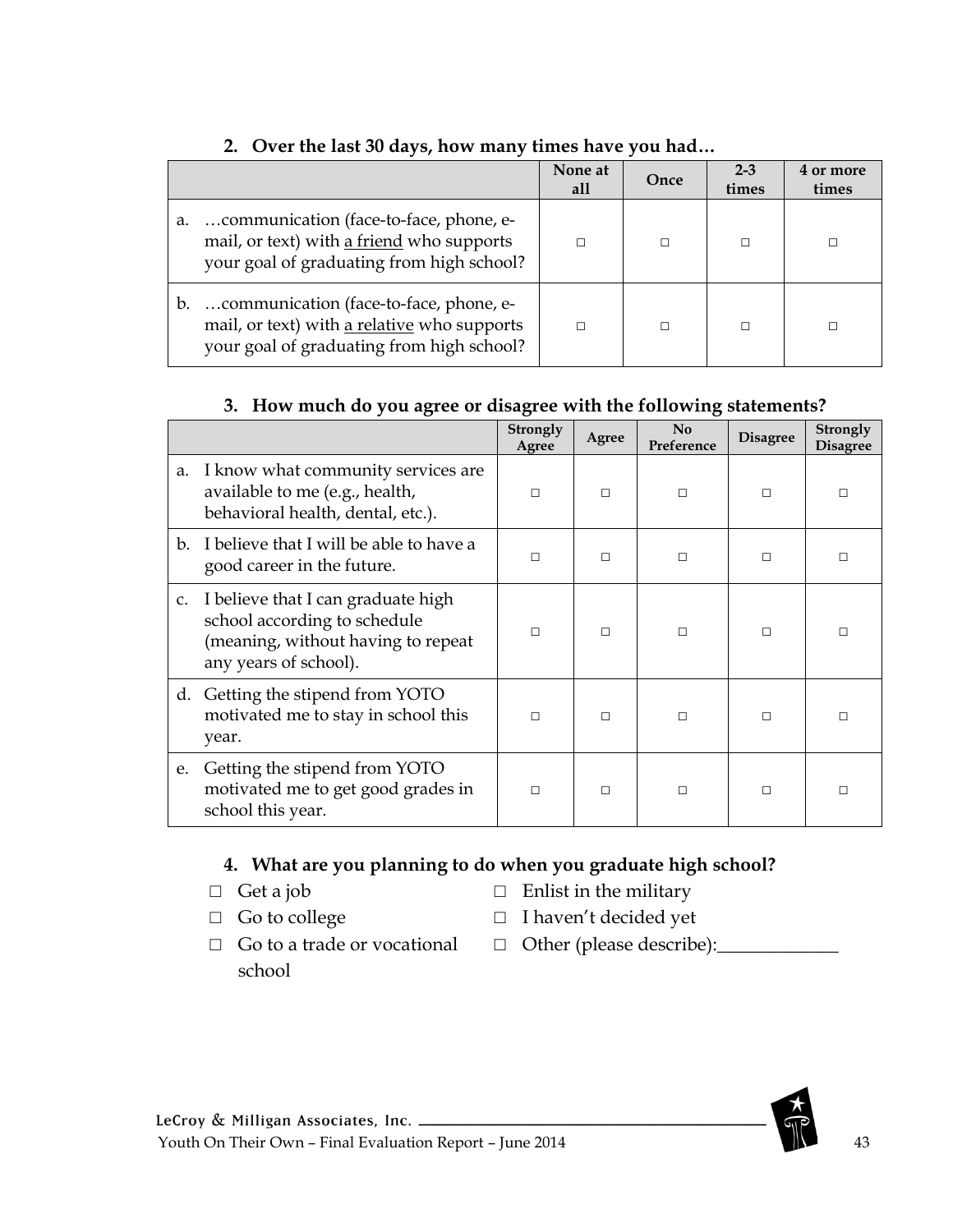|                |                                                                              | <b>Strongly</b><br>Agree | Agree  | No<br>Preference | <b>Disagree</b> | <b>Strongly</b><br><b>Disagree</b> |
|----------------|------------------------------------------------------------------------------|--------------------------|--------|------------------|-----------------|------------------------------------|
| a.             | I will be able to achieve<br>most of the goals I have set<br>for myself.     | $\Box$                   | $\Box$ | $\Box$           | $\Box$          | П                                  |
| $\mathbf{b}$ . | When facing difficult tasks,<br>I am certain that will<br>accomplish them.   | $\Box$                   | П      | □                | □               | П                                  |
| C <sub>1</sub> | In general, I think I can<br>make things happen that<br>are important to me. | $\Box$                   | $\Box$ | □                | □               | □                                  |
| d.             | I believe that I can succeed<br>at most anything to which<br>I set my mind.  | п                        | П      | $\Box$           | П               | П                                  |
| e.             | I will be able to<br>successfully overcome<br>many challenges.               | □                        | П      | П                | □               | П                                  |
| f.             | I am confident that I can<br>do well on many different<br>tasks.             | п                        | П      | □                | □               | □                                  |
| g.             | Compared to other people,<br>I can do most tasks very<br>well.               | п                        | П      | □                | П               | П                                  |
| h.             | Even when things are<br>tough, I can manage to do<br>quite well.             | п                        | П      | П                | $\Box$          | П                                  |

## **5. How much do you agree or disagree with the following statements?**

### **6. How much do you agree or disagree with the following statements?**

|                                                            | <b>Strongly</b><br>Agree | Agree | <b>No</b><br>Preference | <b>Disagree</b> | <b>Strongly</b><br>Disagree |
|------------------------------------------------------------|--------------------------|-------|-------------------------|-----------------|-----------------------------|
| a. I have a good relationship<br>with my school liaison.   | П                        |       |                         |                 |                             |
| b. I have a good relationship<br>with my student advocate. | П                        |       |                         |                 |                             |

**6c. If you answered "Strongly Disagree" or "Disagree" for question 6a. or 6b. above, please describe how your relationship with your student liaison** 

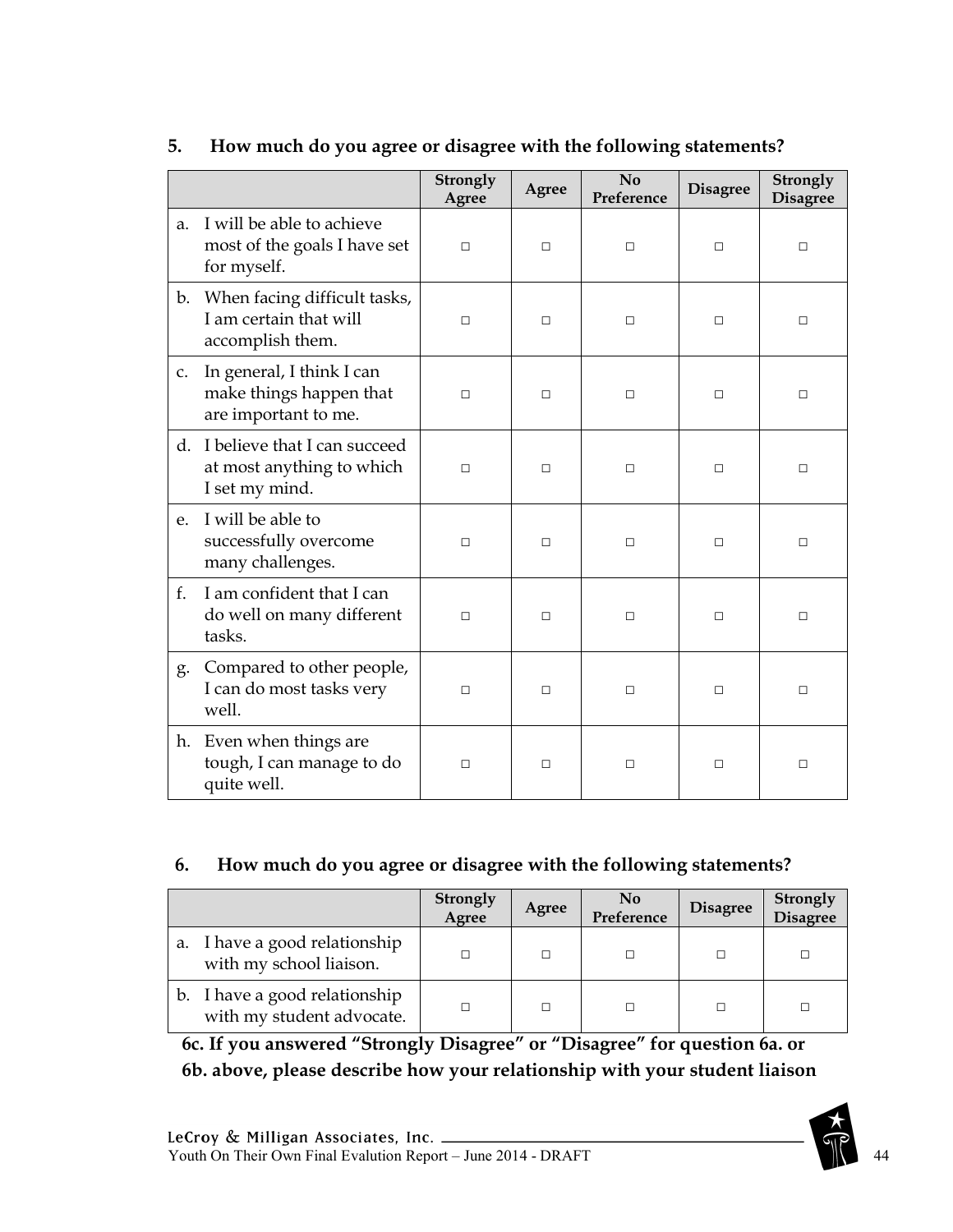### **and/or student advocate could be improved?**

| 7. What do you think about the YOTO program overall? It's |                                        |                                                                          |
|-----------------------------------------------------------|----------------------------------------|--------------------------------------------------------------------------|
| $\Box$ Excellent                                          | $\Box$ Good                            | $\Box$ Fair<br>$\Box$ Poor                                               |
| 8.<br>been helpful to you.                                |                                        | Please put an X next to all of parts of the YOTO program that have       |
| $\Box$ Student Living<br>Expense (SLE)                    | $\Box$ Guidance from<br>school liaison | $\Box$ Referral to<br>community<br>resources (health,<br>job help, etc.) |
| $\Box$ Mini-Mall                                          | $\Box$ Guidance from<br>YOTO staff     | $\Box$ Bus pass or bicycle                                               |
| Emergency needs<br>$\Box$                                 | $\Box$ Gift cards                      | $\Box$ Student Success<br>Center                                         |
| $\Box$ Other (please<br>describe):                        |                                        |                                                                          |

## **9. Based on your experience, how could the YOTO program be improved?**

## **10. What about the YOTO program was most helpful to you?**

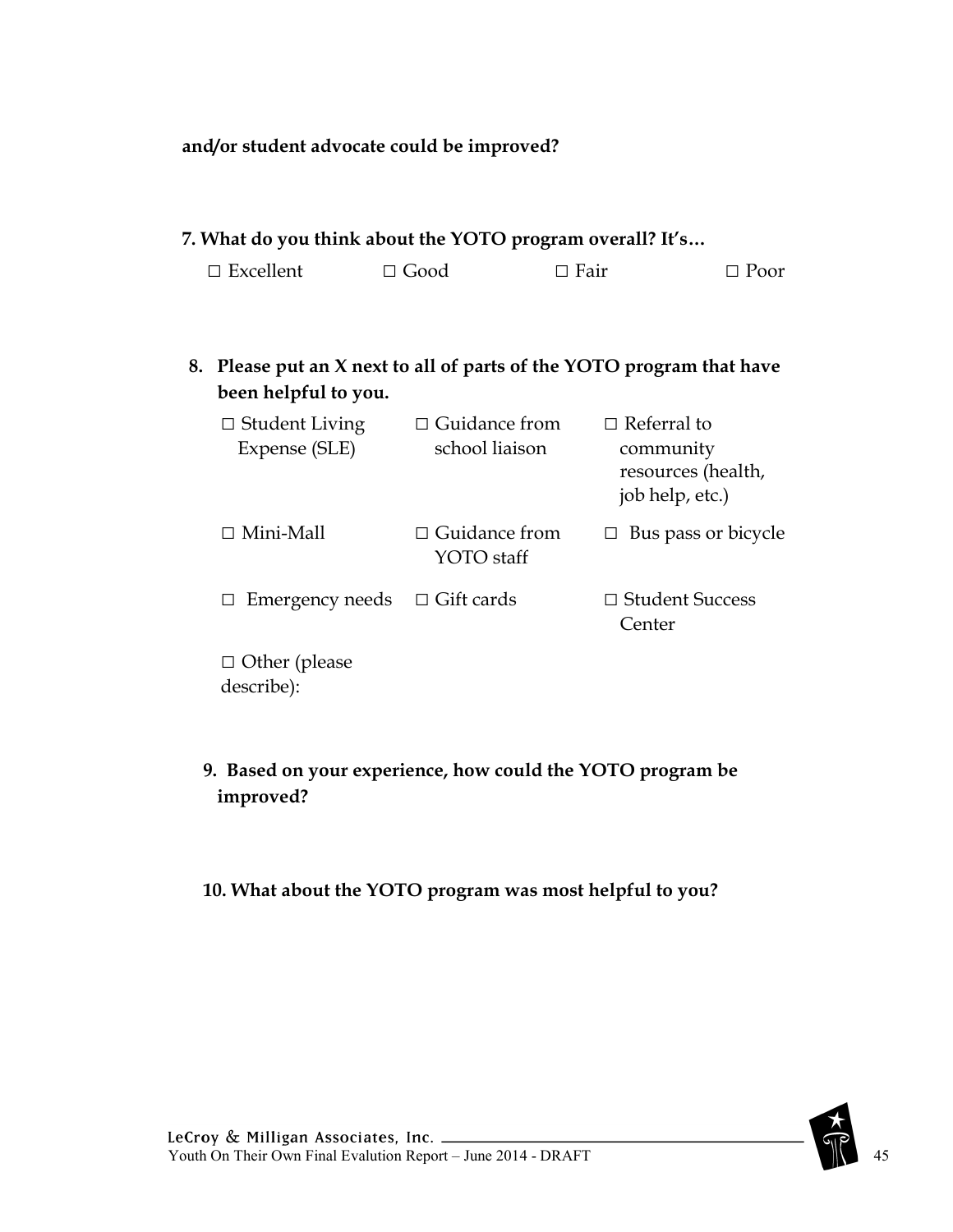**11. During the current school year (meaning, from the beginning of the school year until now) how often have you used each of these parts/services of the YOTO program? (For the stipend, if you are applying for the May stipend, please include it in your count.) Please put an X for what is true for you for each program part/service.**

| <b>Program Part/Service</b> | <b>Never</b><br>$(0 \times)$ | A little<br>$(1-2)$<br>times) | <b>Sometimes</b><br>$(3-5 \times)$ | Often<br>$(6-9)$<br>times) | Always (10<br>times - every<br>month of the<br>school year) |
|-----------------------------|------------------------------|-------------------------------|------------------------------------|----------------------------|-------------------------------------------------------------|
| <b>Student Living</b>       |                              |                               |                                    |                            |                                                             |
| Expense (SLE)               |                              |                               |                                    |                            |                                                             |
| Guidance from               |                              |                               |                                    |                            |                                                             |
| school liaison              |                              |                               |                                    |                            |                                                             |
| Referral to                 |                              |                               |                                    |                            |                                                             |
| community                   |                              |                               |                                    |                            |                                                             |
| resources (health,          |                              |                               |                                    |                            |                                                             |
| job help, etc.)             |                              |                               |                                    |                            |                                                             |
| Mini-mall                   |                              |                               |                                    |                            |                                                             |
| Guidance from               |                              |                               |                                    |                            |                                                             |
| YOTO staff                  |                              |                               |                                    |                            |                                                             |
| Bus pass or bicycle         |                              |                               |                                    |                            |                                                             |
| <b>Emergency needs</b>      |                              |                               |                                    |                            |                                                             |
| Gift cards                  |                              |                               |                                    |                            |                                                             |
| <b>Student Success</b>      |                              |                               |                                    |                            |                                                             |
| Center                      |                              |                               |                                    |                            |                                                             |

*Thank you for completing this survey!*

**Please put your completed survey in the envelope you were given. BE SURE TO SEAL THE ENVELOPE. Please write you first and last name and today's date on the outside of envelope. We'll enter you into the drawing for the gift card.**

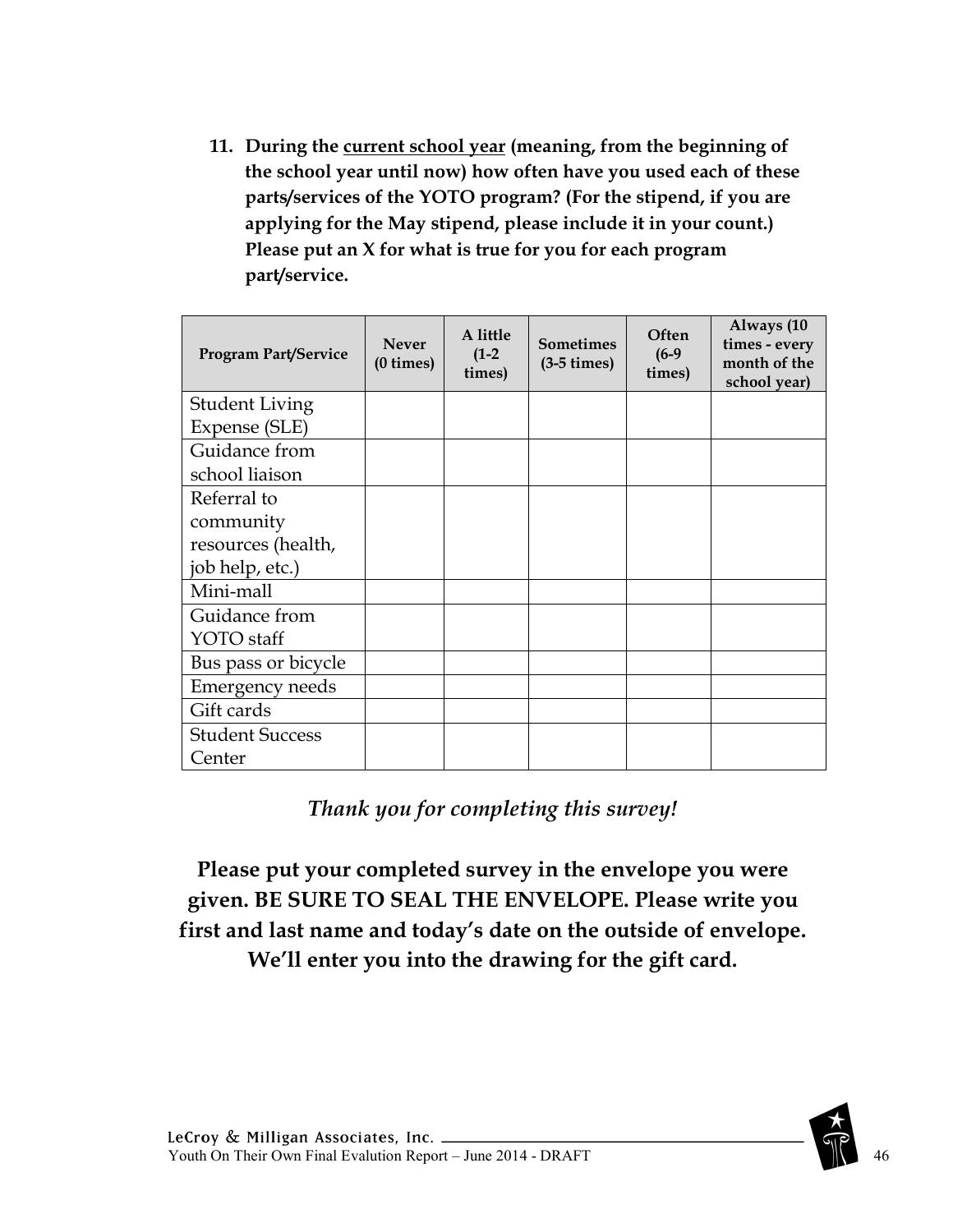# **Appendix B. Responses to Open-Ended Questions**

**6c. If you answered "Strongly Disagree" or "Disagree" for questions 6a. or 6b. above, please describe how your relationship with your Student Liaison and/or Student Advocate could be improved?**

| Awesome!                                                                                                                           |
|------------------------------------------------------------------------------------------------------------------------------------|
| Doesn't know student advocate                                                                                                      |
| Fine the way it is                                                                                                                 |
| I am getting one this year                                                                                                         |
| I could be more involved with student programs                                                                                     |
| I could have came to her often                                                                                                     |
| I don't have a relationship with them                                                                                              |
| I don't have a student advocate                                                                                                    |
| I don't know                                                                                                                       |
| I don't know. I don't even know them.                                                                                              |
| I don't talk to them.                                                                                                              |
| Improved dramatically, I can be open and free with her.                                                                            |
| It could improve if they leave me alone                                                                                            |
| It's pretty good not bad.                                                                                                          |
| I've never met my student advocate.                                                                                                |
| Mr. ____ has helped me so much and cause of him, I haven't given up and I'm about to<br>graduate, he is the best and most helpful. |
| My honest opinion is to just get to know my sponsor                                                                                |
| My relationship is good, they are helpful and supportive.                                                                          |
| No improvement needed because ____ and ____ are awesome                                                                            |
| is awesome and very helpful                                                                                                        |
| Talk to me                                                                                                                         |
| They say hi everyday                                                                                                               |
| We could go on field trips                                                                                                         |
| With liaison I think I could let them get involved more                                                                            |
| YOTO trip                                                                                                                          |

Responses are from the Student Survey post. Names have been deleted to ensure confidentiality.

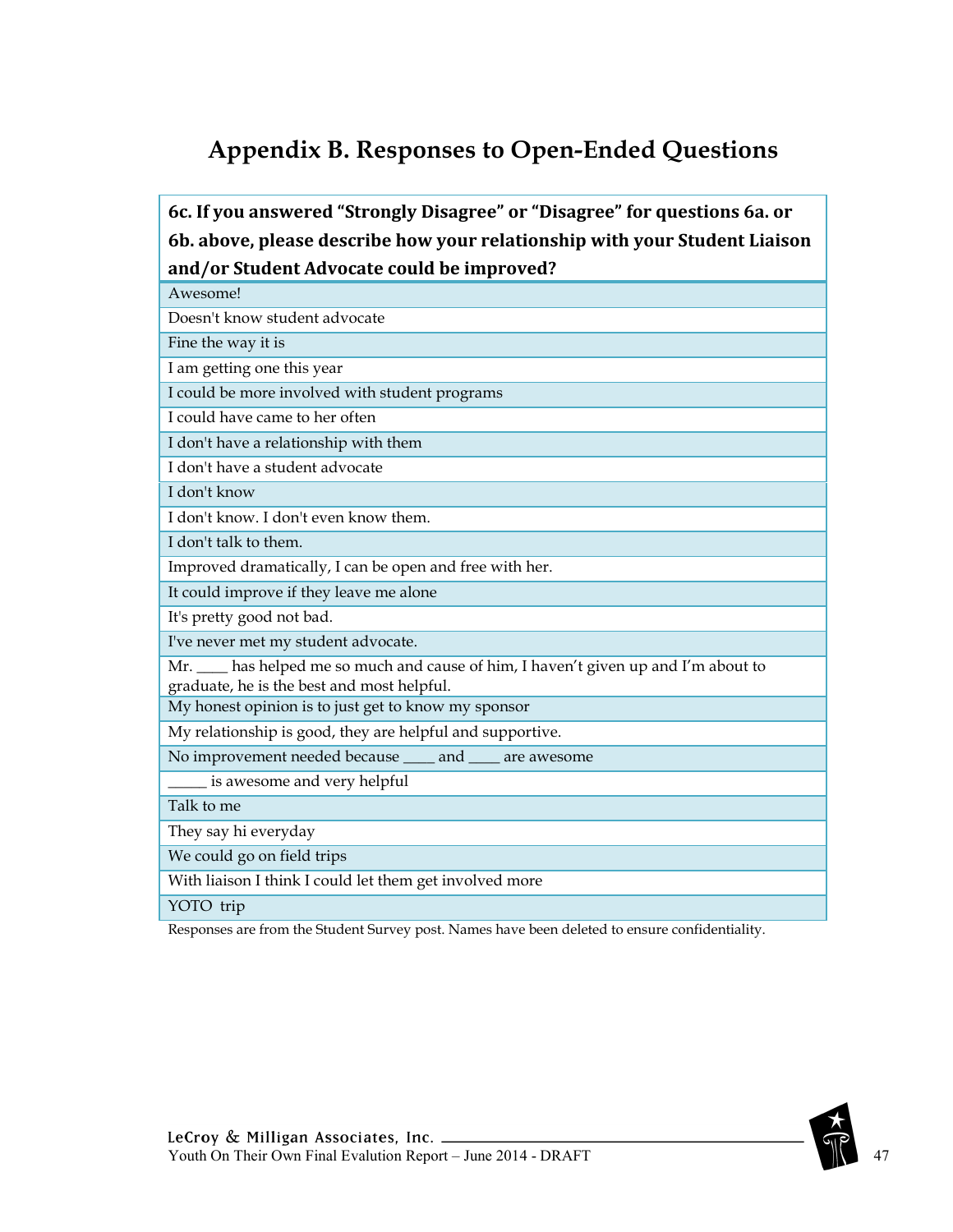A closer office

Advertise to more people, more things to find web page

Advertising more so people will know about it sooner

Already a great program

Amazing in every way

Being out there more, letting students know, come check out our mini mall on a little note card with checks or something

Better help  $\&$  more students under the age of 18 w/ independent living

Better plus size clothes

Bigger mini-mall

Bigger YOTO place for mini-mall

By changing the grades poky.

By getting a little more money to make things more helpful

By giving us more information about other things this program has to offer like the mini-mall

By having more clothes and shoes for boys than having it all for girls

By having more locations

By having YOTO staff be more involved w/ their students.

By helping and encouraging all the youths to stay positive and keep doing an excellent job.

By knowing when you'll get the check for my grades

By letting us know more about how much the program really has to offer online, the website could be more user friendly

Can be improved if they increase the students expense money, and offer extra medical program

Check twice a month would help.

Come more often

Could be improved by support students

Emergency needs, job help

Every month the program should check up on the students to see how their doing.

Expand the company for the better of helping more kids

Expand. Encourage students to join. Partner w/tribal programs

Fine the way it is now

Focus on kids who don't want to go to college as well as the ones who do.

Food, shampoo, soap and tooth brush

For me the only thing that could be improved, is by creating a closer office to Marana high school.

For the program to be easier to get in

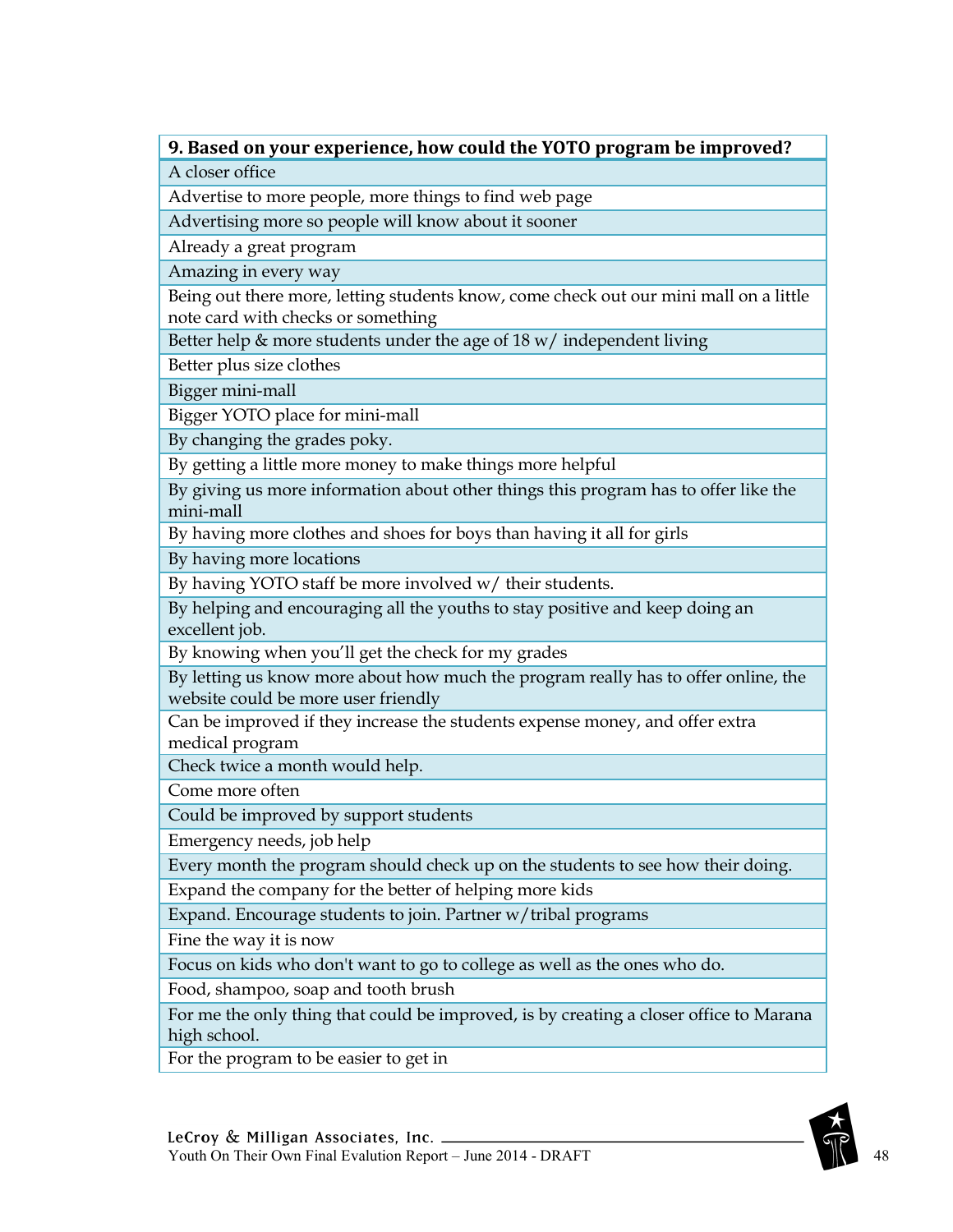Get to know students on a more personal level making it easier for us to ask for help or talk about our needs without embarrassment

Getting the word out let other people know

Give more gift cards

Give more time to fill out stipend form. More time meeting with staff.

Give us more money

Giving more amount of money instead of 140\$ a month

Good as is, pretty great, maybe more food than snacks

Hadn't been in program too long, from what I hear it's perfect

Have a face to face convo w/ students more often, try and get to know them.

Have more events where students can get job help & resources.

Have more offers and office hours

Help set up jobs

Help with more problems I'm having

I believe that if I were to have a big health concern, I shouldn't have to set an appointment because it could be a serious emergency, but I wouldn't be seen until the next day.

I believe they are doing an excellent job

I believe YOTO is doing everything possible to help us. I think the YOTO program is great as is.

I can't really say, it is already so amazing. Maybe having easier access to the other thing YOTO offers, such as help for college and jobs.

I don't really have much experience with YOTO so I wouldn't know

I don't really think it needs to be improved, I think it's fine the way it is

I feel that YOTO should be there more for kids, such as activities

I feel YOTO can improve on helping us as students get to YOTO more often

I have experienced nothing bad about the YOTO program

I have just got involved, but as of now it's great

I like it how it is

I like it the way it is

I preferred the building on Prince Rd. but I think the set up of the student success center could be better

I think for the people that really need it, should take more from the mini-mall, or provide infant or baby toddler stuff for moms who can't afford it.

I think I'd be better to be able to communicate more with the people that give bus passes

I think it is great how it is. I just wish it wasn't so far from me(the YOTO office)

I think that YOTO is already a really big help because nobody else gives money to students for going to school and having good grades.

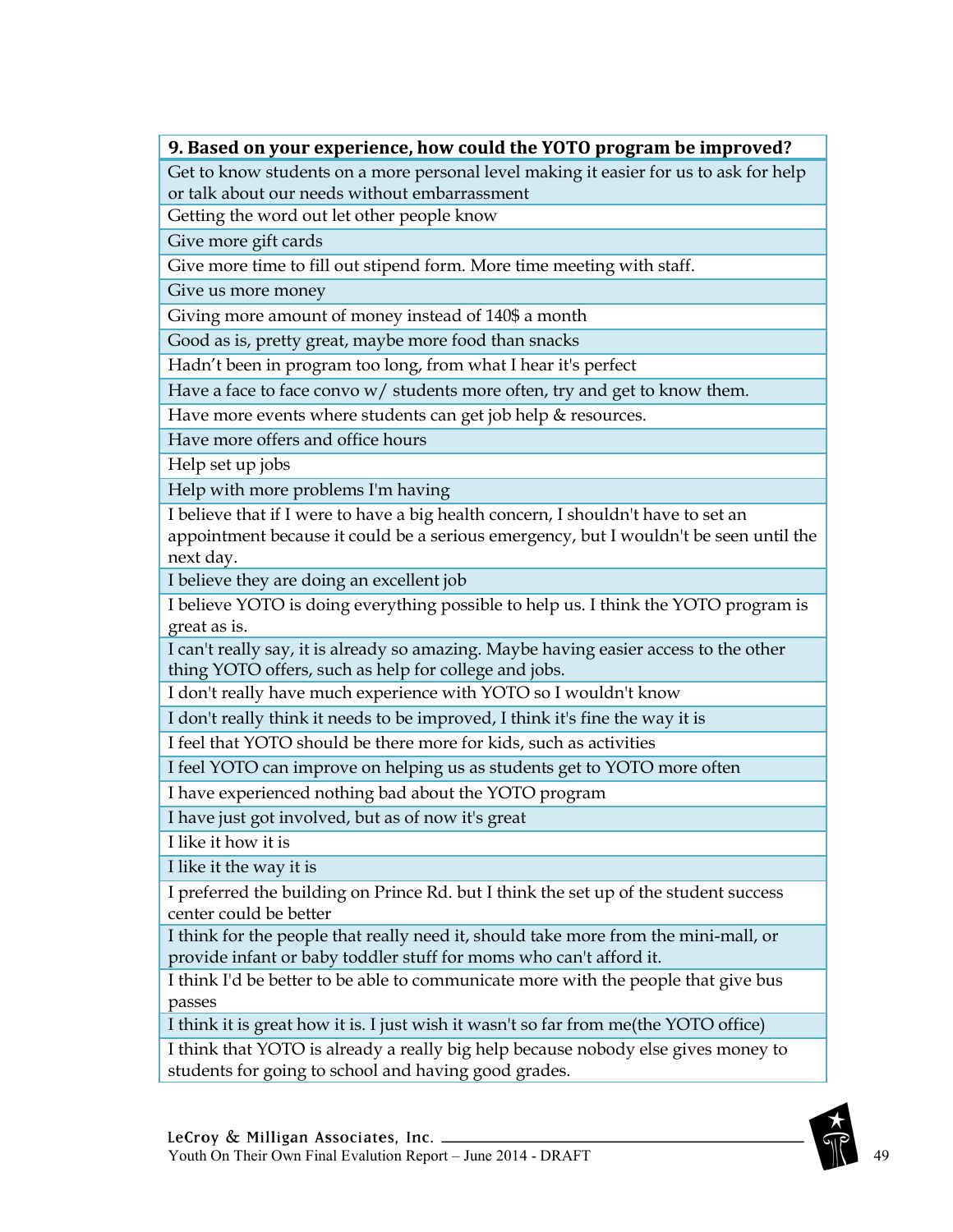I think they improve everyday by just helping young people

I think they're doing great on what they're doing to students already.

I think YOTO is a great program. Every thing is good help.

I think YOTO is doing just fine, I've never had any problems.

I think YOTO is perfect as the way it is right now, nothing to improve.

I think you should give more money to those who have a's . The more money the more they'll push themselves.

I was new to YOTO so learning everything in order to get help

I wish the checks would come faster for what I need at the time I need but don't have money.

I'd say expand and help out more schools, plenty of teens like me who would appreciate it.

If they set up email with each person to keep in better contact

I'm still new, haven't really been able to ask about the programs offered.

Improved by being just a little bit bigger room and a little more things

In my experience I think YOTO can be improved by sending out the checks faster

In my opinion it's great.

In my opinion I think YOTO is doing an awesome job.

Increase the amount of supplies you get from the mini mall

Inform students of community resources, opportunities more

It can be approved by helping more kids that are in CPS.

It could be a little more organized I guess, because they lost 2 of my SLE forms before.

It could be improved for me in many ways. Good grades, and more things respect of school.

It' is already good enough for anyone who is in the program

It's been a good experience, I don't think nothing needs to be changed.

It's been very nice, don't feel like it needs to improve

It's excellent how it is, the staff are great

It's just overall great!

It's perfect the way it is

It's perfect's cause it has helped me a lot.

Just started so still learning more,

Keep doing what your doing

Keep motivating people to keep doing well in school andnot forget them once out of the program

Knowing more about everything YOTO offers. I didn't know about most of the things on the last question.

Little more variety of food, other than that nothing.

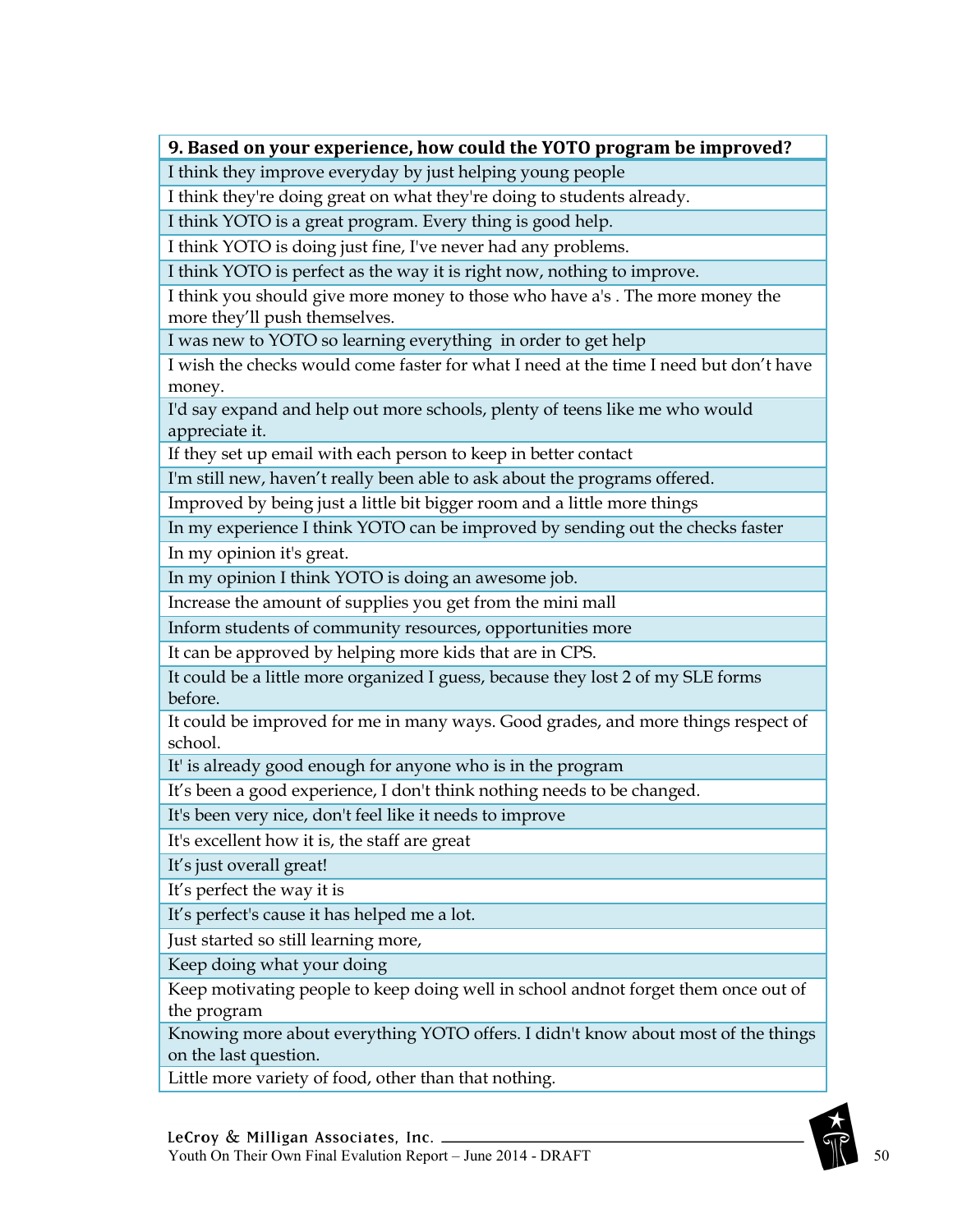Long end dates

Lower the stipend grade because some classes are hard to get a C in.

Makeup

Maybe a little more help to students because for some of us it's hard to find a job.

maybe a little more money or doing this over the summer as well

Maybe do more help for those who absolutely need it like ones with no house, family, vehicle, food etc.

Maybe have a meeting  $w/$  YOTO students once a month to help gain knowledge of the person you are helping.

Maybe keep track of the forms the students submit just a little bit better so they can get that check when they put in the effort

More contact with members

More contact with people in the program

More contact with YOTO staff

More food and other stuff

More food cards

More foods

More foods, drinks

More gift cards for clothes and shoes

More gift cards for clothes and shoes

More help with SLE

More information on what the YOTO program has

More money

More money for 3.5 average or better

More money for your grades more time before checking grades.

More money on the YOTO checks would be really helpful, it could help me pay my bills on time

More rewards for outstanding students

More selection at mini mall

More student advocate/student communication

More student visits

More time with my student advocate to talk about things.

More variety of food.

Move on time with the checks

My first time so I don't really know what can be improved

No complaints about this program, fine the way it is.

No I like it the way it is

No improvement needed

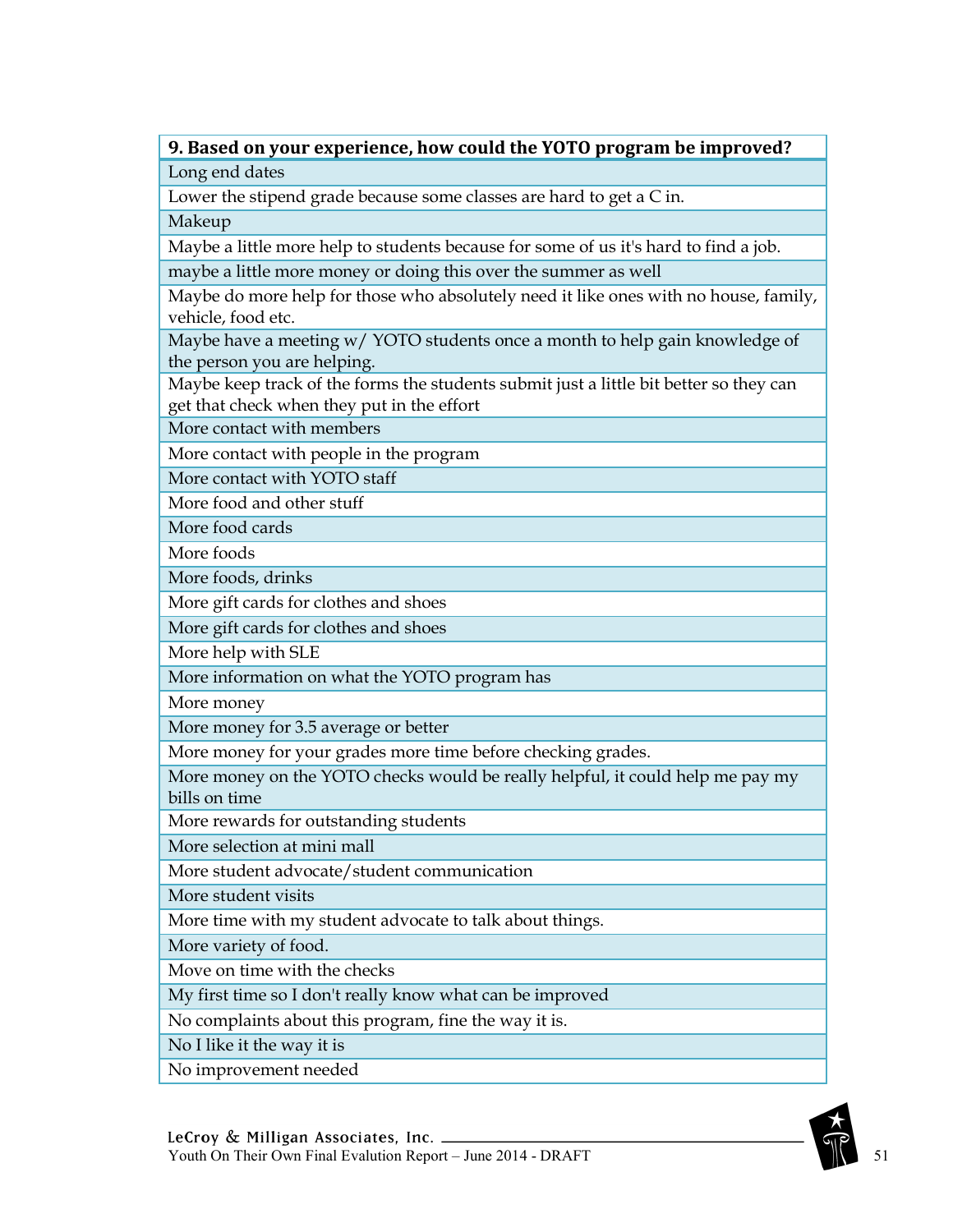No need, amazing program thank you so much

No way you made everything as best as can be.

No way, it's very simple and extremely helpful

Not much, very good program

Nothing. Nothing besides stipend being a few weeks late sometimes.

nothing really, everything that they do is great

Nothing really, program helped me a lot

Nothing really, they are good.

Pay cash

Pay every two weeks because emergencies happen

Perfect the way they are

Possibly, have the people who work w/ you not only bring things to you but also talk with you to see if you have any questions.

Program is fine with what they're doing

Promoting YOTO to catch people early before they give up on their education and also have orientation to show what benefits we have and how.

Provide tutoring or summer school

Put more kids into it

Reach out more, some people won't ask for help, even if they need it.

Remain the same

Show more of what they offer to the students

Staff can be more understanding to our situations and try to be more sympathetic.

Suggestions on how you could help kids.

Take request for things in the mini-mall

The dentist I was referred to had me running around, in the end did not help what so ever!

The money they give me each month was really helpful

The only issue I see Is that the monthly checks should be every two weeks for payment reasons.

The only thing that could be improved is the amount given in stipend for sometimes it isn't adequate

The program is without issues but getting the checks back is a slow and long wait

The school liaison could come and check up on everyone, see how they are doing and see if they need anything.

The student advocate can call participant and ask what they need

The YOTO could improve by giving to students and other new students, to know well about YOTO

The YOTO program helped me when I needed it so I have no problems

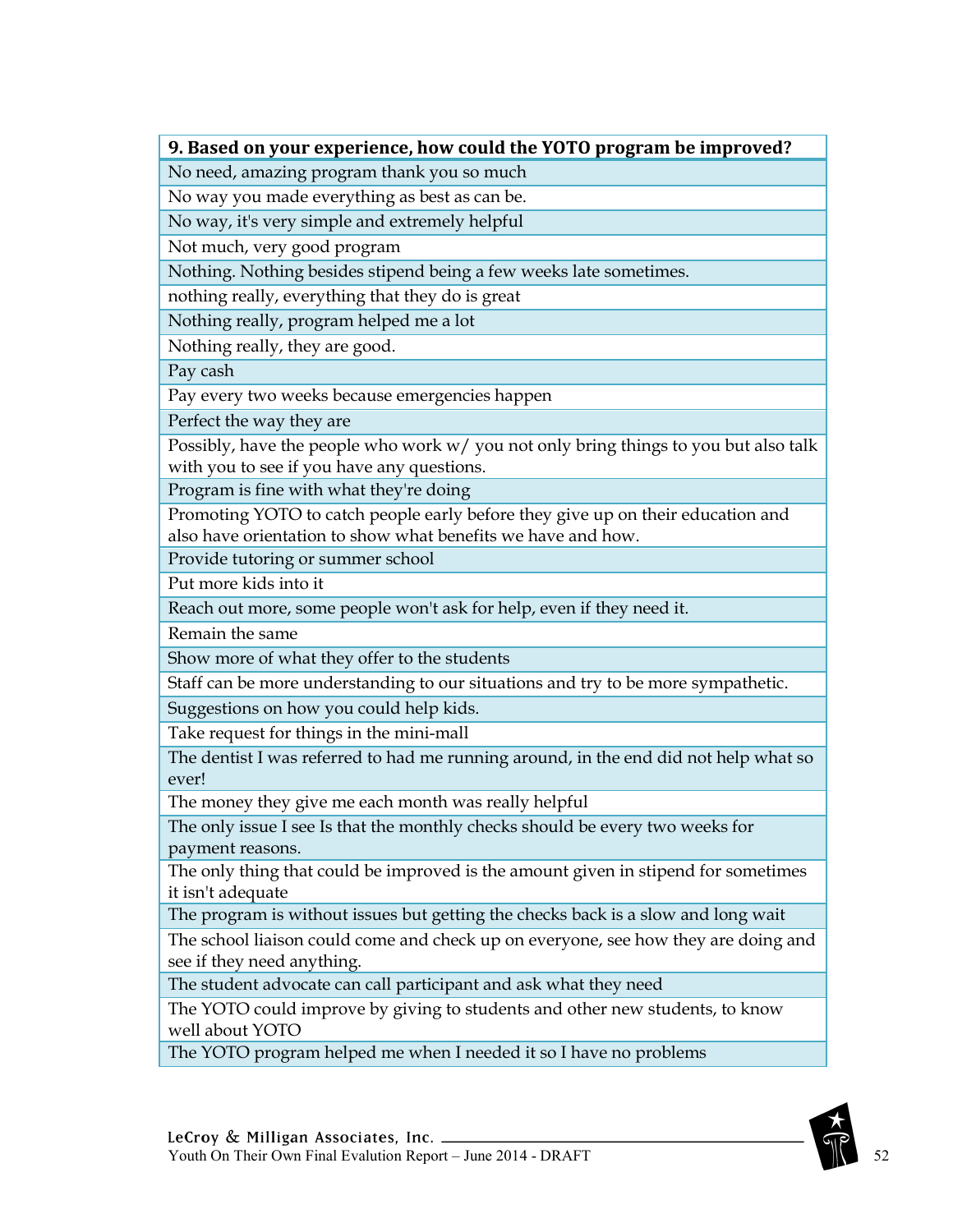The YOTO program is really well organized and they do a lot to help students such as myself

The YOTO program is great I'd recommend it to any child

There is absolutely no changes I would make to the YOTO program, I feel there should be more companies such as YOTO

There is nothing to be improved

There is nothing to improve, it's all good the way it is.

They are doing well as is

They could help me get a phone

They should open another office so it wouldn't be so far.

Think it's fine the way it is

To get paid over the summer

W/ more information to things that are there for us such as programs, housing

Ways to get to YOTO during the week (I live far from my YOTO center)

We need a teen shelter for teens with nowhere to go

Well I think it's good, doesn't need to be improved.

well the emergency needs should be open to other things like clothing, because minimall Doesn't carry enough things and clothing isn't cheap.

When I applied for the scholarship it stated that, scholarship will be based on the application, when I found out I did not get it I was fine. But they said I did great and interview was really good. But another person needed it more. But that's not what it said on the application. It's discrimination to me.

Workshops on affordable housing

YOTO could expand

YOTO doesn't need improvement .

YOTO has been so helpful they have improved a lot.

YOTO is already a good program, no need to improve.

YOTO is doing just fine

YOTO is excellent, no changes

YOTO is good because they help the people that need help

YOTO is perfect doesn't need improvement

YOTO is perfectly fine, the school liaison helps you.

YOTO program is okay

YOTO should follow up on students and see how they're doing. Invite students to multiple events and programs for success.

YOTO staff should visit the school more

You are great

Responses are from the Student Survey post. Names have been deleted to ensure confidentiality. Over 100 other responses indicated no changes were needs (e.g., Perfect the way it is. Needs no change. It's good as it is.) Responses such as Don't Know or N/A have not been included.

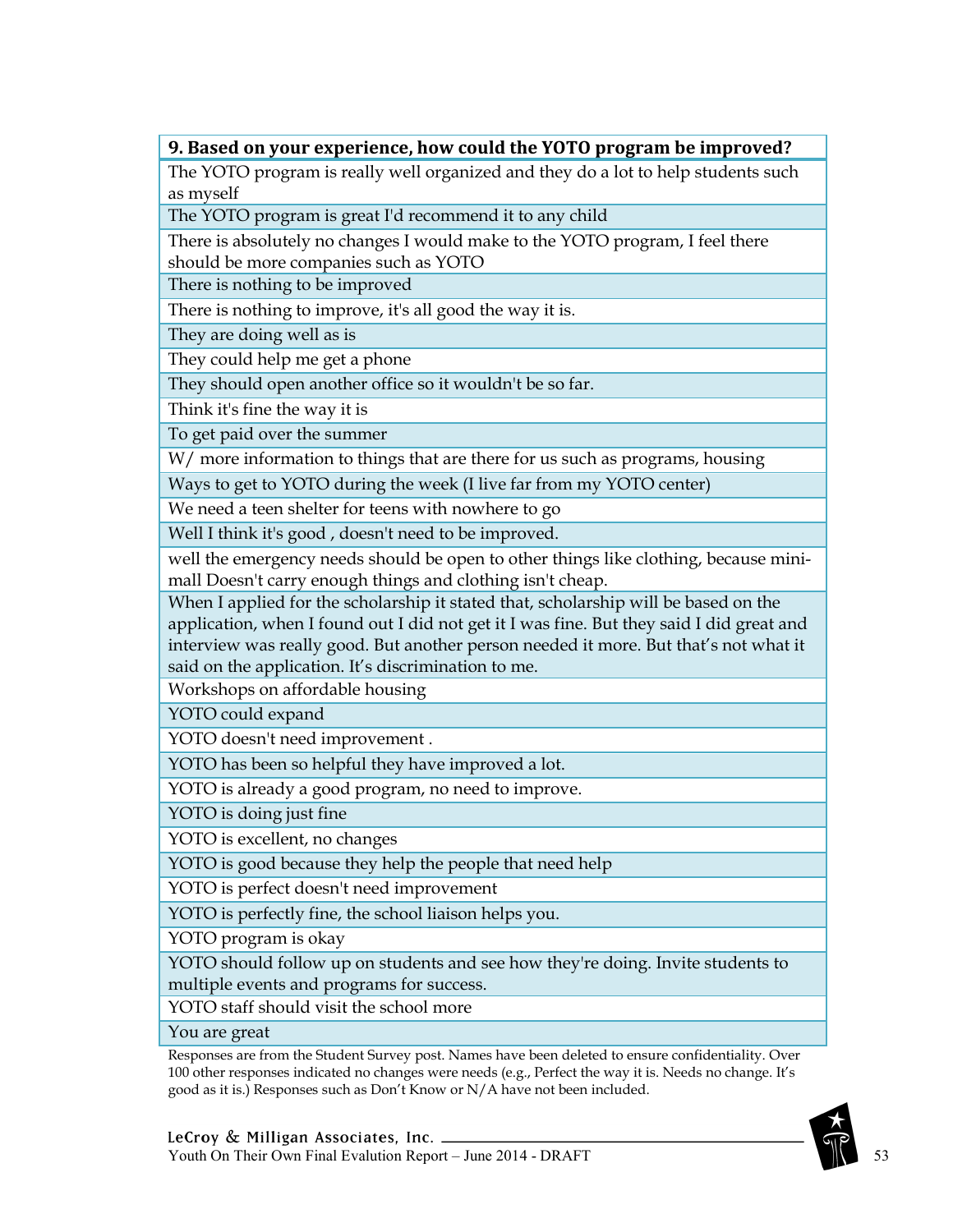All of it! Money helped me live, but the food and clothes and knowing someone cares about you is great.

All of the above checked

All the stuff they do, they are very helpful and nice.

Allowing me to get a car and making it possible for me to become independent and a responsible adult.

Being able to communicate to the YOTO staff for their support has really changed my life

Being able to get monthly checks to support myself and get things I need on my own

Being able to get nice clothes

Being able to have money to pay for my phone bill and necessities

Being financially helped.

Bus pass

Bus pass

Bus pass, and mini-mall

Bus pass, emergency needs

Bus pass, mini mall, stipend

Bus passes & bicycle has been helpful in many ways, go to mall, movie, get to school. I ride it everyday

Checks help me buy my son diapers and other things for him

Checks, mini mall, gift cards

Clothes

Clothes I get mini-mall funds

Communicating with them and helping me when I need help. Giving me strong advice for the future.

Complete success to me. Most helpful was the supporters, stipends and mini mall

Counseling, bicycle, mini-mall, getting paid

Encouraging me to stay in school

Every single thing about the YOTO program is abundant in care, assistance, guidance and most of all love through acceptance of what I desire. YOTO has been most helpful in everything through caring independence to get their students to be successful in life. Thank you YOTO!

Everyone was so supportive of me and my goals I wished to accomplish

everything if I needed it they had it

Everything, I seriously can't pick one thing other than \_\_\_\_, she's great!

Everything, mini-mall, stipend because I now have someone to help me

Everything, the mini-mall, the YOTO checks, the staff etc.

Everything, to be honest

Everything. Keeps me motivated

Everything. The guidance, mini-mall, SLE, etc.

Getting the money, and the mini mall

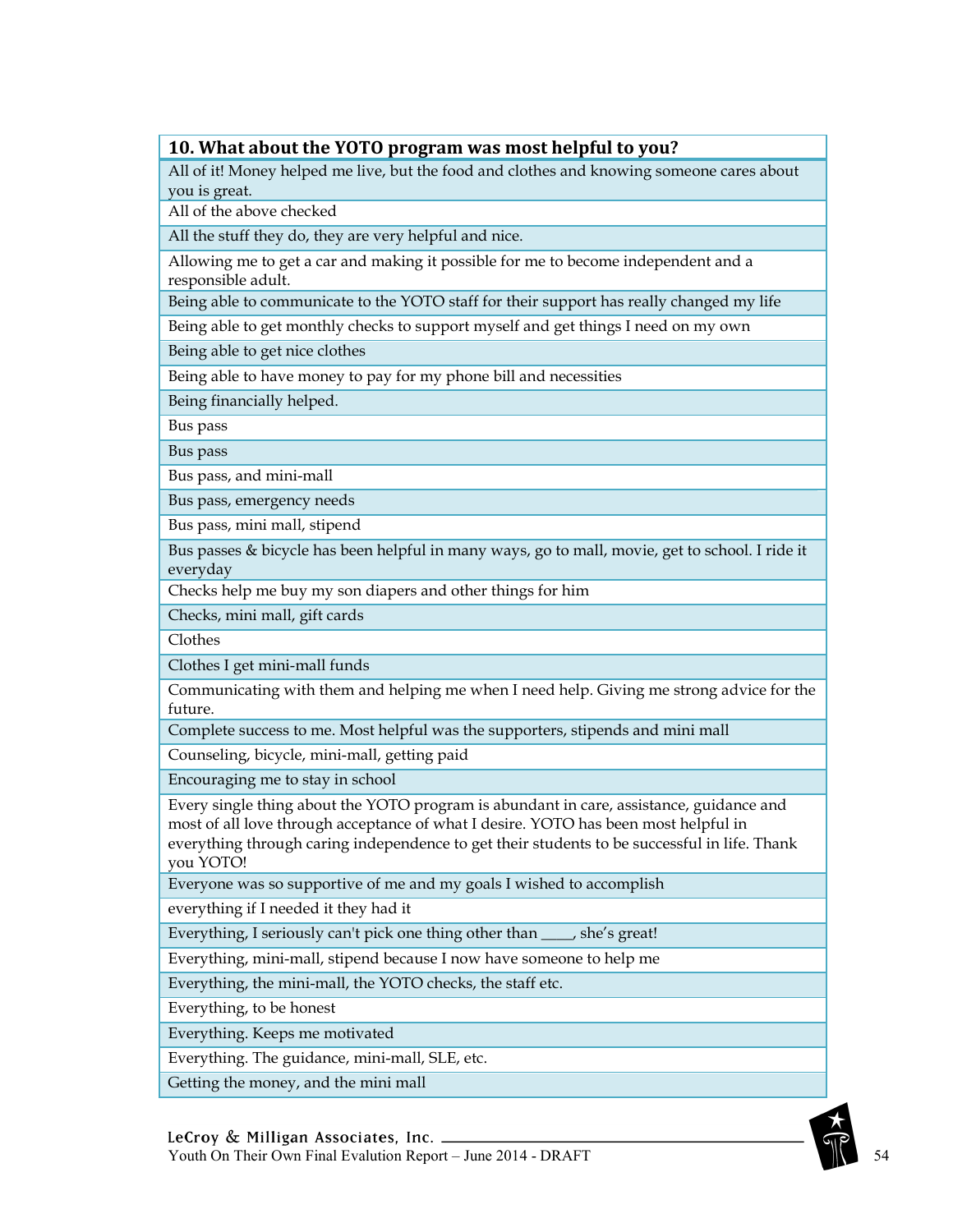Getting a paycheck every month for paying bills, and what not.

Getting checks

Getting money was helpful cause I was able to pay for my laundry

Getting SLE every month

Getting the checks

Getting the checks cause that was the money I used to get necessities I needed

Getting the stuff I need, household objects, food, and the checks

Gift cards and money

Gift cards and student living expense

Giving me another way to get good grades with the check being offered

Giving me the opportunity to be successful& and reminding me why I am successful.

Guidance

Guidance from school liaison, YOTO staff when I need help with something, helping me keep my grades up

Guidance from YOTO staff, bicycle, referral to community resources

Help with medical needs

Helped me get close to graduation

Helped out a lot while I was trying to find a new home

Helped with graduation requirements and giving the needs we need.

Helpful in everyway

Helpful to me because I was able to buy my son things he really needed, and help a little at home w/ the bills.

Helpful to me is the mini-mall, the money it really helps a lot, I am so thankful for that

Helping me financially

Helping me get free food and getting money

Helping me keep my grades up

Helping me with my grades

Helping my goals

Hygiene and bills

I believe the mini-mall helped a lot. Because it had most stuff I needed.

I like the mini-mall and paychecks to get food

I think the motivation to keep going to school helped me and the mini mall when I need to gather food

I used the money for handy situations where I really needed it

I'd say the checks and mini mall, because it allowed me to get things I needed.

It helped me with my living expense

It made me think about my grades more and helped me to encourage others to do so.

It was really helpful and I can't thank it enough.

it was very helpful in all ways

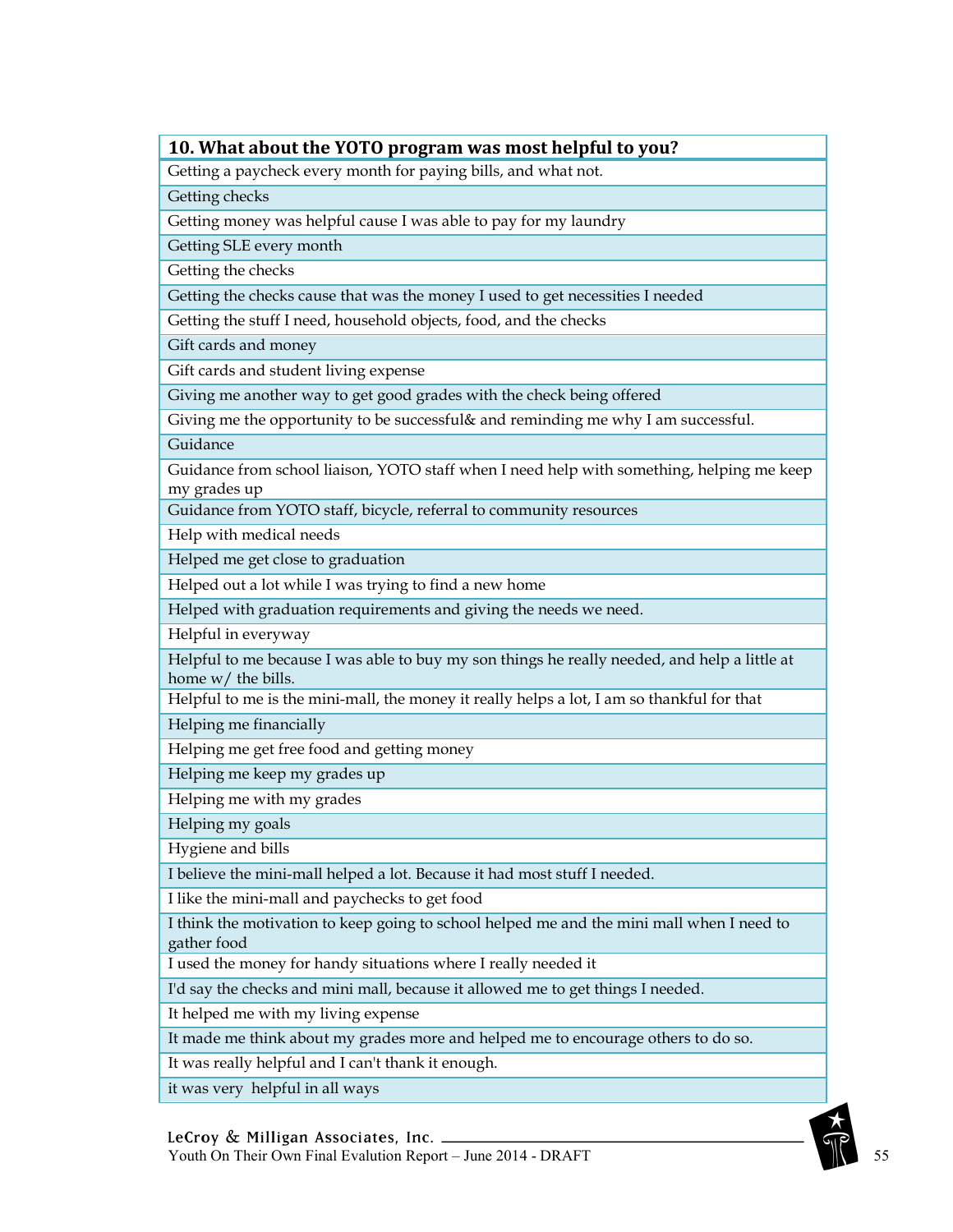| 10. What about the YOTO program was most helpful to you?                                       |
|------------------------------------------------------------------------------------------------|
| Just being there to help me                                                                    |
| Just knowing there's people there for me and that it's a place I could go to get help.         |
| Keep me updated they really care about my needs                                                |
| Keeping me motivated to get good grades and buying supplies and clothes I needed               |
| Knowing I have somewhere safe to go is helpful enough.                                         |
| Knowing that someone was there for me                                                          |
| Learning to live on my own                                                                     |
| Living expenses helped a lot and the mini mall                                                 |
| Mini mall and emergency needs                                                                  |
| Mini mall being able to get food.                                                              |
| Mini -mall, stipend                                                                            |
| Mini-mall & helping me with my bills                                                           |
| Mini-mall and emergency needs                                                                  |
| Mini-mall and everything mostly                                                                |
| Mini-mall and the checks                                                                       |
| Mini-mall helped me out the most                                                               |
| Mini-mall, bus pass, bicycle                                                                   |
| Mini-mall, food, clothes, hygiene etc.                                                         |
| Mini-mall because sometimes I didn't have body care, shampoo, soap etc.                        |
| Money and living supplies                                                                      |
| Money for school supplies and it has been really helpful                                       |
| Money, gift cards, bike                                                                        |
| Money, to buy a car                                                                            |
| Monthly check to help me get thte things I need.                                               |
| Monthly checks help me throughout the month and mini-mall has been a big help as well          |
| Monthly stipend, hygenic kits                                                                  |
| Monthly stipends and mini mall helped me immensely                                             |
| Most helpful by getting the stuff I need from the mini-mall and the bus pass and school checks |
| Most helpful for me was the mini-mall.                                                         |
| Most helpful thing about YOTO was having the comfort of not having to worry if there was       |
| something that I needed but couldn't afford YOTO could supply for me.                          |
| Most helpful to me by supporting financially, and courage to keep my grades up                 |
| Motivated me to stay in school and try                                                         |
| Motivating me to stay in school                                                                |
| My schooling                                                                                   |
| School stuff and food                                                                          |
| Sending me exactly what I needed for school and clothes                                        |
| SLE and Emergency needs                                                                        |

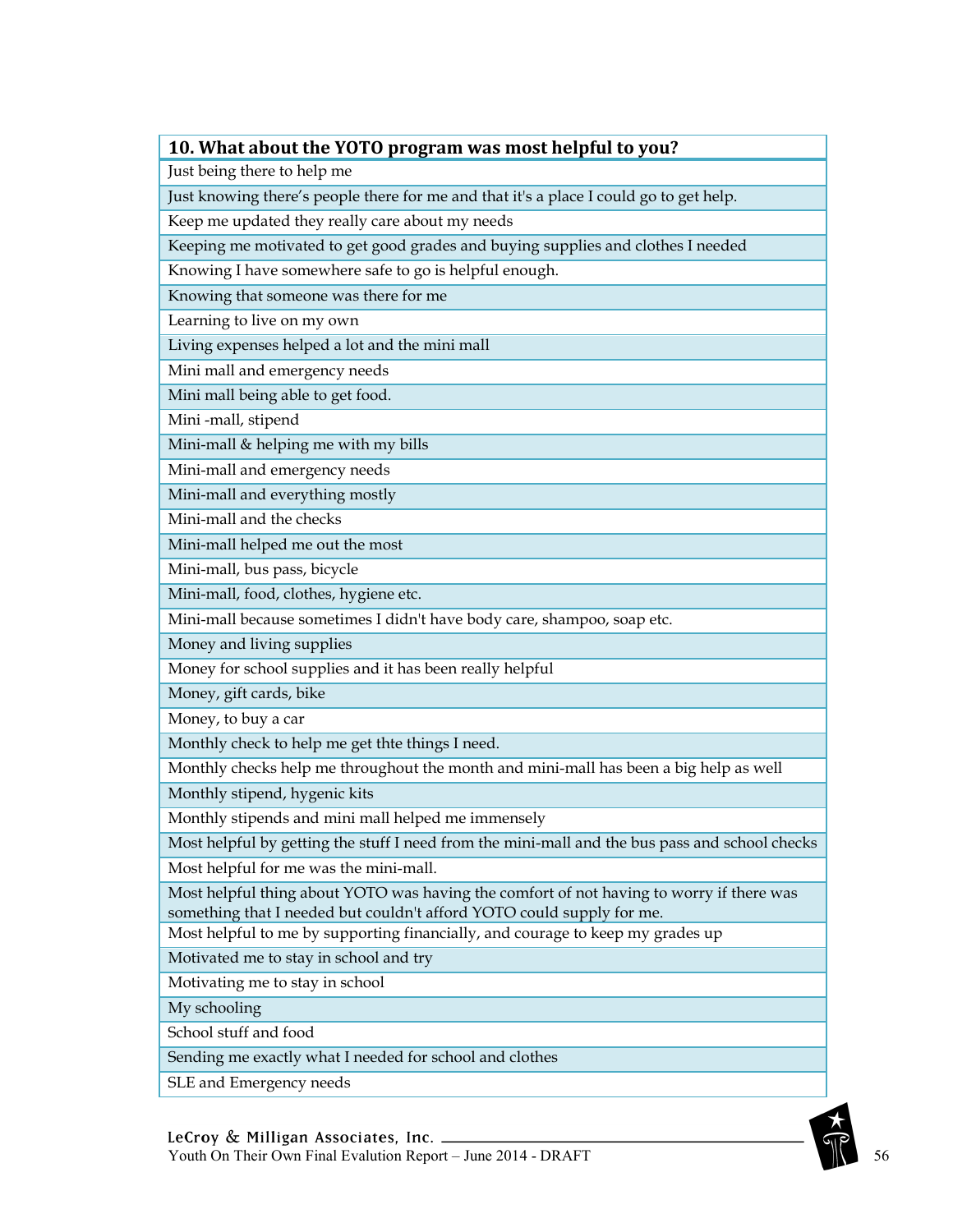SLE, bus pass, and mini-mall are what help me out the most! Very appreciative for everything thank you.

SLE, Guidance, Support

Stipend & gift cards

Stipend helped a lot w/ my basic school expenses and day to day/rent expenses

Stipends motivated me to do better in school rather than drop out.

Support

Support from the program is very helpful, not just the checks, but also the personal notes, it helps stay motivated and it shows that someone realizes the hard work.

Support from YOTO staff and stipends checks

Support! Point blank! Period!

That they help you with money and almost everything

That YOTO was there at anytime I needed. This program helped me a lot

The 140 a month to help outside of school.

The bus passes and stipends

The bus pass and transportation because I live very far and I don't ever have a ride to get to school, but now I do.

The bus pass was very helpful as was the stipend

The check I would get every month helped with what I needed for home and school resources. Thank you.

The check made for my grades. It helps me get clothes I need

The check really helped me with school and supplies.

The check that they give every month and the food and clothes

The checks and mini-mall, they have greatly encouraged me to get good grades

The checks and support

The checks and the little motivation notes they left me

The checks because I can get things that I really need.

The checks because it made me come to school everyday to get good grades

The checks cause I sometimes didn't have enough to finish my bills and the check came by and I payed them off

The checks help me and my son a lot soon as I get my own place I know I will have the help The checks helped me keep my grades up.

The checks were the most helpful to me because my nana struggles to buy me the stuff I need.

The checks were the most helpful, being on my own and not having a stable job has helped me a lot.

The checks were very useful and I liked the mini mall because sometimes I needed school supplies.

The city bus passes helped me w/ transportation to and from school/

The credit cards and the stuff I need for example food, snacks, makeup

The emergency funds help me to pay my rent.

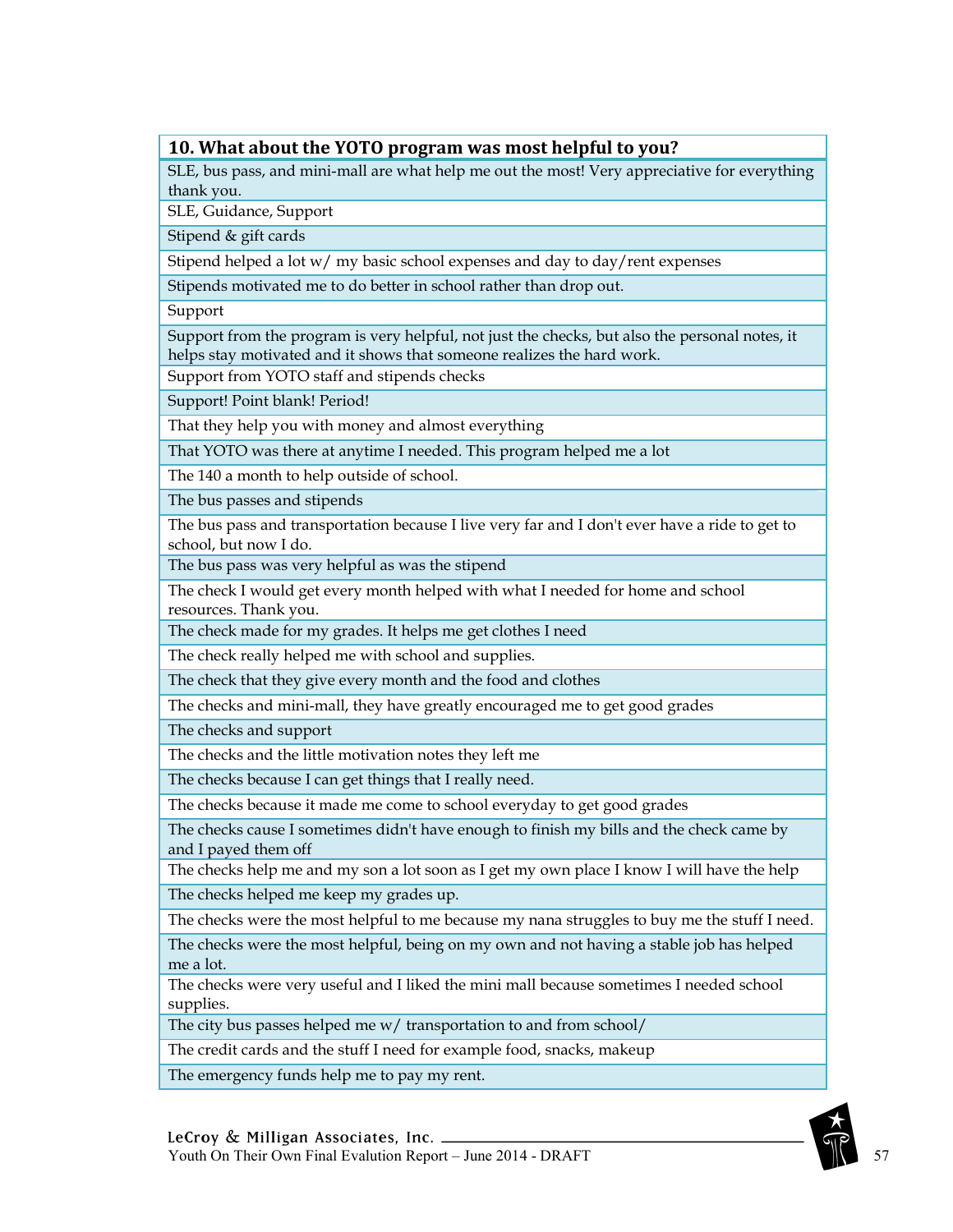The emergency needs

The emergency needs and checks and gift cards helped me a lot

The emergency needs and the mini-mall are very helpful

The emergency needs such as the gift cards

The every month checks, and the advice they gave me

the extra help to get through

The fact that school will help my future and YOTO helps me survive every day to be healthy and maintain minimal stability

The fact that they care about us, and gives me advice when I feel I can't move on

The gift cards and mini mall

The gift cards, mini mall, bus pass and especially the stipend.

the gift cards, the mini-mall, and the counselors.

The guidance from everybody at YOTO

the mini mall and stipend have been the most helpful.

the mini mall for food and hygiene products

The mini mall it saves me money & time to not have to go & get it myself. Im not aware of other resources.

The mini-mall all the food and supplies needed

The mini-mall and gift cards

The mini-mall and the money helped me out a lot to get the food and hygiene products

The mini-mall and the money I got helped me a lot to get food and pay my rent

The mini-mall and the monthly check

The mini-mall and the monthly stipend

The mini-mall because I have a daughter so most of my YOTO check would be for her. So the mall allowed me to get things for myself

The mini-mall I can get hygiene products, clothes, whatever I need.

The mini-mall was convenient and student living expense

The mini-mall was really helpful, saved me money on most things, and encouragement to keep trying.

The mini-mall when I need food or body products. Also the checks I got helped me pay my phone and get things I needed

The mini-mall, gift cards, and when I used to get SLE.

The mini-mall, the gift cards, and the help from the YOTO staff

The mobile mini-mall

The money and everything they helped with

The money and mini-mall

The money and support from YOTO

The money and the gift cards

The money and the gift cards

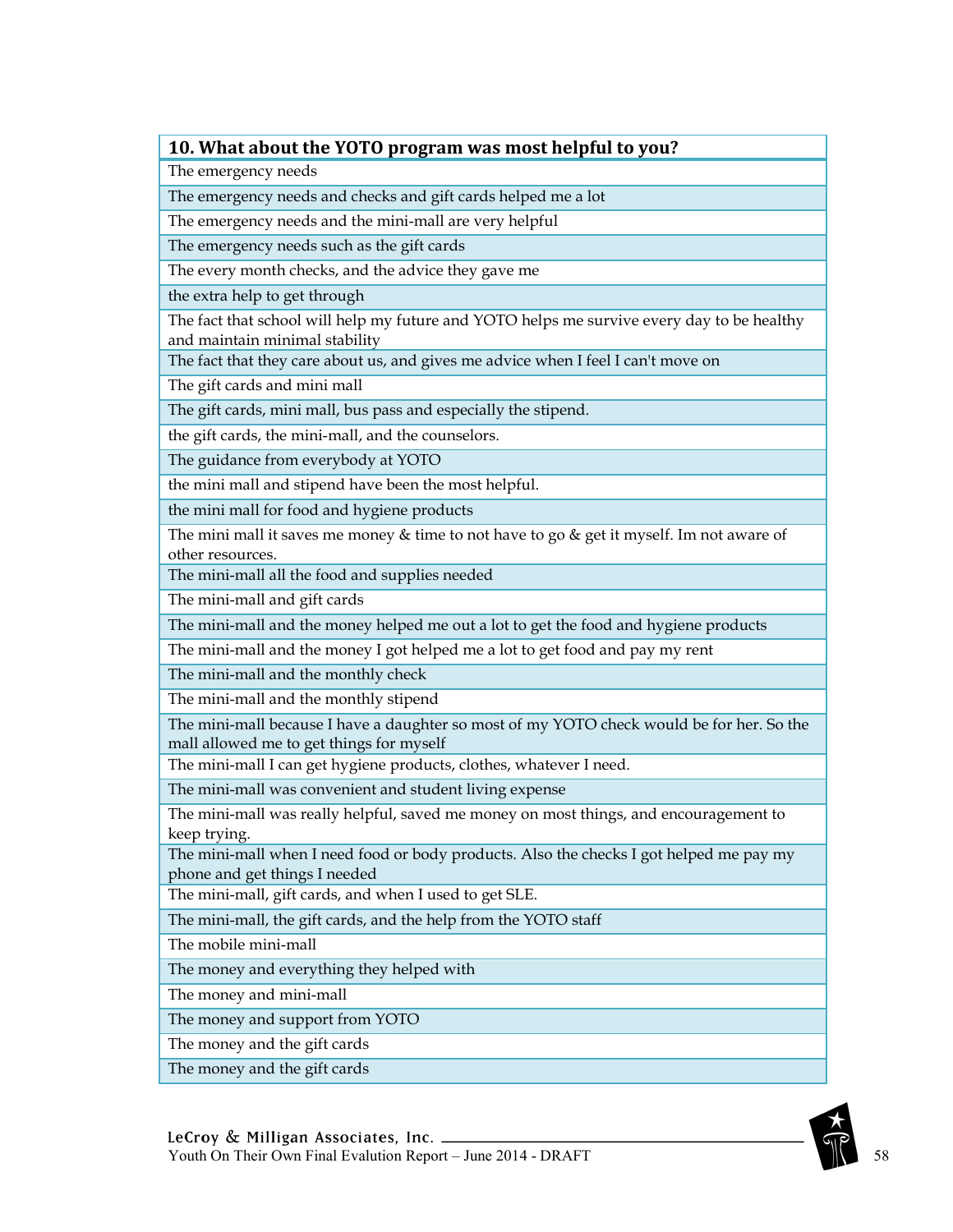The money and the house libing

The money coming in for me from my grades and attendance is very helpful for me

The money every month and the bus pass

The money got me clothes

The money helped me buy diapers for my son and pay bills.

The money helps a lot w/ expenses

The money helps for clothing or phone bill

The money it helped with expenses and also kept my grades and attendance up

The money provides me to get hygiene products and to feed my cats. It always gave me motivation to keep going knowing someone cares

The money that kept me motivated to do good and put clothes on my back

The money to pay bills on my own

the money was really helpful to me. I showed me to do things on my own

The money you would get for the good grades and the food offered

The money, it matured me

The money, the extra food, and self cleaning products that were provided helped tremendously

The monthly money to teach me how to manage money

The most helpful for me was the money every month, help w/ clothes and body products and care

The motivation

The motivation to do better. And the help they gave when it was needed

The motivation to do good in school

The motivation to keep my goals high and keep good grades.

The paychecks helped a lot with my bills.

The referrals to housing, the money

The SLE it helps me pay my rent

The staff

The staff, the mini mall, and everything about it.

The stipend and gift cards

The stipend and mini mall

The stipend and supplies made things much easier

The stipend and the mini mall

The stipend because when I lost a job for a while it kept me going

The stipend check and mini mall

The stipend helped me pay for my phone bill and food to support myself

The stipend helped motivate me to get good grades

The stipend helped when cash was low

The stipend helps me so much because it is my only income to help pay for everything I need.

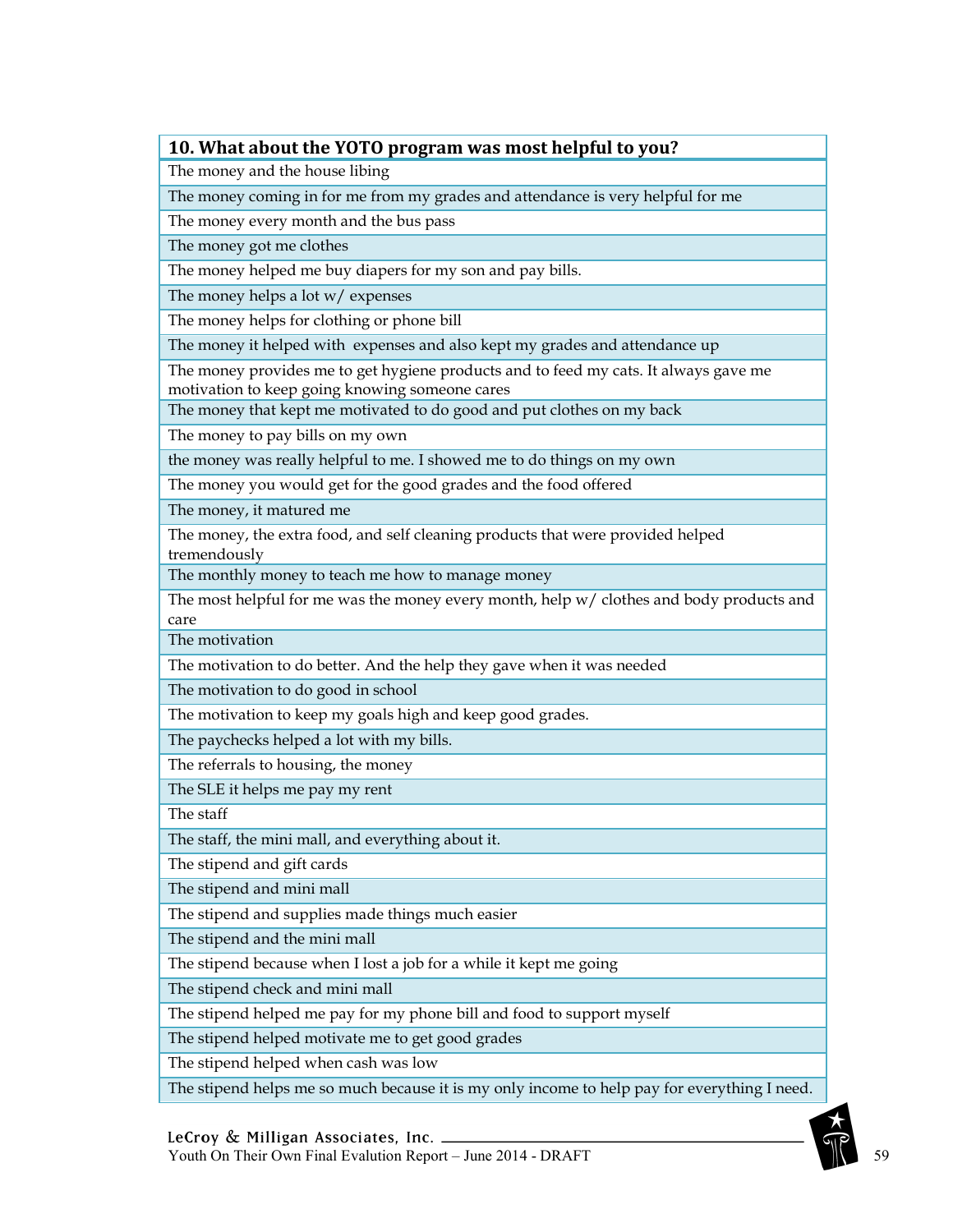The stipend or SLE, it helps with bills that would be difficult to pay off

The stipend was most helpful to me, although everything YOTO provides was very helpful.

The stipend, it allows me to pay my phone bill and buy clothes

The stipend, mini-mall and the help was most helpful to me

The stipends and mini mall

The stipends because I used them to buy my sons essentials

The stipends helped me with my costs and when I really needed help.

The stipends really helped

The stipends. I was able to relieve some stress on my sisters with the extra income

The student living expense, because it really helps me with my things/bills I have to pay

The support and help with emergency needs and student living expense

The support and side note on every stipend

the support to motivate me to succeed in my high school experience

The tooth brush and tooth paste

The YOTO has been helpful by encouraging me to get good grades.

The YOTO program has helped me stay motivated to get good grades and better attendance

The YOTO program helped me to be successful in my life and helped me make wise choices.

The YOTO program is very supportive to my school

The YOTO program was most helpful to me, by keeping me in track of my grades and wanting to keep the CP

They encourage me to be my best

They helped me pay my phone bill when I couldn't pay it Thanks.

They provide me with money and food

To get a bit organized

To keep me motivated to stay in school

To keep up in school and be there when I needed anything no matter what. I made it this far from hell and back and YOTO was there to keep me on my toes

To make payments

Trying to enroll

Well most helpful was the money that they been able to help me with

When they call up students for their checks and that they are helpful.

With everything the money especially

With the check I get, helps me buy stuff I really need

Yes! YOTO helped me a lot

YOTO helped me a lot with payments, buy school stuff and also clothes. And the mini-mall.

YOTO paying for my summer school and dance. Mini mall & SLE has also helped me a lot.

Responses are from the Student Survey post. Names have been deleted to ensure confidentiality. Fifty-seven responses that identified in one way or the another the stipend as being most helpful have not been in included to reduce repetition. Other responses not included for brevity's sake are "mini-mall" (10), "everything" (8), and "yes, it was helpful" (3).

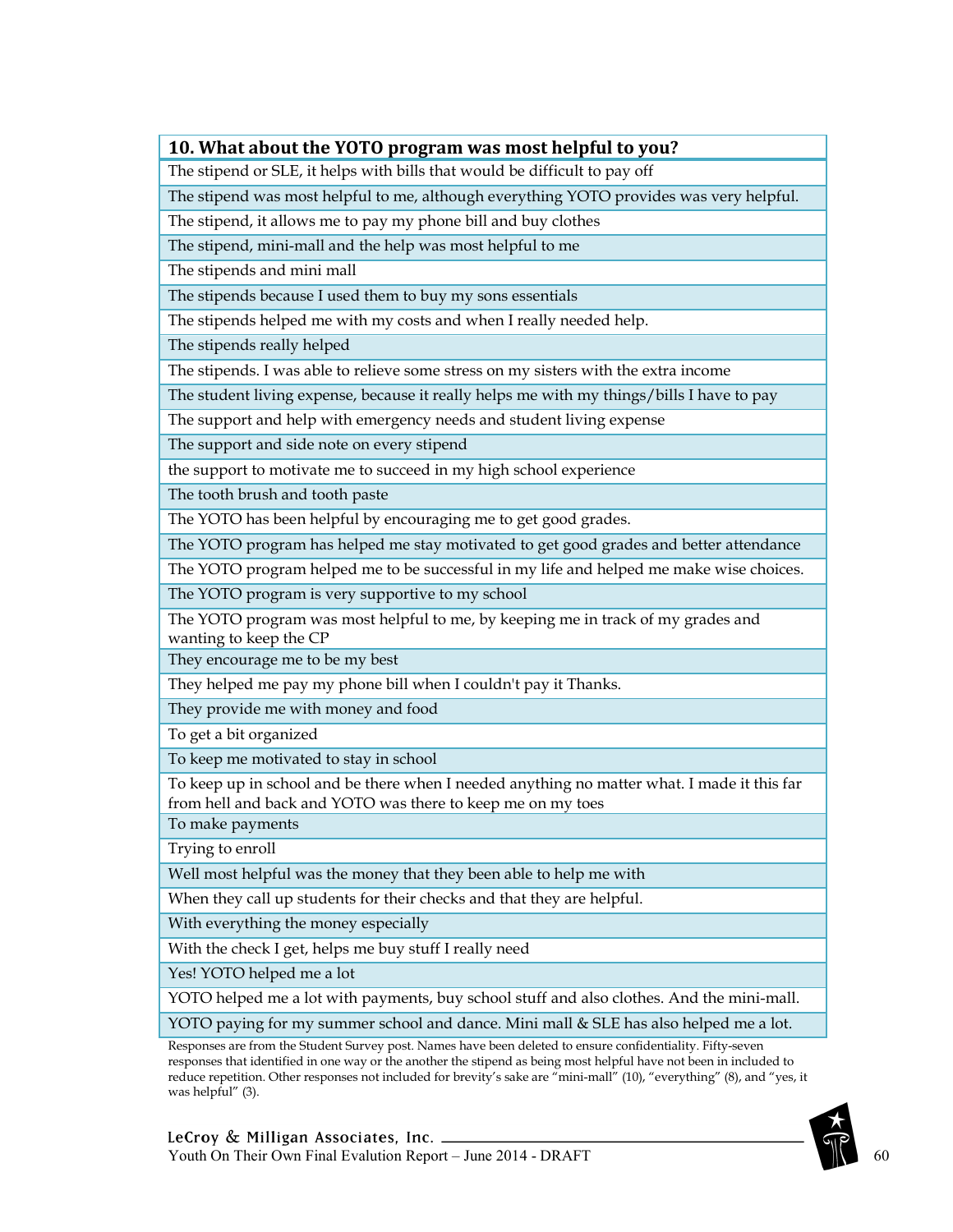# **Appendix C. YOTO Theory of Change Program Map**

## **Introduction**

LMA developed the four charts presented in this report to depict the processes and activities through which the YOTO program attempts to achieve the four identified outcomes. The four charts together constitute the YOTO program map. Each individual chart includes a major outcome shown in a box composed of a dashed line at the top of the page, with preconditions for that outcome in boxes below it. A line with an arrow at the end shows the direction in which a precondition leads to another precondition or an outcome. Additional information concerning assumptions, interventions, and indicators are represented in the chart by symbols (see symbol key at the bottom of each chart). An upper case letter within a circle represents an **assumption** regarding a precondition or outcome. A number in a circle represents an **intervention** that makes a precondition or outcome happen. A Roman numeral inside a hexagon represents an **indicator**. A potential program target follows some indicators as bulleted text. On the pages following each chart is a table containing an explanation of all assumptions and interventions as well as the indicators to be used to assess whether precondition have been met and outcomes reached. Pages have been intentionally left blank to allow for charts and a large portion of their explanations to face each other.

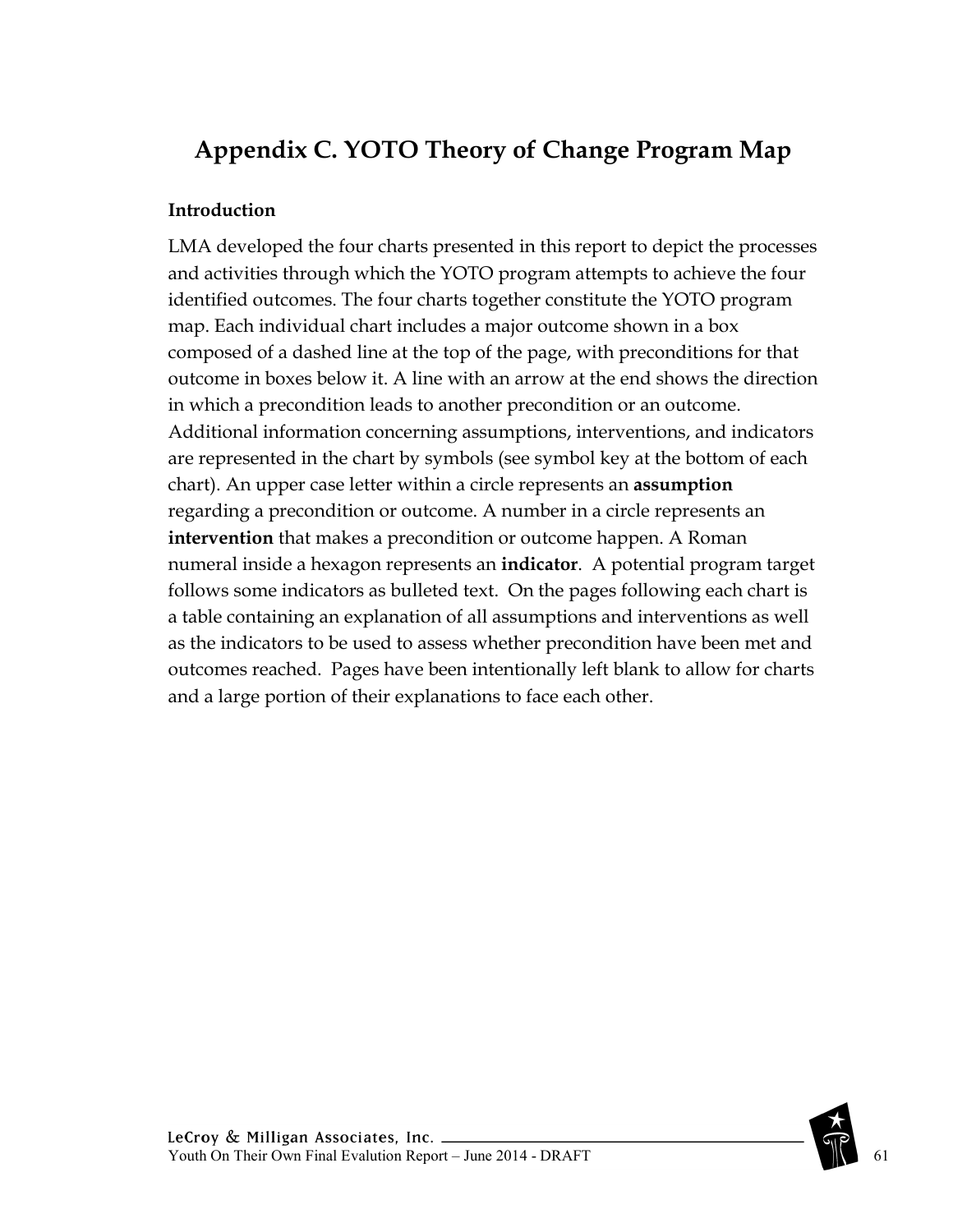#### YOTO Program - Outcome #1 Map



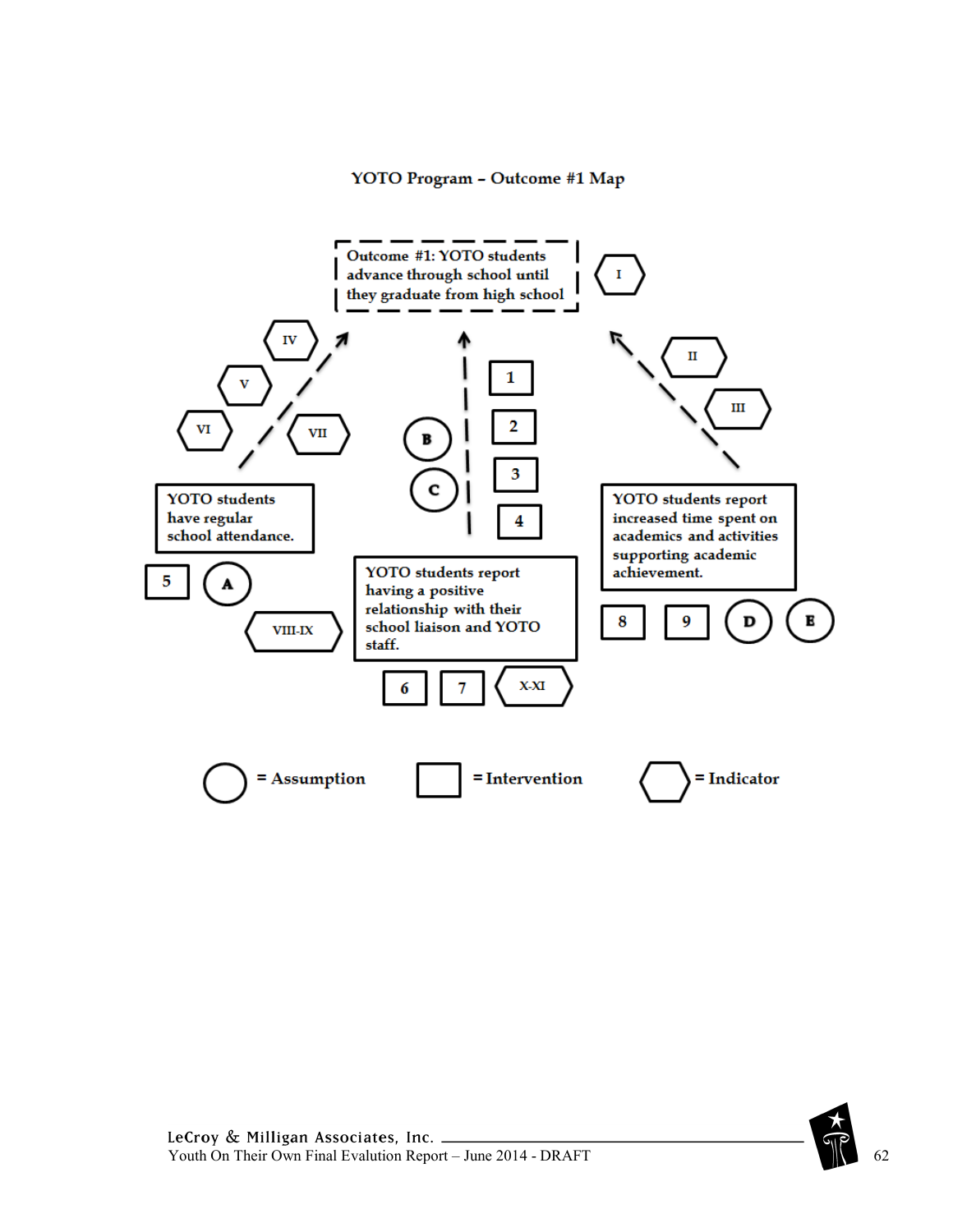## **Assumptions, Interventions, and Indicators Key for YOTO Program Map #1 Outcome #1: YOTO students graduate from high school.**

#### Assumptions

A. Having a reliable means of getting to and from school helps a student maintain a good attendance record, which enables the academic achievement that leads to graduation.

B. At-risk youth require additional attention from student advocates.

C. At-risk youth will be more likely to stay engaged with the program at times when they can't qualify for a stipend based on their attendance and grades if they are offered a \$15 stipend just for submitting a stipend form.

D. YOTO program staff provides students vital assistance related to obtaining the educational stipend, social services, and basic needs resources. These resources helps students have stability, which enables them to concentrate on their studies and graduate high school.

E. The assistance school liaisons give students in obtaining the stipend and accessing other needed resources helps students have stability, which enables them to concentrate on their studies and graduate high school.

Interventions

1. School liaisons regularly meet with students to assist them in completing stipend forms, applications, and emergency needs requests and in filling other basic needs.

2. YOTO student advocates periodically meet with students to discuss their academic progress, fulfillment of YOTO program requirements, and additional special needs.

3. Student advocates provide additional attention to at-risk students.

4. YOTO provides a \$15 stipend to students who submit a stipend form that lacks grade or attendance information.

5. YOTO provides monthly bus passes or a bicycle for students without other means of transportation.

6. Student advocates make in-school visits to at-risk youth (i.e., those receiving a stipend of \$75 or less per month).

7. YOTO provides support to school staff – e.g., regularly visits schools to meet with school liaisons and discuss student needs.

8. YOTO provides students a monthly stipend of up to \$140 for 9 months of the year that acts as a safety net for living expenses.

9. The YOTO program provides resources specific to school achievement – e.g., oneon-one success coaching, a refurbished computer, school supplies, and homework assistance.

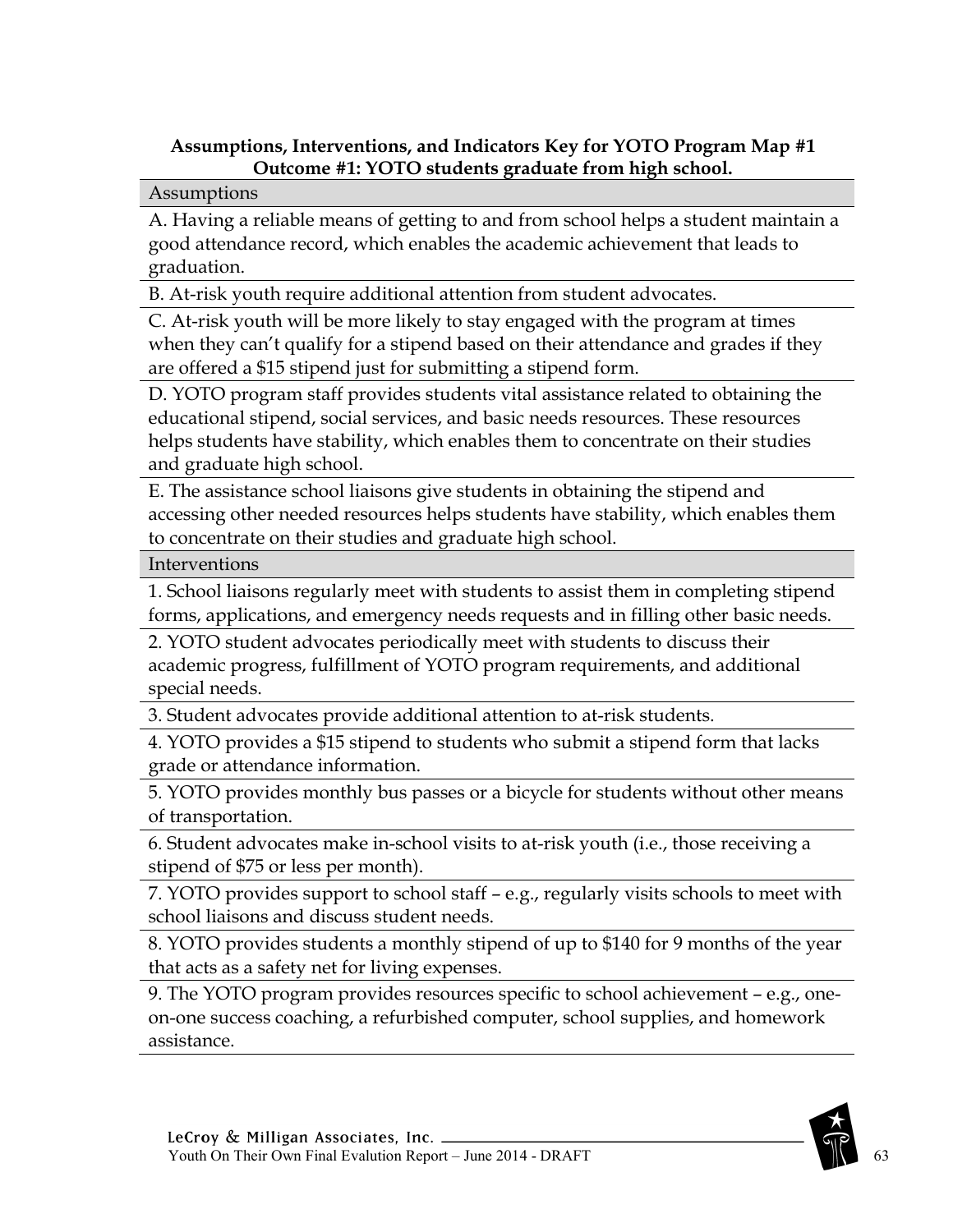Indicators

I. (overall for outcome) Percentage of students who enroll in the YOTO program who graduate high school.

• 85% of students graduate within four years of starting high school

II. Percentage of YOTO students receiving a stipend of \$75 or more for academic achievement

• 75% or more of YOTO students receiving a stipend of \$75 or more for academic achievement.

III. Percentage of youth who report more time for school due to YOTO support

• Baseline 2013-2014.

IV. Percentage of YOTO students receiving \$25 for attendance.

- 75% of students receive \$25 for attendance.
- V. Percentage of YOTO students submitting for stipend.
- 75% of students submit for incentives.
- VI. Percentage of at-risk students submitting for stipend.
- Baseline 2013-2014

VII. Percentage of students that report YOTO program is enabling them to complete courses at a pace that leads to high school graduation within four years.

• 85% of students report that the YOTO program is enabling them to complete courses at a pace that leads to high school graduation within four years.

VIII. Percentage of YOTO students that report having a positive relationship with their school liaison.

• Baseline 2013-2014.

IX. Percentage of YOTO students that report having a positive relationship with their student advocate.

• Baseline 2013-2014.

X. Percentage of YOTO students who have at least 9 one-on-one in-person contacts with their school liaison per school year

• 75% of students have at least 9 one-on-one in-person contacts with their school liaison per school year.

XI. Percentage of at-risk YOTO students who receive an in-school visit from a student advocate

- 75% of at-risk students receive an in-school visit from a student advocate.
- 50% of at-risk students receive an in-school visit from a student advocate.

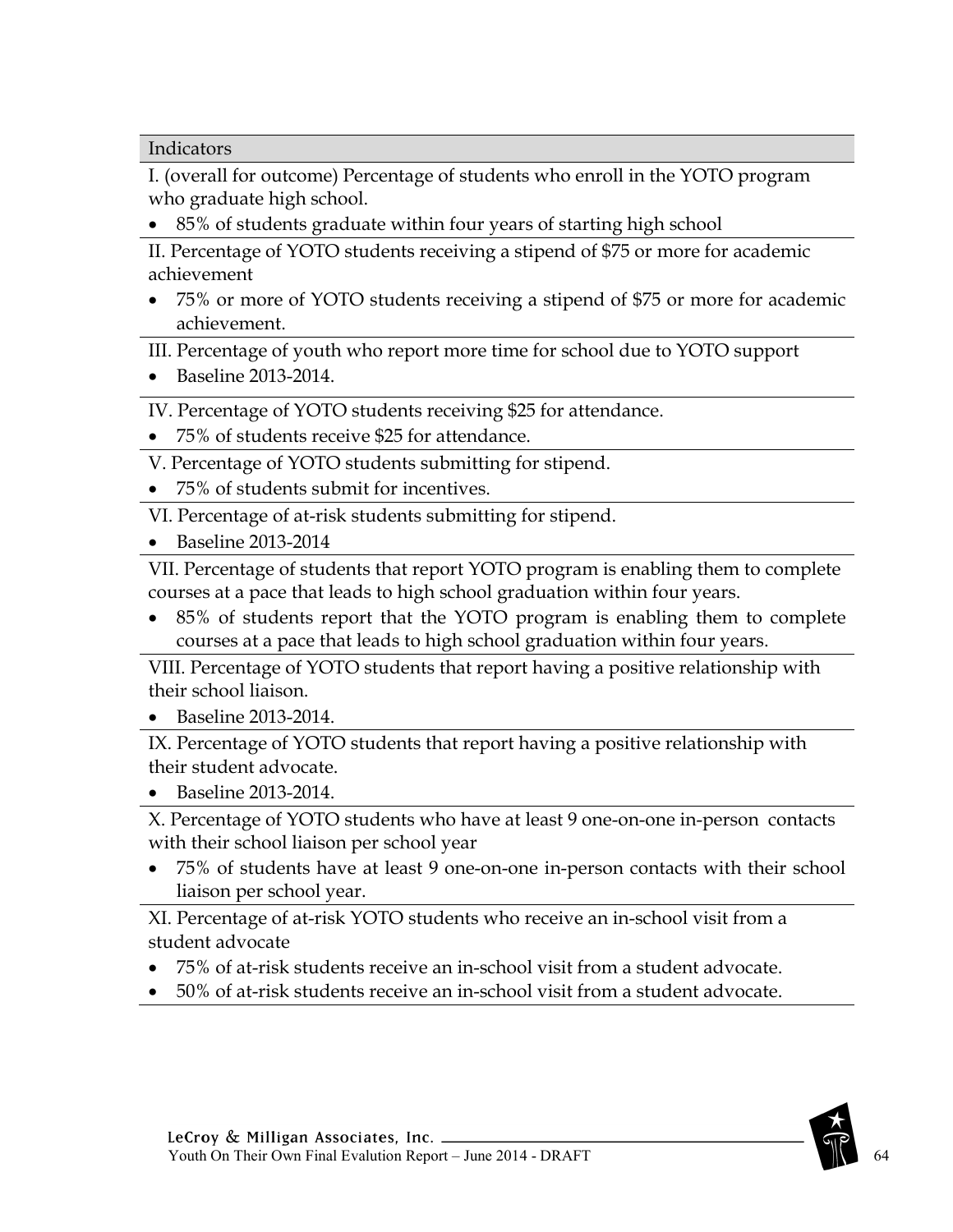#### YOTO Program - Outcome Map #2



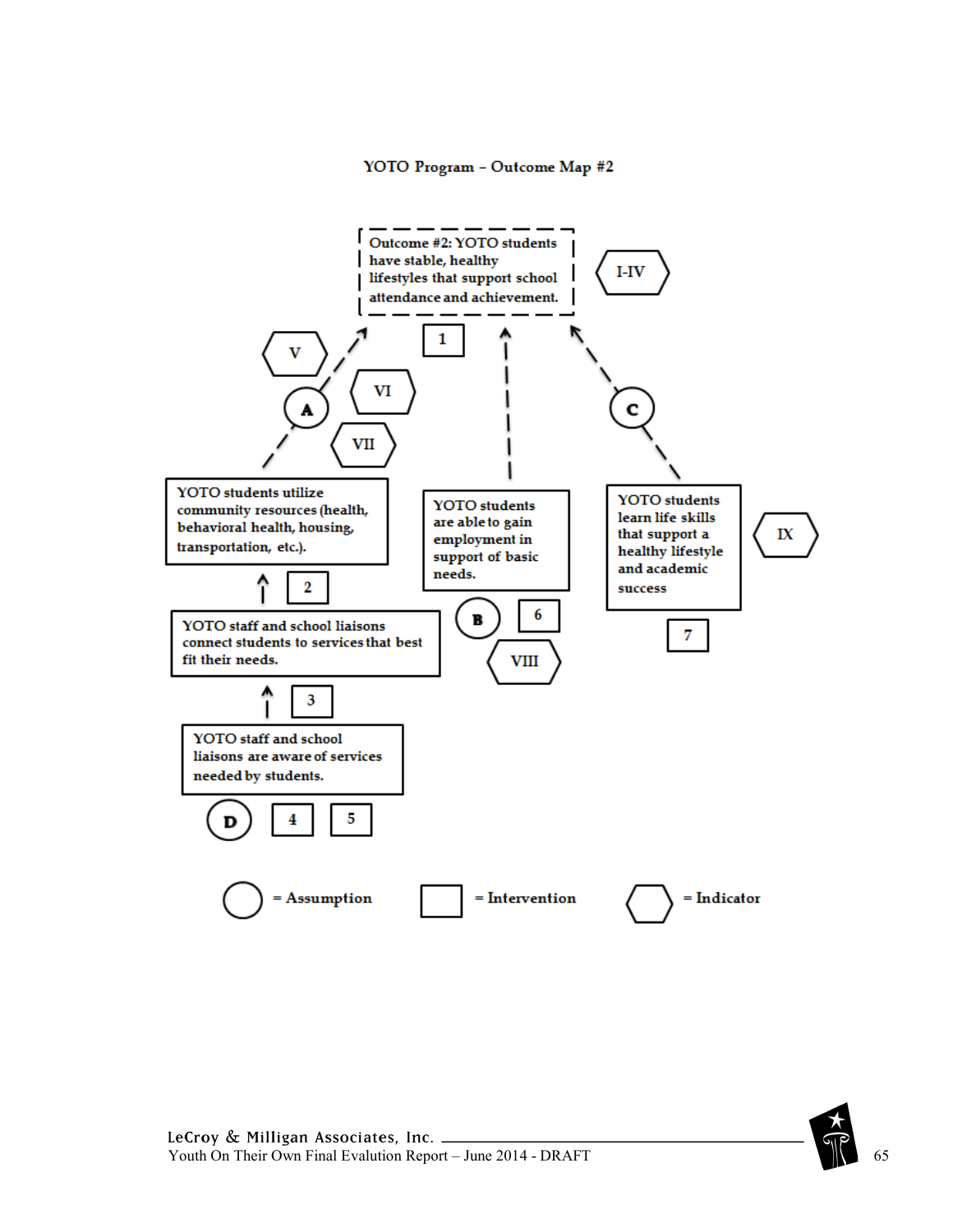### **Assumptions, Interventions, and Indicators Key for YOTO Program Map #2 Outcome #2: YOTO students have stable, healthy lifestyles that support school attendance and achievement.**

Assumptions

A. Access to needed services keeps YOTO students healthy, enabling them to do well in school.

B. Some YOTO students may need more money than the stipend provides to cover their living expenses.

C. Having positive life skills, including financial literacy, will assist YOTO students in maintaining stable, healthy lifestyles that support school attendance and achievement.

D. YOTO staff and school liaisons require up-to-date information about community resources available for students.

Interventions

1. YOTO provides students a monthly stipend of up to \$140 for 9 months of the year that acts as a safety net for living expenses. (also used for Outcome #1)

2. YOTO provides students food and clothing as well as referrals for shelter and health care.

3. YOTO provides information to students about services available to them.

4. YOTO maintains an up-to-date list of list of local collaborating agencies, services, and other resources available to YOTO youths with associated contact information and appropriate forms.

5. YOTO provides school liaisons a periodically updated list of local collaborating agencies, services, and other resources available to YOTO youths with contact information and appropriate forms.

6. YOTO maintains a collaboration with Goodwill and Pima County OneStop, who provide training and job placement services to YOTO students seeking part-time employment.

7. YOTO provides life skills, including financial literacy, workshops to students.



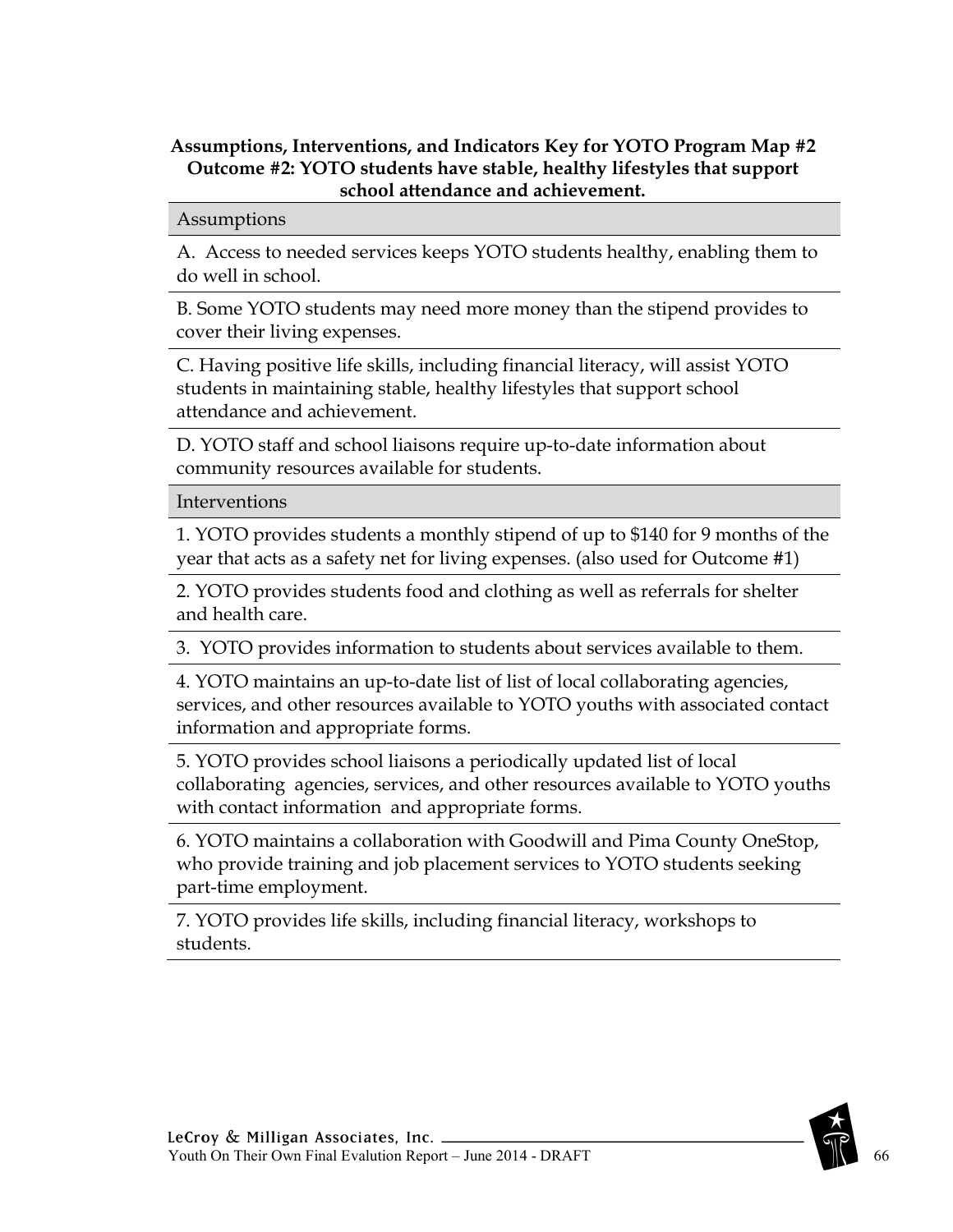#### Indicators

I. (overall for outcome) The percentage of students who achieve higher grades increases each year.

• 5% per year increase in the aggregate mean GPA, until 90% of all students have a GPA of C or greater.

II. (overall for outcome) The average monthly stipend will increase each year until 90% of YOTO students receive a full stipend.

• 5% per year increase in the average monthly stipend until 90% of all YOTO students receive a full stipend.

III. (overall for outcome) Percentage of YOTO students who qualify for a community scholarship.

- Percentage of YOTO students who qualify for a community scholarship. (Baseline 2013-2014)
- Percentage of YOTO students who apply for a community scholarship. (Baseline 2013-2014)
- Percentage of YOTO students who go on to post-secondary education. (Baseline 2013-2014)
- Percentage of YOTO students who receive a community scholarship. (Baseline 2013-2014)

IV. (overall for outcome) Percentage of students receiving \$25 for attendance will increase to 85%. (also used for Outcome #1)

• 85% of students receive \$25 for attendance.

V. Percentage of students who request a referral for support from YOTO staff are able to obtain the services they need (e.g., medical care, counseling, employment).

• 75% of students who requested a referral for support report that they were able to obtain the services they need.

VI. Percentage of students who access the basic needs resources offered by YOTO.

• 50% of students used the basic needs resources offered by YOTO.

VII. Percentage of YOTO students referred to community partners.

• Baseline 2013-2014

VIII. Percentage of students that participates in a YOTO employment guidance workshop or are referred to a collaborating agency offering employment.

• Baseline 2013-2014

IX. Percentage of students that participates in financial literacy and other life skills workshops.

• Baseline 2013-2014

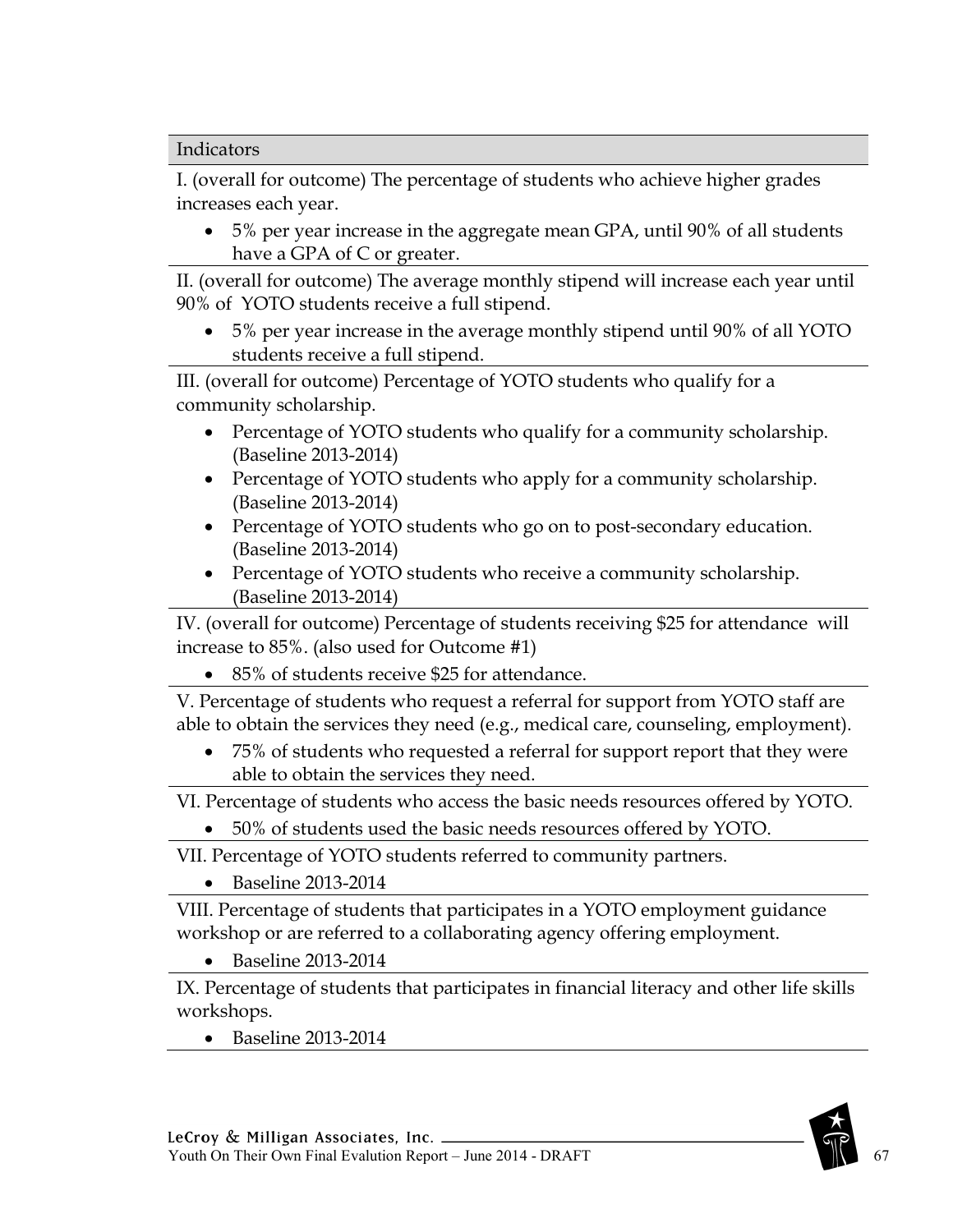

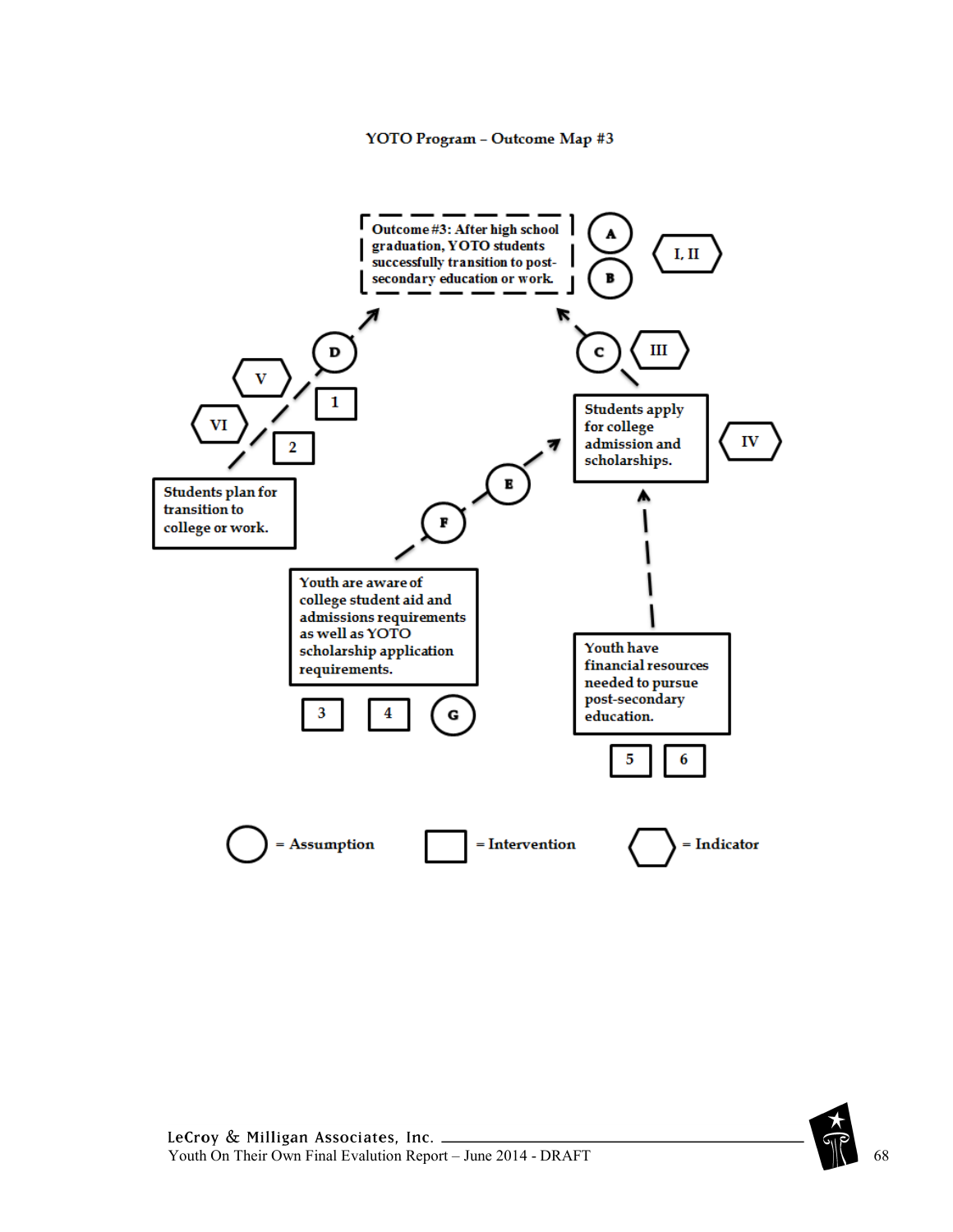## **Assumptions, Interventions, and Indicators Key for YOTO Program Map #3 Outcome #3: After high school graduation, YOTO students successfully transition to post-secondary education or work.**

#### **Assumptions**

A. YOTO students who graduate high school still need YOTO support in pursuit of postsecondary education or career goals.

B. YOTO students who successfully transition to post-secondary education or a career will be more likely to feel the program helped them and be willing to stay engaged through alumni activities.

C. YOTO students who have maintained a GPA high enough to regularly qualify for a stipend during high school will have a good chance of success in college.

D. Having a defined plan for transition to post-secondary education or pursuit of a specific career after graduation will help focus YOTO students' academic efforts and increase the likelihood of their success in the future.

E. YOTO students who are knowledgeable about college student aid and admissions requirements and YOTO scholarship application requirements will apply for college admission, student aid, and a YOTO scholarship.

F. If YOTO students have financial resources, they will be more likely to pursue postsecondary education.

G. Most YOTO students will need financial assistance to attend college.

#### **Interventions**

1. YOTO assists students in developing a plan of what they will do after high school graduation: e.g., higher education, technical schooling, internship, employment, military service.

2. YOTO students are provided opportunities to shadow at jobs.

3. YOTO provides college application workshops at appropriate times and locations.

4. School liaisons and YOTO staff monitor student grades and periodically remind students of admissions and scholarship deadlines.

5. YOTO helps students complete FAFSA.

6. YOTO helps students do research on scholarships.

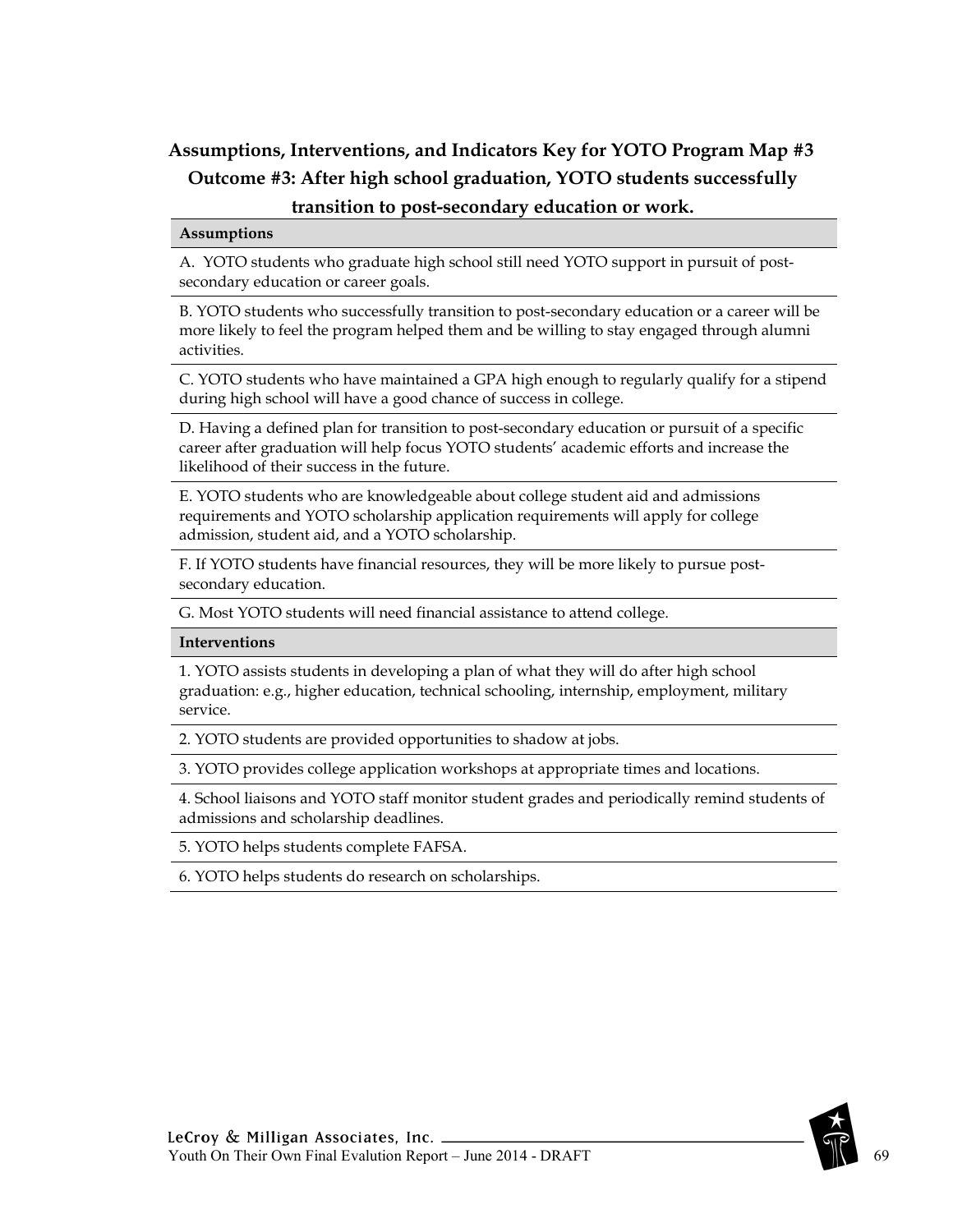#### **Indicators**

I. Percentage of graduating YOTO students that enrolls in post-secondary education.

• Percentage of YOTO students that enroll in a post-secondary education program within 6 months of graduation. (Baseline 2013-2014)

II. Percentage of alumni that remains actively engaged with YOTO after graduation.

• Baseline 2013-2014

III. Percentage of YOTO students who receive community scholarships for post-secondary education.

• Baseline 2013-2014

IV. Percentage of YOTO juniors and seniors that participates in college and scholarship application workshops.

- Percentage of YOTO juniors and seniors that participates in college and scholarship application workshops. (Baseline 2013-2014)
- Two college and scholarship application workshops are held for students annually.

V. Percentage of YOTO seniors that has completed a detailed plan of what they will do after high school graduation – e.g. higher education, technical schooling, internship, employment, military service.

• Baseline 2013-2014

VI. Percentage of YOTO juniors and seniors that participates in a workshop related to career planning (e.g., career options, vocational aptitude).

• Baseline 2013-2014



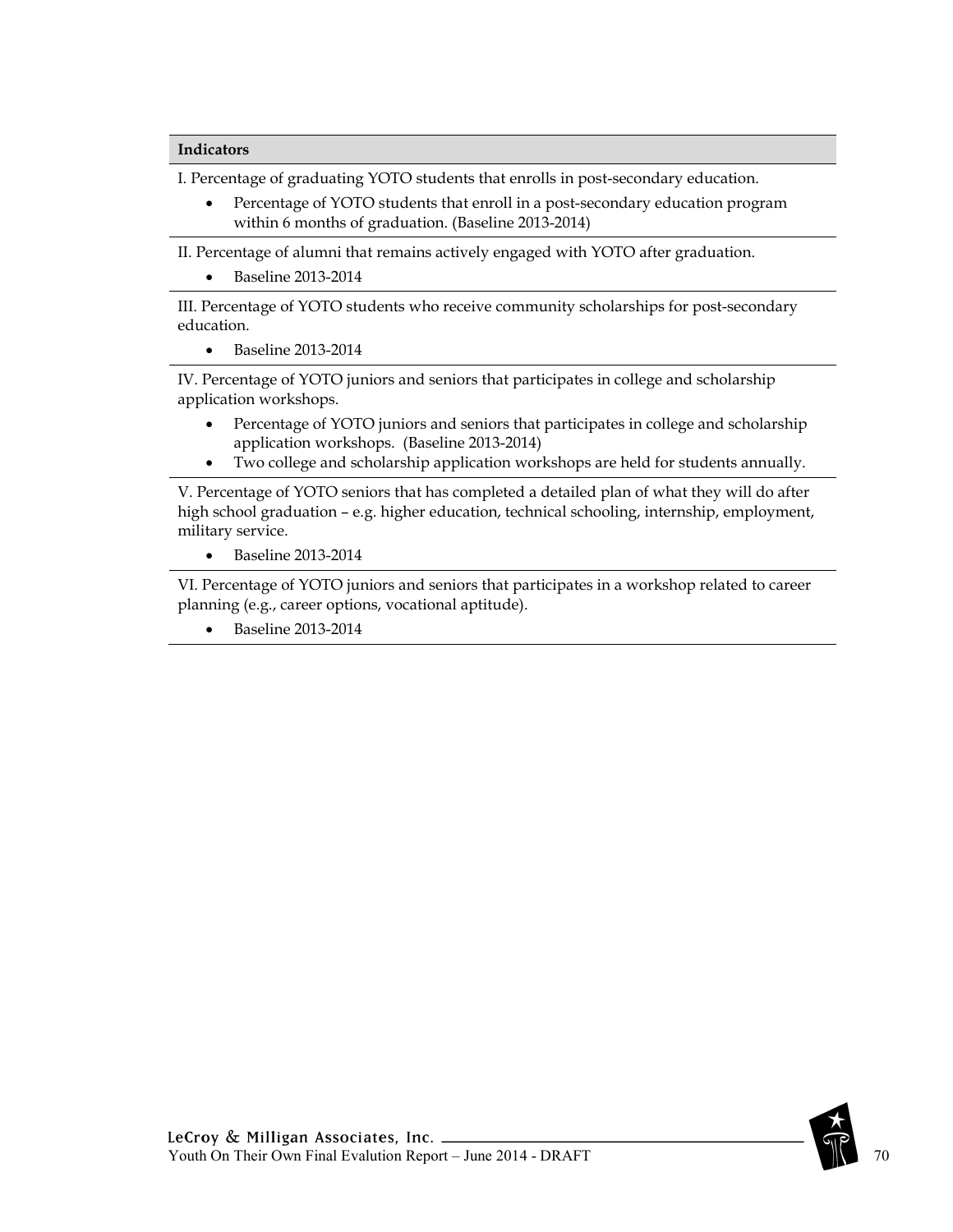#### YOTO Program - Outcome Map #4